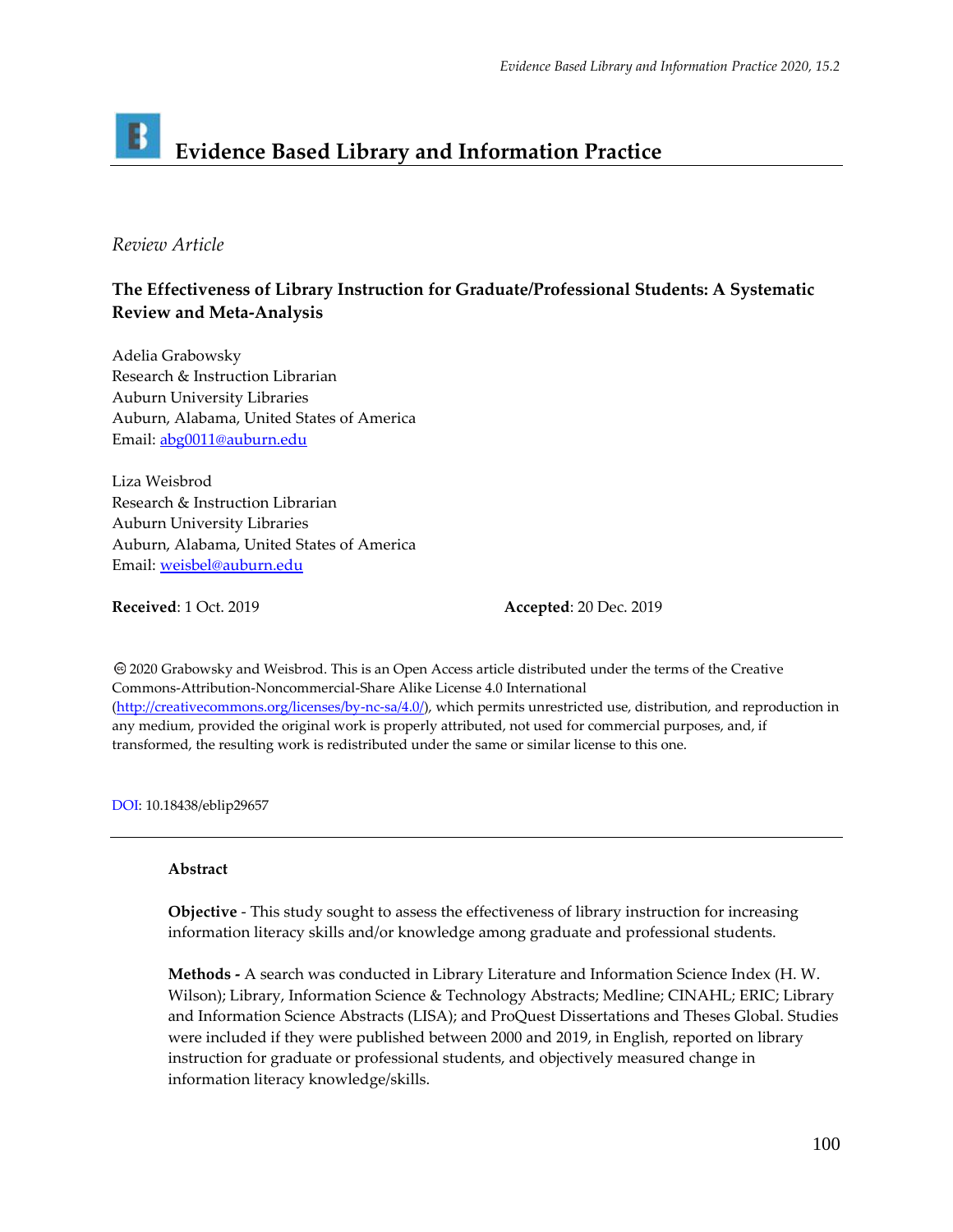**Results -** Sixteen studies were included in the systematic review; 12 of the 16 studies included sufficient information to be included in the meta-analysis. The overall effect of library instruction was significant [SMD = 1.03, SE=0.19, *z*=5.49, *P*<.0001, 95% CI=0.66-1.40], meaning that on average, a student scored about one standard deviation higher on an information literacy assessment after library instruction. High heterogeneity indicated a need for subgroup analysis, which showed a significant moderation of effect by discipline of students, but none by format of instruction. However, subgroup analysis must be viewed with caution due to the small number of studies in several of the subgroups.

**Conclusions -** This meta-analysis indicates that library instruction for graduate students is effective in increasing information literacy knowledge and/or skills. However, to strengthen the accuracy of results of future meta-analyses, there is a need for more precise descriptions of instructional sessions as well as more complete data reporting by authors of primary studies. There is also a need for the publication of more studies, particularly studies of hybrid and online instruction.

#### **Introduction**

Regional accrediting standards for colleges and universities emphasize the need for institutions to engage in effective assessment of desired student learning outcomes to substantiate results (Baker, 2002). One common learning outcome for university students is the ability to locate, evaluate, and manage information (i.e., to be information literate) (Markle, Brenneman, Jackson, Burrus, & Robbins, 2013). Although information literacy (IL) instruction should be interwoven throughout the curriculum, most academic librarians are invested in collaborating with subject faculty to provide library specific instruction to improve the IL skills of students (McGowan, Gonzalez, & Stanny, 2016) and are interested in assessing the value of that instruction. Library instruction to improve IL is often seen as essential only for undergraduates (Blummer, 2009). However, students in graduate/professional studies do not always have the requisite skills needed for graduate level study and research (Conway, 2011), which suggests they may also benefit from library instruction targeted specifically to graduate students. For example, O'Clair (2013) found that graduate students felt more prepared to tackle

thesis research after taking a for-credit information literacy course.

#### **Aims**

This study includes both a systematic review and meta-analysis. The systematic review examines the current state of library instruction for graduate students and seeks to determine what formats of instruction are used, the content of instructional sessions, and how instruction is assessed. One issue with assessment of library instruction is that small sample sizes may limit the ability to identify actual change (Coe, 2002; Higgins, 2019). Meta-analysis is one way to combine the results of multiple studies to improve the statistical power and lessen the possibility of failing to identify a true difference (Shinogle, 2012; Thornton & Lee, 2000). Although a meta-analysis has been completed on the effectiveness of library instruction for undergraduates (Koufogiannakis & Wiebe, 2006), none was found for graduate/professional students. This study looks at the effectiveness of library instruction for graduate and/or professional students and if that effectiveness varies by discipline, format, or duration of instruction. Specific research questions include: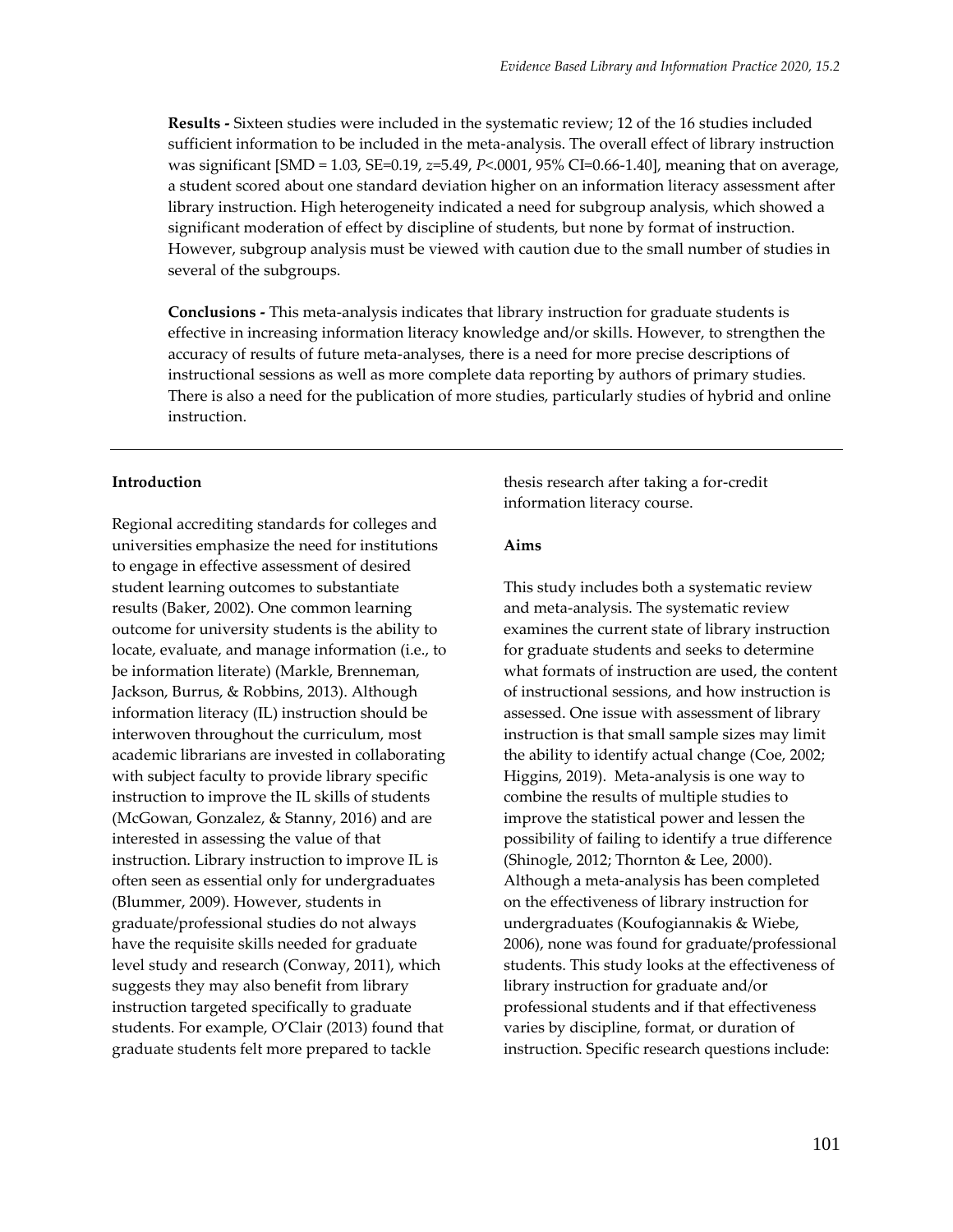#### *Systematic Review*

- What formats are used to provide library instruction to graduate/professional students?
- What content is covered in instruction sessions for graduate/professional students?
- How is instruction for graduate/professional students assessed?

#### *Meta-Analysis*

- Does library instruction for graduate/professional students result in improved information literacy knowledge and/or skill?
- Does effectiveness of library instruction for graduate/professional students vary by format, duration, or discipline?

#### **Methods**

This study was conducted using the guidelines established in the PRISMA (Preferred Reporting Items for Systematic Reviews and Meta-Analyses) statement (Moher et al., 2009). Concepts for library instruction, graduate/professional students, and study type along with synonyms and subject headings were searched on 11 March 2019 in Library Literature and Information Science Index (H. W. Wilson); Library, Information Science & Technology Abstracts; Medline; Cumulative Index of Nursing and Allied Health Literature (CINAHL); Education Resources Information Center (ERIC); Library and Information Science Abstracts (LISA); and ProQuest Dissertations and Theses Global (see Appendix A for search strategies). Academic libraries underwent significant changes in the late 1990's with the advent of personal computers and electronic access to journal articles. Since those changes also affected library instruction, searches were limited to a date range of 2000 to 2019. Literature searches were also limited to English language,

but no restrictions were placed on type of publication.

## *Eligibility Criteria*

To be eligible for inclusion in this review, studies had to include instruction for graduate or professional students related to information literacy (IL) knowledge and/or skills. The instruction had to be provided wholly or in part by one or more librarians, and studies had to include a measure of change in IL knowledge/skills. Finally, studies had to include either one or more groups with a pre- and postmeasure of IL knowledge/skills or both a treatment and control group with a postassessment of IL knowledge/skills. Graduate students included students studying for a master's or PhD in any subject area (other than library science), while professional students included any health science student working on a clinical doctorate, including medical, dental, pharmacy, veterinary, nursing, and audiology students. Synthesis studies, studies written in a language other than English, and studies involving medical residents or library science students were excluded. Additionally, studies were excluded if the measure of change in IL skills/knowledge was self-reported by students.

#### *Study Selection*

The number of studies examined at each stage of the review process are shown in Figure 1. Both authors independently examined each source, first at the title and abstract stage, then later at the full text stage. After each screening level, the authors compared individual decisions for congruence; conflicting decisions were resolved by discussion.

#### *Data Extraction*

Each author extracted data from half the studies to an Excel spreadsheet, and then checked data extracted by the other author for accuracy and completeness. Data collected included information about participants (level of study,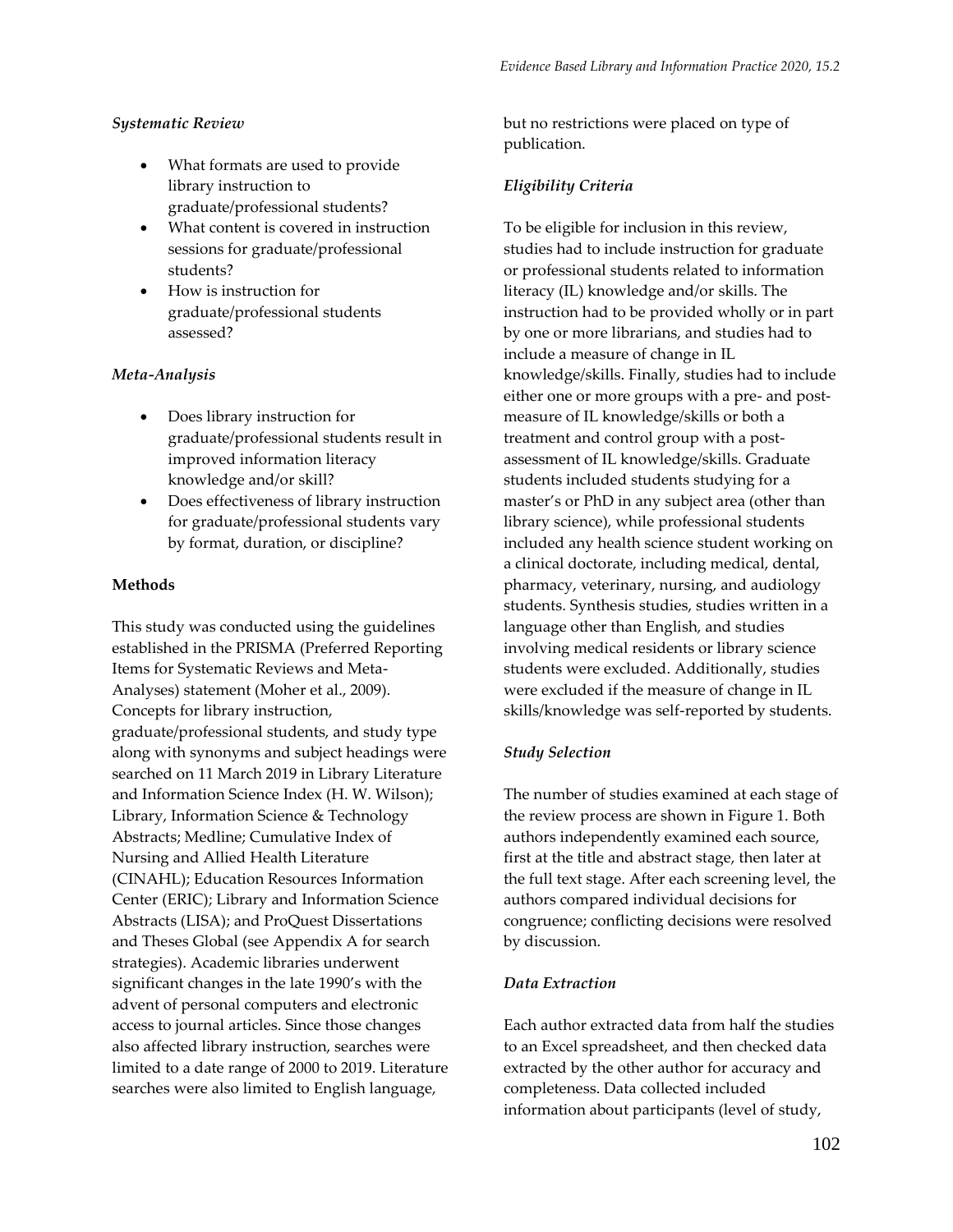

Figure 1 PRISMA flow diagram (Moher, Liberati, Tetzlaff, & Altman, 2009)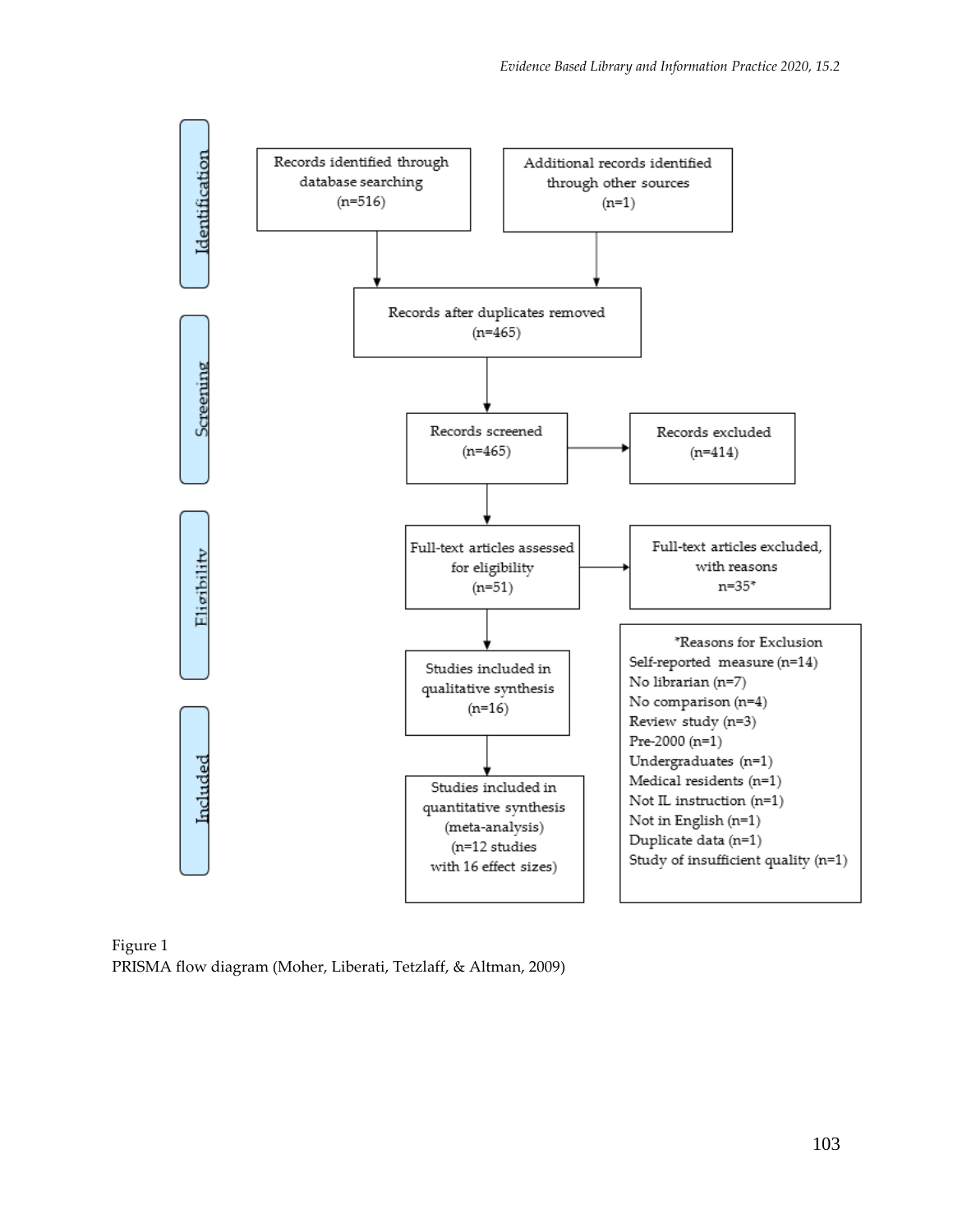discipline, and geographic location), the intervention (description, duration, format, content taught, and content assessed), the assessment/test (timing, validity, and availability), and study statistics (sample size, mean, and standard deviation). Some studies did not include standard deviation but did provide individual scores. In those cases, standard deviations were calculated using Excel. Seven authors were emailed for additional data, and three replied with the requested information.

#### *Quality Assessment*

Quality of each included study was assessed using an instrument developed to critically appraise educational interventions (Morrison, Sullivan, Murray, & Jolly, 1999). The checklist includes nine questions addressing content, context, outcomes, study design, and methods. Both authors independently answered the nine questions for each study with 'yes', 'no', or 'can't tell' and then met to compare results. Differences in answers to individual questions were settled by discussion and reference back to the article. The authors then voted to include or exclude the article based on preponderance of 'yes' answers with more weight given to questions 5 and 6. Those two questions addressed whether the study design was able to answer the posed question and whether the methods used were appropriately measuring the phenomena of interest. All articles except for one received 'yes' answers for both question 5 and 6 from both authors. That article received 'no' to both questions from both authors and was discarded due to quality concerns.

#### *Data Synthesis*

Analysis was carried out with R [version 3.5.0 (23 April 2018)] (R Core Team, 2018) using the *metafor* package (Viechtbauer, 2010) (see Appendix B for data). Standardized mean difference (SMD) was the chosen effect size. SMD represents the difference in the pre- and

post-intervention means divided by the pooled standard deviation (Borenstein, Hedges, Higgins, & Rothstein, 2009). When a study includes a small number of samples, SMD may be biased; therefore, SMD with a correction factor (Hedge's *g*) was used (Borenstein et al., 2009). Hedge's *g* is computed in R using the SMDH (*standardized mean difference* with heteroscedastic population variances in the two groups) function; SMDH requires input of the sample size, pre- and post-mean (M) scores, and pre- and post-standard deviations (SD) (see Appendix C for sample R code). When SD was not provided and could not be calculated from available data, an estimate based on the average SD of all other studies was used (Furukawa, Barbui, Cipriani, Brambilla, & Watanabe, 2006). All meta-analyses were conducted using a random-effects model, which assumes that there is not one "true" value that all studies are seeking, but instead that values may vary among studies due to differences in how the studies are carried out (Bown & Sutton, 2010). A random-effects model is recommended when there is assumed to be heterogeneity in outcome estimates (Bown & Sutton, 2010), which was the case in this meta-analysis. The *I* <sup>2</sup> statistic was used to quantify the heterogeneity of effect sizes. *I* <sup>2</sup>ranges from 0 to 100%; Borenstein et al. (2009) suggest that a small *I* 2 (close to 0) indicates that only a small part of the observed variance reflects actual differences in effect size. However, larger numbers indicate a larger proportion of the observed variance is real and suggest a need to carry out subgroup analysis or meta-regression in order to explain the heterogeneity (Borenstein et al., 2009).

#### *Publication Bias*

Publication bias can arise through several means, for example, authors may decide not to report non-significant findings, or journals may refuse to publish negative studies. Since metaanalysis depends on finding all studies that answer a specific research question, publication bias has the potential to distort findings (Song,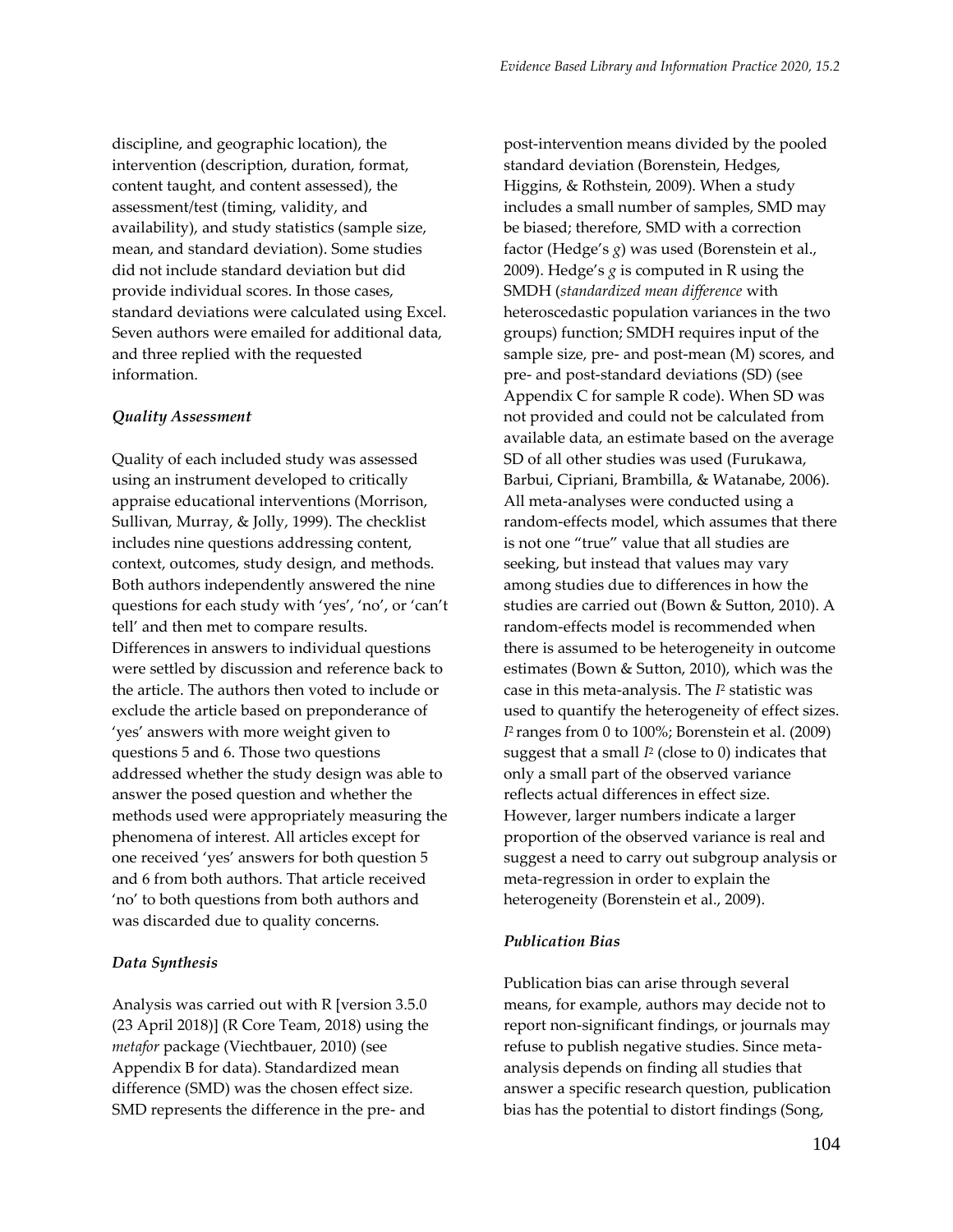Hooper, & Loke, 2013; Thornton & Lee, 2000). This study followed the recommendations of Song et al. (2013), using a comprehensive search that did not limit results to only journal articles. In addition, publication bias was assessed with both a funnel plot and through use of Rosenthal's fail-safe number. The fail-safe number is an estimate of the number of nonsignificant studies required to nullify the results of the meta-analysis; Rosenthal (1979) suggests a fail-safe number greater than  $5n + 10$  (where n is the number of studies) is sufficient to consider publication bias inconsequential (see Appendix C for sample code to calculate Rosenthal's failsafe number in R).

#### **Results**

#### *Description of Studies*

The final 16 studies included one dissertation and 15 journal articles, with publication years ranging from 2004 to 2018 (see Appendix D for list of studies and Table 1 for characteristics of studies). The majority of studies took place in the United States (n=12), but there was one study each from Canada, the United Kingdom, Australia, and Tanzania. A variety of disciplines were represented (see Figure 2), with the largest number of studies including medical students (n=4) followed closely by students in education (n=3). Overall, health science students were included more often, with 10 of 16 studies involving students from some area of health sciences. The 16 studies included 12 studies that were pre- and post-assessments of one or more groups (repeated measures); the remaining four were post-assessment of a treatment and control group (independent groups). Sample size of the repeated measures (RM) studies ranged from 10 to 61 students, while sample size of the independent group (IG) studies ranged from 37 to 300 students. The most common format of instruction was face-to-face (F2F). Six studies included only F2F instruction, five included only hybrid instruction (a combination of face-to-face and some sort of online instruction), and two studies examined only online instruction. An

additional two studies compared F2F to online, and one study compared all three formats--F2F, hybrid, and online. Duration of instruction was not reported for every study. Durations that were reported varied widely; for example, for library instruction provided within a subject class, time of instruction ranged from one 70 minute session to two 3-hour sessions (see Table 2).

#### *Content of instruction*

While not every study included a detailed description of instructional content, certain themes emerged in the studies (see Table 1). All classes taught database searching strategies (n=16). The classes for health sciences students (n=10) provided instruction on biomedical databases (PubMed, International Pharmaceutical Abstracts, MEDLINE, CINAHL, and others) while classes for non-health science students (n=6) taught a variety of resources including chemistry and education databases and sources of data from United States government agencies. Search strategies taught included Boolean logic (n=6), limiters (n=5), and MeSH (Medical Subject Headings) vocabulary (n=5). Other topics included critical appraisal skills (n=6), citation styles and citation managers (n=4), ethical use of information (including plagiarism) (n=3), and library-specific resources and services (n=4).

#### *Assessment*

Six of the 16 studies employed a validated assessment tool (see Table 3). Of those six, two used an instrument based on the Fresno test (Ramos, Schafer, & Tracz, 2003), one used the RRSA (Research Readiness Self-Assessment) (Ivanitskaya, Laus, & Casey, 2004), and two studies used rubrics validated in-house. The remaining study used backwards design and the Information Literacy Competency Standards for Higher Education (Association of College and Research Libraries [ACRL], 2000) to develop a validated assessment tool. Nine studies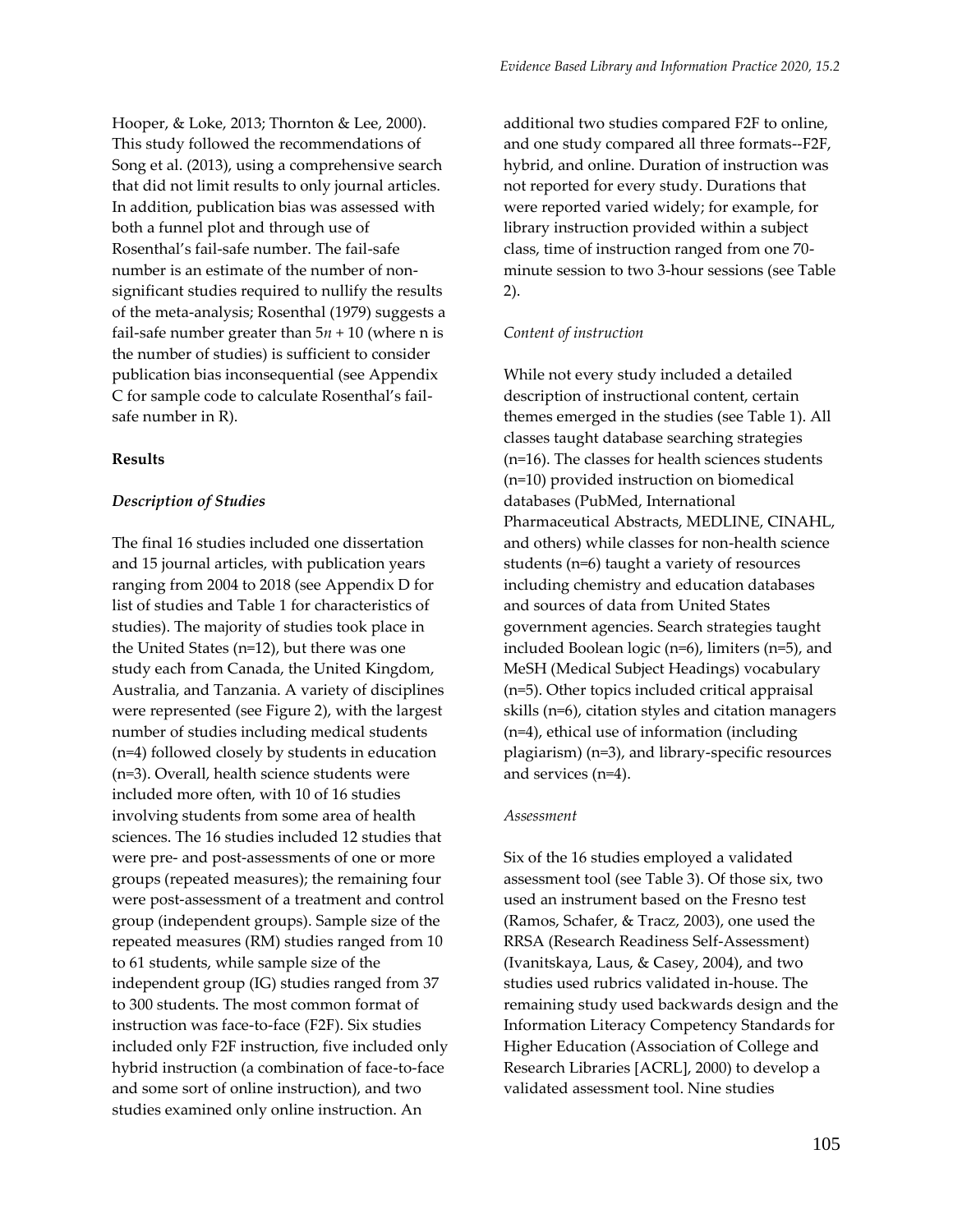# Table 1

Characteristics of Studies

| Shortened                                               | Participants                                                                                                                                                                                                         | Design                                                         | Format                                      | Description of intervention                                                                                                                                                                                                                                                 | <b>Content Taught</b>                                                                                                                                                                                                                                                                                                                                                                                                                                                                                                                                                                                                            |
|---------------------------------------------------------|----------------------------------------------------------------------------------------------------------------------------------------------------------------------------------------------------------------------|----------------------------------------------------------------|---------------------------------------------|-----------------------------------------------------------------------------------------------------------------------------------------------------------------------------------------------------------------------------------------------------------------------------|----------------------------------------------------------------------------------------------------------------------------------------------------------------------------------------------------------------------------------------------------------------------------------------------------------------------------------------------------------------------------------------------------------------------------------------------------------------------------------------------------------------------------------------------------------------------------------------------------------------------------------|
| <b>Citation</b>                                         | Level<br>Discipline<br>Location                                                                                                                                                                                      | Repeated<br>measures=RM<br>Independent                         | F <sub>2F</sub> (Face<br>to Face)<br>Online | Duration of intervention                                                                                                                                                                                                                                                    | <b>Content Assessed</b>                                                                                                                                                                                                                                                                                                                                                                                                                                                                                                                                                                                                          |
|                                                         |                                                                                                                                                                                                                      | groups=IG                                                      | Hybrid                                      |                                                                                                                                                                                                                                                                             |                                                                                                                                                                                                                                                                                                                                                                                                                                                                                                                                                                                                                                  |
| Aronoff, 2017<br>Teaching<br>evidence-based<br>practice | Students from 8<br>health profession<br>programs (medical,<br>dental, pharmacy,<br>occupational therapy<br>(OT), physical<br>therapy (PT), social<br>work, speech<br>language pathology,<br>dietetics)<br><b>USA</b> | <b>RM</b><br>Pre/Post-<br>assessment<br>1 Tx group<br>$(n=39)$ | Hybrid                                      | 2 online evidence based<br>$\bullet$<br>practice (EBP) learning<br>modules hosted on the<br>learning management<br>system.<br>Participation in a facilitated<br>$\bullet$<br>in-person interprofessional<br>small group learning<br>experience.<br>Each module 1 hour long. | Taught: Module 1: EBP<br>principles, critical appraisal<br>strategies. Module 2: PubMed<br>instruction, Medical Subject<br>Headings (MeSH) terms.<br>Assessed: Module 1: Knowledge<br>of EBP components; development<br>of patient/population,<br>intervention, comparison, and<br>outcome (PICO) questions; study<br>designs; critical appraisal<br>strategies. Module 2: PubMed<br>searching strategies; using MeSH<br>terms; limiting with PubMed<br>filters. Clinical scenario: creation<br>of a PICO question, utilization of<br>information resources, study<br>design, search characteristics, and<br>critical appraisal. |
| Beile, 2004<br>Does the                                 | Master's, Doctoral,<br>and certificate-                                                                                                                                                                              | RM                                                             |                                             | Study compared 3 modes of<br>delivery.                                                                                                                                                                                                                                      | Taught: F2F: demonstration of<br>relevant library databases                                                                                                                                                                                                                                                                                                                                                                                                                                                                                                                                                                      |
| medium                                                  | seeking education                                                                                                                                                                                                    | Pre/Post-test                                                  |                                             |                                                                                                                                                                                                                                                                             | followed by an activity to allow                                                                                                                                                                                                                                                                                                                                                                                                                                                                                                                                                                                                 |
| matter?                                                 |                                                                                                                                                                                                                      | 3 Tx groups                                                    |                                             |                                                                                                                                                                                                                                                                             | the students to apply the lesson.                                                                                                                                                                                                                                                                                                                                                                                                                                                                                                                                                                                                |
|                                                         |                                                                                                                                                                                                                      |                                                                |                                             |                                                                                                                                                                                                                                                                             |                                                                                                                                                                                                                                                                                                                                                                                                                                                                                                                                                                                                                                  |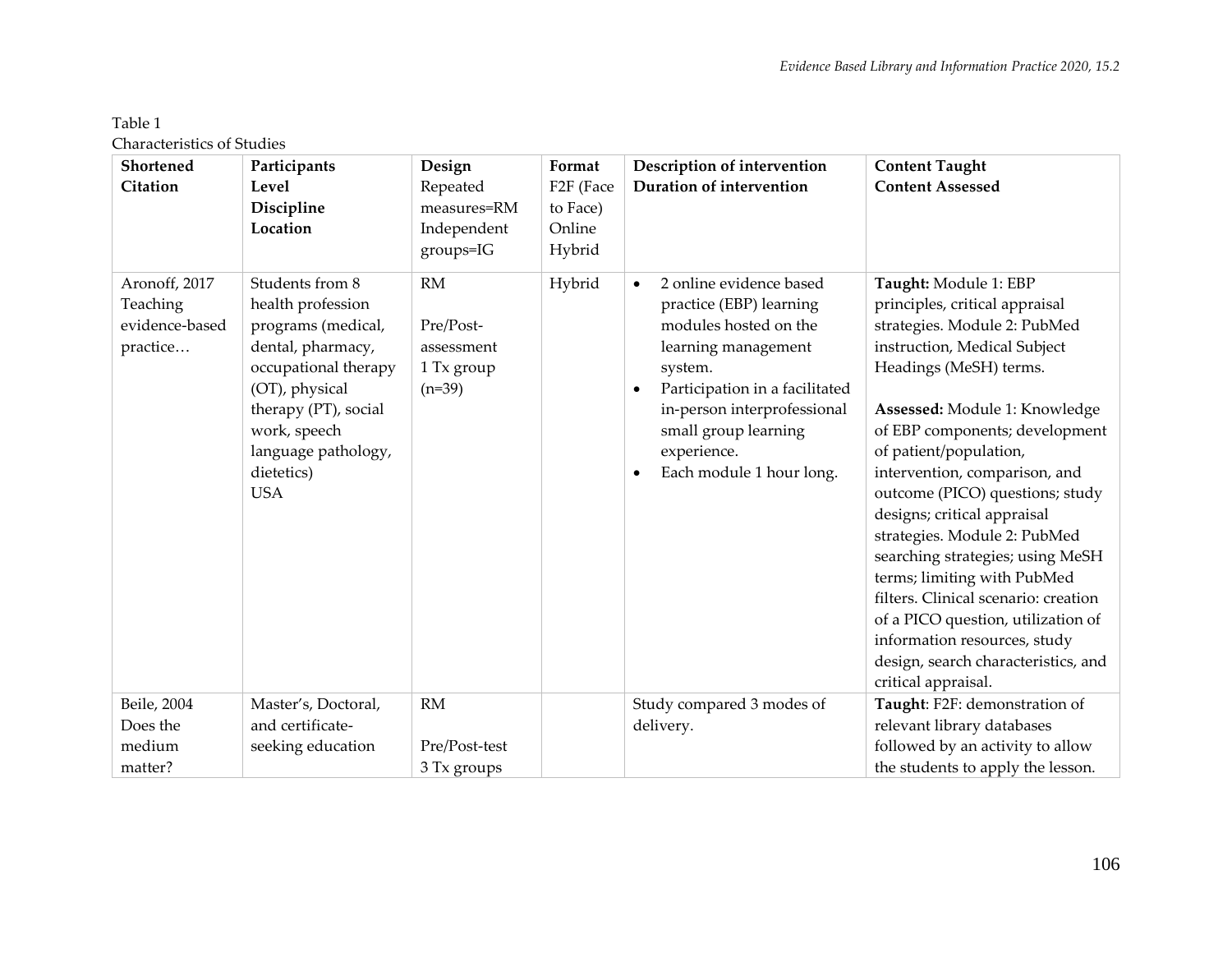| Shortened<br>Citation                                          | Participants<br>Level<br>Discipline<br>Location | Design<br>Repeated<br>measures=RM<br>Independent<br>groups=IG | Format<br>F <sub>2F</sub> (Face<br>to Face)<br>Online<br>Hybrid | Description of intervention<br>Duration of intervention                                                                                                                                      | <b>Content Taught</b><br><b>Content Assessed</b>                                                                                                                                                                           |
|----------------------------------------------------------------|-------------------------------------------------|---------------------------------------------------------------|-----------------------------------------------------------------|----------------------------------------------------------------------------------------------------------------------------------------------------------------------------------------------|----------------------------------------------------------------------------------------------------------------------------------------------------------------------------------------------------------------------------|
|                                                                | students<br><b>USA</b>                          | Group 1 (F2F,<br>on-campus)<br>$(n=16)$                       | F <sub>2F</sub>                                                 | An on-campus class with<br>$\bullet$<br>face-to-face library<br>instruction.<br>70-minute demo followed<br>$\bullet$<br>by application activity.                                             | Tutorial: 4 interactive modules.<br>Principles of library and<br>information research, navigation,<br>and search techniques, practical<br>application of search techniques,                                                |
|                                                                |                                                 | Group 2 (web<br>tutorial, on-<br>campus)<br>$(n=19)$          | Hybrid                                                          | An on-campus class with<br>$\bullet$<br>Web-based library tutorial<br>consisting of 4 interactive<br>modules.<br>Participants spent an<br>$\bullet$<br>average of 80 minutes on<br>modules.  | locating, evaluating, and citing<br>information.<br>Assessed: Conceptual knowledge<br>(how information is produced<br>and organized), knowledge of<br>database-searching skills                                            |
|                                                                |                                                 | Group 3 (web<br>tutorial, web-<br>based class)<br>$(n=14)$    | Online                                                          | A web-based class with a<br>$\bullet$<br>web-based library tutorial<br>consisting of 4 interactive<br>modules.<br>Participants spent an<br>$\bullet$<br>average of 80 minutes on<br>modules. | (identifying databases and using<br>Boolean logic), knowledge of<br>institution-specific information<br>(accessing databases and<br>awareness of services).                                                                |
| Chiarella, 2014<br>Information<br>literacy skills<br>retention | Pharmacy students<br>1st year<br><b>USA</b>     | <b>RM</b><br>Pre/Post-test<br>1 Tx group<br>$(n=61)$          | F <sub>2F</sub>                                                 | Librarian presented library<br>$\bullet$<br>skills material 4 times<br>during the fall semester of<br>P1 year.<br>No indication of length of<br>$\bullet$<br>session.                        | Taught: Basic database search<br>strategies; Google searching<br>versus biomedical databases;<br>PubMed, EMBASE, and<br>MEDLINE; EndNote.<br>Assessed: MeSH subject heading<br>searches, Boolean operators, and<br>limits. |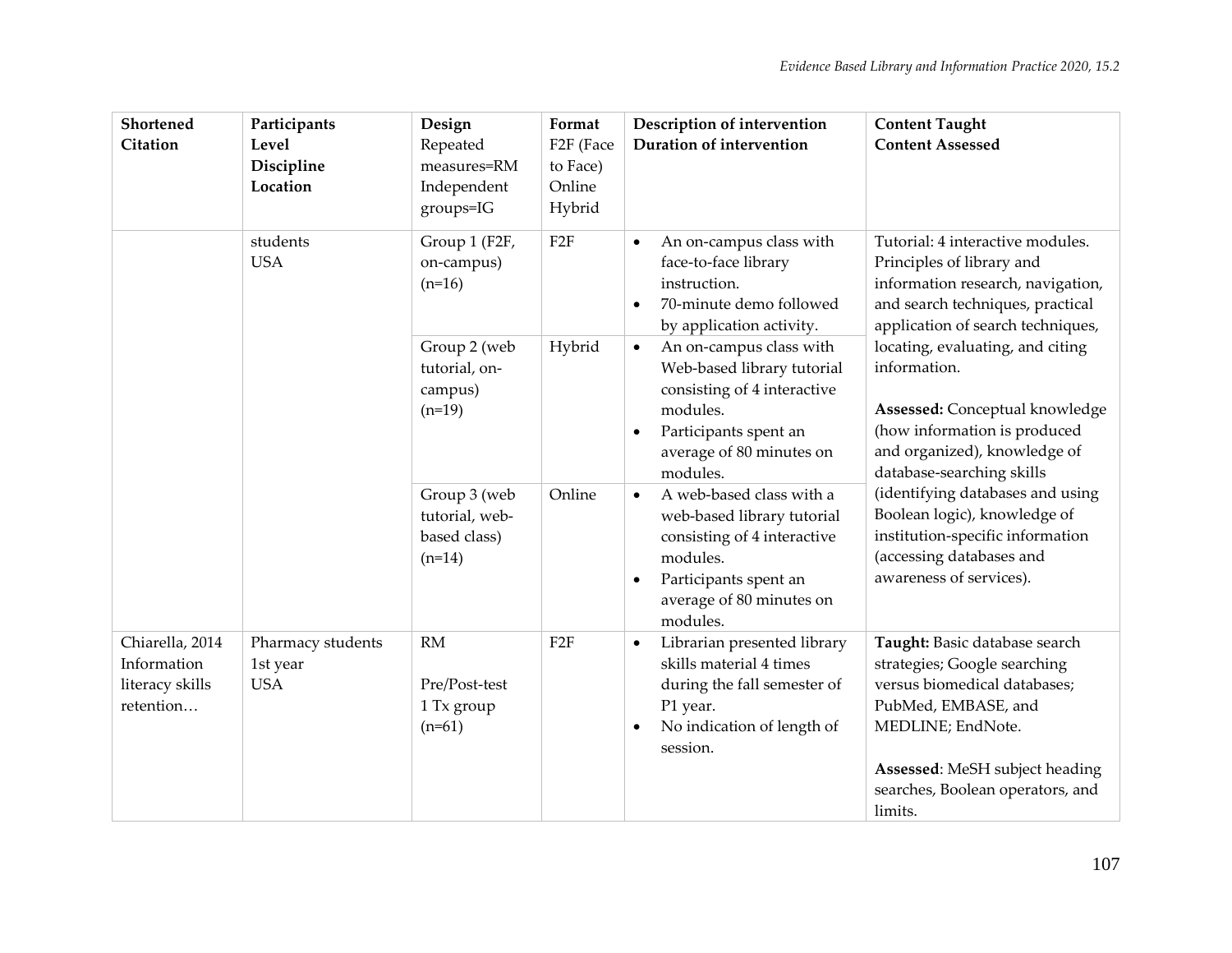| Shortened<br><b>Citation</b>                                  | Participants<br>Level<br>Discipline<br>Location                  | Design<br>Repeated<br>measures=RM<br>Independent<br>groups=IG                         | Format<br>F <sub>2F</sub> (Face<br>to Face)<br>Online<br>Hybrid  | Description of intervention<br>Duration of intervention                                                                                                                                                      | <b>Content Taught</b><br><b>Content Assessed</b>                                                                                                                                                                                                                                                                                                                                                                                 |
|---------------------------------------------------------------|------------------------------------------------------------------|---------------------------------------------------------------------------------------|------------------------------------------------------------------|--------------------------------------------------------------------------------------------------------------------------------------------------------------------------------------------------------------|----------------------------------------------------------------------------------------------------------------------------------------------------------------------------------------------------------------------------------------------------------------------------------------------------------------------------------------------------------------------------------------------------------------------------------|
| Dorsch, 2004<br>Impact of an<br>evidence-<br>based            | Medical students<br>3rd year<br><b>USA</b>                       | RM<br>Pre/Post-skills<br>assessment<br>1 Tx group<br>$(n=33, pre)$<br>$(n=30, post)$  | F <sub>2F</sub>                                                  | 81-hour weekly seminars.<br>$\bullet$<br>Weeks 1-2 taught by<br>$\bullet$<br>librarian.<br>Weeks 3-5 taught by<br>$\bullet$<br>medical school faculty.<br>Weeks 6-8 practice sessions.<br>$\bullet$          | Taught: Librarians: to define<br>evidence based medicine (EBM),<br>formulate clinical questions based<br>on a standardized case scenario;<br>identify and review EBM search<br>strategies and resources.<br>Assessed: Formulating a clinical<br>question, using effective strategies<br>to identify the best clinical<br>literature to answer the question,<br>analyzing the relevance and<br>validity of the retrieved article. |
| Emmett, 2007<br>Assessing<br>information<br>literacy skills   | 1st, 2nd year PhD<br>Chemistry students<br><b>USA</b>            | RM<br>Pre/Post-test<br>1 Tx group<br>$(n=16)$<br>(Using 2006)<br>data)                | F <sub>2F</sub>                                                  | 1-hour credit course taught<br>$\bullet$<br>by librarian.<br>75 minutes per week for one<br>$\bullet$<br>semester.<br>CHEM 720, "Bibliography<br>$\bullet$<br>of Chemistry."                                 | Taught: Major resources in the<br>chemical and biomedical<br>literature, research strategies,<br>bibliographic management,<br>ethical use of information.<br>Assessed: Searching, citation<br>style, databases, plagiarism.                                                                                                                                                                                                      |
| Grant, 2006<br>Developing and<br>evaluating an<br>interactive | Master's, PhD<br>students (Nursing,<br>OT, PT)<br>United Kingdom | <b>RM</b><br>Pre/Post-<br>assessment<br>1 Tx group<br>$(n=13, pre)$<br>$(n=11, post)$ | Hybrid<br>(Online<br>tutorial<br>within<br><b>EBP</b><br>module) | During a 12-week EBP<br>$\bullet$<br>module, 2 sessions (3 hours<br>each) were allocated to<br>information skills<br>development.<br>An online tutorial was used<br>$\bullet$<br>in-class for both sessions, | Taught: Tutorial: the rationale for<br>a literature search; how a<br>database works; seven search<br>steps covering clarifying a search<br>question, breaking down the<br>question, MeSH, free text                                                                                                                                                                                                                              |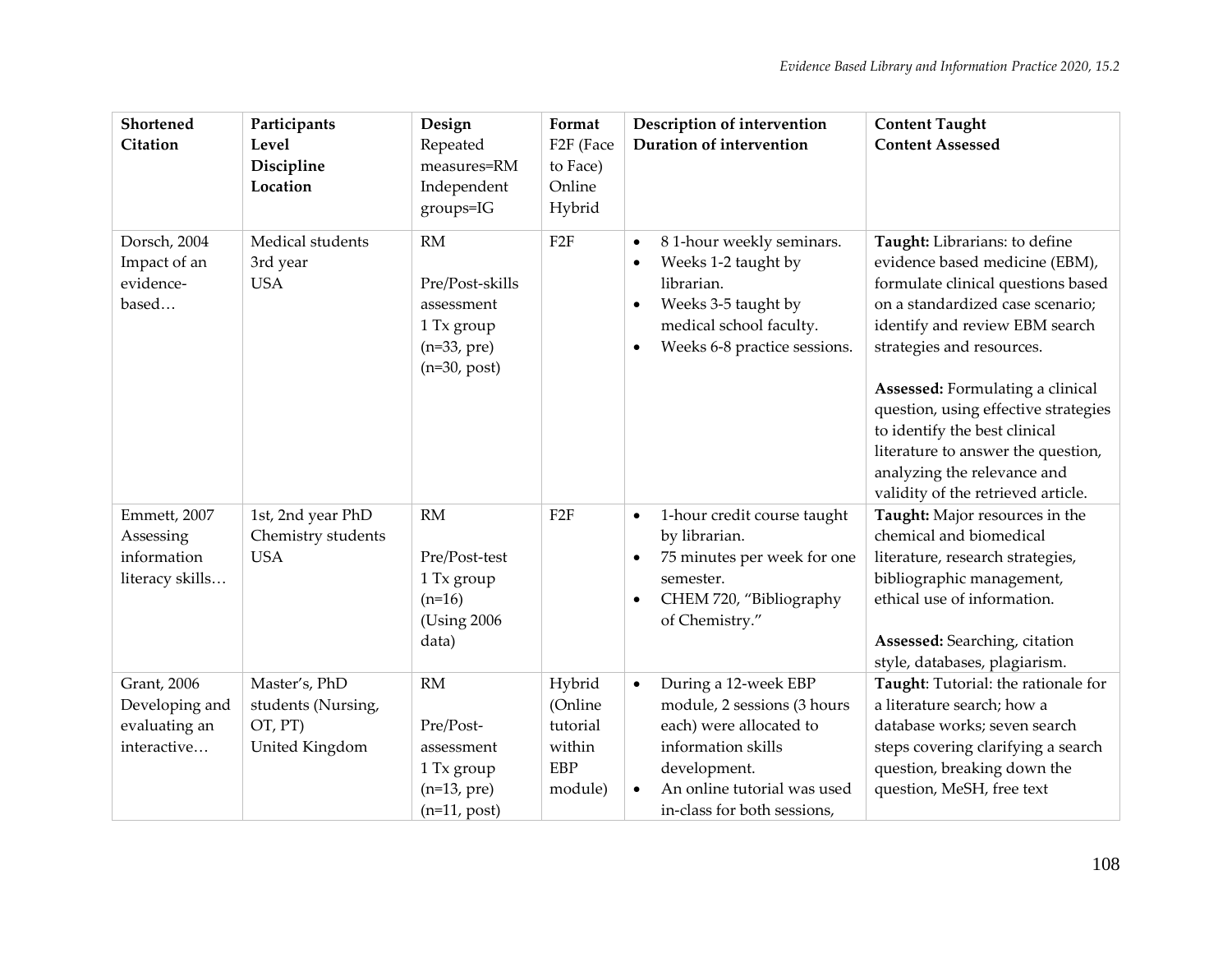| Shortened                                            | Participants                              | Design                                                               | Format                            | Description of intervention                                                                                                                                                                      | <b>Content Taught</b>                                                                                                                                                                                                                                                                                                                                                                                                                                                    |
|------------------------------------------------------|-------------------------------------------|----------------------------------------------------------------------|-----------------------------------|--------------------------------------------------------------------------------------------------------------------------------------------------------------------------------------------------|--------------------------------------------------------------------------------------------------------------------------------------------------------------------------------------------------------------------------------------------------------------------------------------------------------------------------------------------------------------------------------------------------------------------------------------------------------------------------|
| <b>Citation</b>                                      | Level<br>Discipline                       | Repeated<br>measures=RM                                              | F <sub>2F</sub> (Face<br>to Face) | Duration of intervention                                                                                                                                                                         | <b>Content Assessed</b>                                                                                                                                                                                                                                                                                                                                                                                                                                                  |
|                                                      | Location                                  | Independent                                                          | Online                            |                                                                                                                                                                                                  |                                                                                                                                                                                                                                                                                                                                                                                                                                                                          |
|                                                      |                                           | groups=IG                                                            | Hybrid                            |                                                                                                                                                                                                  |                                                                                                                                                                                                                                                                                                                                                                                                                                                                          |
|                                                      |                                           | $(n=10,$<br>extended)                                                |                                   | and students were asked to<br>complete between-session<br>exercises using the tutorial.<br>No indication of length of<br>$\bullet$<br>tutorial.                                                  | searching, Boolean operators,<br>refining the search; final tips.<br>Lecture: formulating a search<br>question; selecting search terms;<br>building up a search strategy;<br>limiting searches.                                                                                                                                                                                                                                                                          |
|                                                      |                                           |                                                                      |                                   |                                                                                                                                                                                                  | Assessed: Short-term, a literature<br>search; longer term, systematic<br>literature search on a topic of<br>choice, describing the literature<br>search process and providing<br>search strategies, then selecting<br>and critically appraising two<br>papers. Both assessed by skills<br>checklist such as Boolean<br>operators, use of MeSH/indexing<br>terms, application of limits, and<br>whether a manageable and<br>relevant number references were<br>retrieved. |
| Ilic, 2012<br>Teaching<br>evidence-based<br>medicine | Medical students<br>3rd year<br>Australia | IG<br>1 Tx group<br>$(n=60)$<br>1 control group<br>$(n=37)$<br>block | Hybrid                            | EBM literature searching<br>$\bullet$<br>skills workshop<br>(intervention group<br>attended workshop, control<br>group did not).<br>Workshop consisted of<br>$\bullet$<br>formal presentation by | Taught: How to construct an<br>answerable question from the<br>clinical environment, major<br>sources of medical information,<br>how to effectively and efficiently<br>search the medical literature to                                                                                                                                                                                                                                                                  |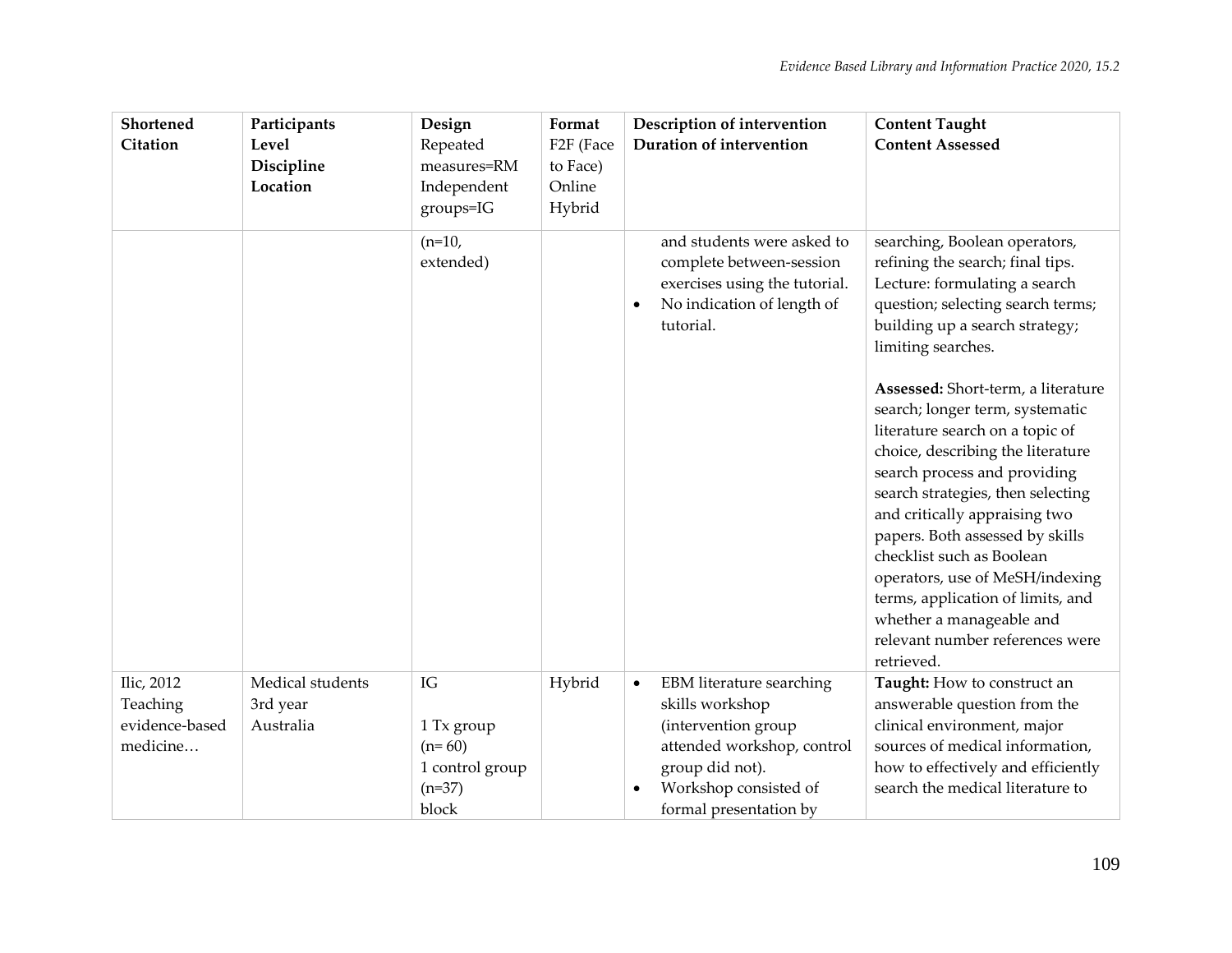| Shortened<br><b>Citation</b>                                          | Participants<br>Level<br>Discipline<br>Location                  | Design<br>Repeated<br>measures=RM<br>Independent<br>groups=IG | Format<br>F <sub>2F</sub> (Face<br>to Face)<br>Online<br>Hybrid | Description of intervention<br>Duration of intervention                                                                                                                                                                             | <b>Content Taught</b><br><b>Content Assessed</b>                                                                                                                                                                                                                                                                                                                                                                                                                                                       |
|-----------------------------------------------------------------------|------------------------------------------------------------------|---------------------------------------------------------------|-----------------------------------------------------------------|-------------------------------------------------------------------------------------------------------------------------------------------------------------------------------------------------------------------------------------|--------------------------------------------------------------------------------------------------------------------------------------------------------------------------------------------------------------------------------------------------------------------------------------------------------------------------------------------------------------------------------------------------------------------------------------------------------------------------------------------------------|
|                                                                       |                                                                  | randomization<br>$(g_{\text{roughs of } 4)$                   |                                                                 | librarian followed by an<br>interactive, computer-based<br>searching session and self-<br>directed learning exercises<br>with support provided by<br>librarian if needed.<br>Workshop 2 hours long.<br>$\bullet$                    | identify the best available<br>evidence to answer the question.<br>Assessed: Writing a clinical<br>question, identifying information<br>sources, identifying appropriate<br>study types, performing an<br>effective literature search.                                                                                                                                                                                                                                                                 |
| Ivanitskaya,<br>2008<br>How does a<br>pre-assessment<br>of off-campus | Master of Science in<br>Administration<br>Students<br><b>USA</b> | <b>RM</b><br>Pre/Post-test<br>1 Tx group<br>$(n=14)$          | F <sub>2F</sub>                                                 | Library instruction during a<br>$\bullet$<br>class session at the<br>beginning of the course.<br>Class sessions were from<br>$\bullet$<br>5:30 to 10 pm but amount of<br>time given to library<br>instruction was not<br>specified. | Taught: Search strategies<br>(keywords, subject headings, and<br>Boolean operators), how to find<br>journal articles, identifying and<br>searching for scholarly journals,<br>searching for articles using the<br>appropriate journal database for<br>the topic, refining the search,<br>evaluating the article, and<br>downloading or ordering the full-<br>text of the article.<br>Assessed: Ability to find<br>information, ability to evaluate<br>information, and understanding<br>of plagiarism. |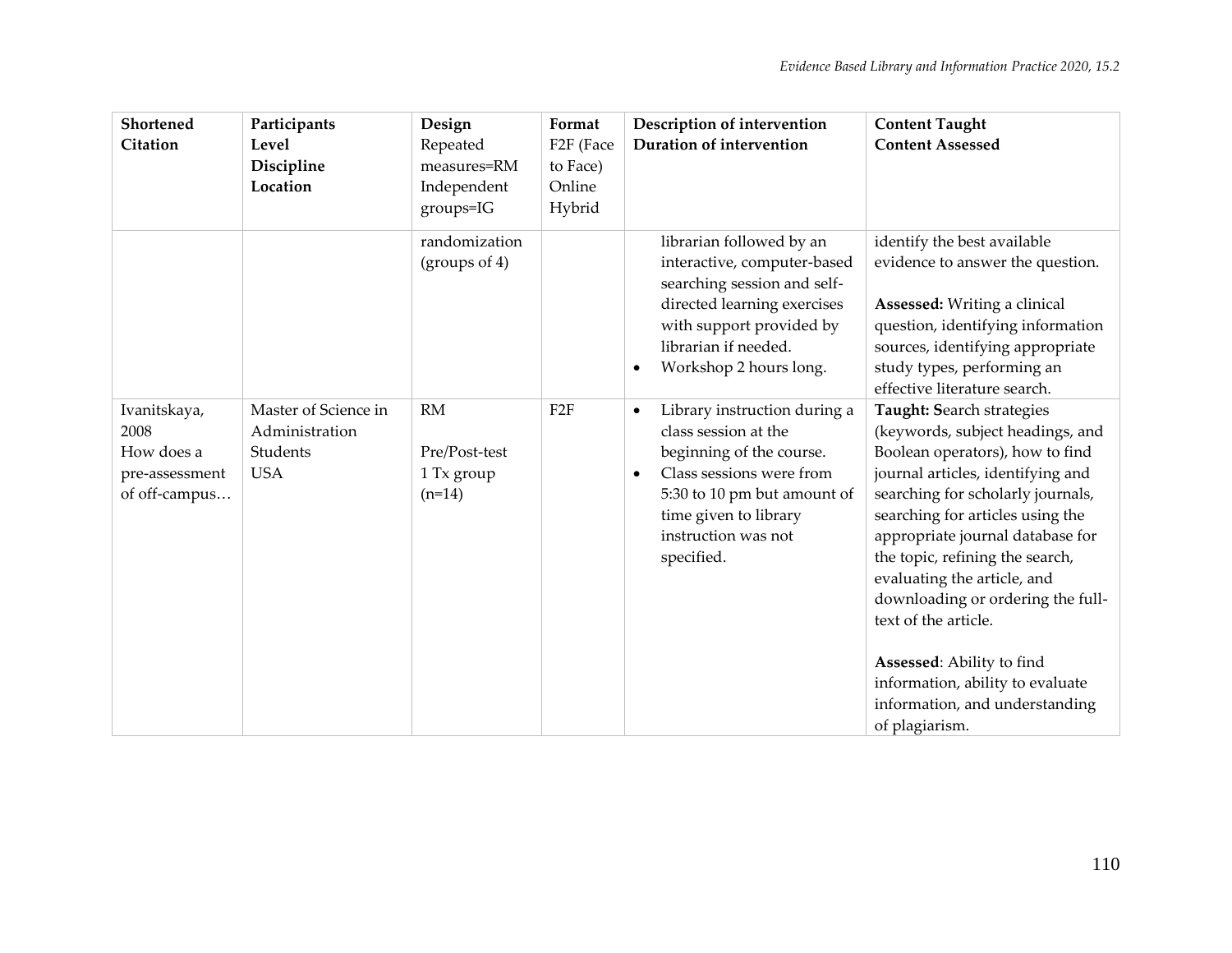| Shortened<br>Citation                                           | Participants<br>Level<br>Discipline<br>Location                                                 | Design<br>Repeated<br>measures=RM<br>Independent<br>groups=IG                                                | Format<br>F <sub>2F</sub> (Face<br>to Face)<br>Online<br>Hybrid | Description of intervention<br>Duration of intervention                                                                                                                                                                                                                                                                                                                                                   | <b>Content Taught</b><br><b>Content Assessed</b>                                                                                                                                                                                                                                                                                                                                                                                                                                           |
|-----------------------------------------------------------------|-------------------------------------------------------------------------------------------------|--------------------------------------------------------------------------------------------------------------|-----------------------------------------------------------------|-----------------------------------------------------------------------------------------------------------------------------------------------------------------------------------------------------------------------------------------------------------------------------------------------------------------------------------------------------------------------------------------------------------|--------------------------------------------------------------------------------------------------------------------------------------------------------------------------------------------------------------------------------------------------------------------------------------------------------------------------------------------------------------------------------------------------------------------------------------------------------------------------------------------|
| Lapidus, 2012<br>Combined use<br>of online<br>tutorials         | Pharmacy students<br>2nd year<br><b>USA</b>                                                     | IG<br>1 Tx group<br>(2010)<br>$(n=299)$<br>1 control group<br>(2008)<br>$(n=300)$                            | Hybrid                                                          | Control group (2008)<br>$\bullet$<br>received library instruction<br>using lecture and demo.<br>Intervention group (2010)<br>$\bullet$<br>used blended learning with<br>online tutorials, brief demo,<br>in-class hands-on exercises,<br>group discussion.<br>5 to 6 class sessions taught<br>by librarians during a fall<br>semester.<br>No indication of length of<br>$\bullet$<br>individual sessions. | Taught: Searching secondary<br>databases (Ovid MEDLINE,<br>MeSH, Boolean operators, Scopus,<br>Ovid International<br>Pharmaceutical Abstracts [IPA]);<br>using tertiary computerized<br>databases (Micromedex, Clinical<br>Pharmacology, Stat!Ref, Clinical<br>Reference Library, Clin-eguide,<br>Natural Medicines, Natural<br>Standard), PubMed.<br>Assessed: Answering drug<br>information questions using<br>tertiary print and electronic<br>resources; searching Medline and<br>IPA. |
| Lechner, 2005<br>Graduate<br>student<br>research<br>instruction | Master of Science in<br>Occupational<br>Therapy and Master<br>of Physical Therapy<br><b>USA</b> | <b>RM</b><br>Pre/Post-test<br>2 Tx groups<br>randomized<br>into online or<br>F2F<br>Online group<br>$(n=17)$ | Online                                                          | Online tutorial that<br>$\bullet$<br>provided live results in<br>response to students'<br>actions.<br>Each class (OT and PT) was<br>randomized into 2 groups;<br>one group went to another<br>room to complete the online<br>tutorial while the remaining                                                                                                                                                 | Taught: Searching CINAHL<br>database including controlled<br>vocabulary, functions of various<br>indexes, using limits to filter and<br>focus results.<br>Assessed: Basic information<br>literacy (e.g., definition of peer-<br>reviewed), basic CINAHL                                                                                                                                                                                                                                    |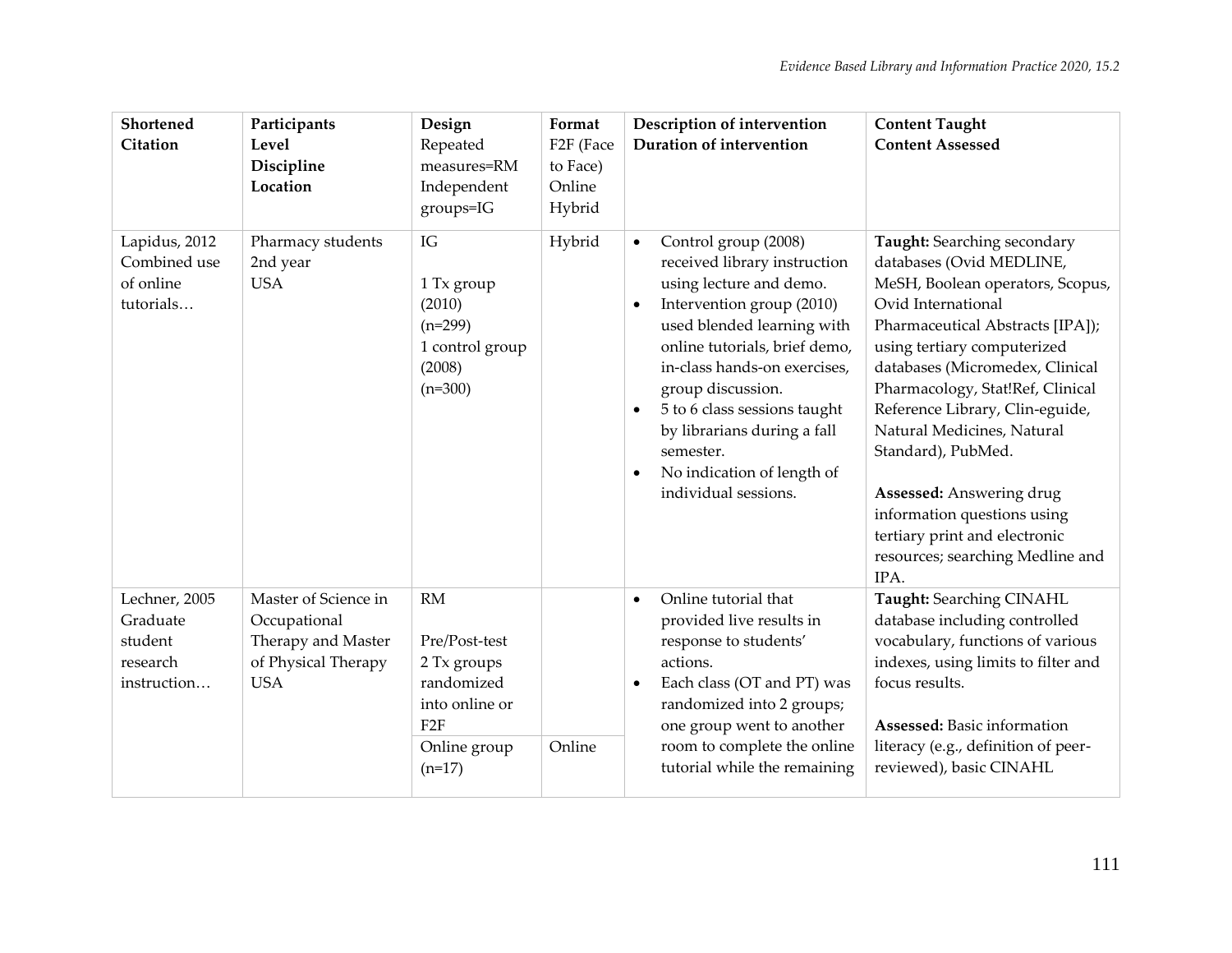| Shortened<br>Citation                                     | Participants<br>Level<br>Discipline                                                                                  | Design<br>Repeated<br>measures=RM                                            | Format<br>F <sub>2F</sub> (Face<br>to Face) | Description of intervention<br>Duration of intervention                                                                                                                                                                           | <b>Content Taught</b><br><b>Content Assessed</b>                                                                                                                                                                                                                                                      |
|-----------------------------------------------------------|----------------------------------------------------------------------------------------------------------------------|------------------------------------------------------------------------------|---------------------------------------------|-----------------------------------------------------------------------------------------------------------------------------------------------------------------------------------------------------------------------------------|-------------------------------------------------------------------------------------------------------------------------------------------------------------------------------------------------------------------------------------------------------------------------------------------------------|
|                                                           | Location                                                                                                             | Independent<br>groups=IG                                                     | Online<br>Hybrid                            |                                                                                                                                                                                                                                   |                                                                                                                                                                                                                                                                                                       |
|                                                           |                                                                                                                      | F2F group<br>$(n=10)$                                                        | F <sub>2F</sub>                             | students attended a lecture<br>covering the same material.<br>Students in the lecture<br>group could choose to<br>watch only or could follow<br>along on computers.<br>No information about<br>$\bullet$<br>length of class.      | characteristics (e.g., target<br>audience), basic CINAHL skills<br>(e.g., combining searches),<br>advanced CINAHL skills (e.g.,<br>interpreting hierarchy of subject<br>headings), advanced CINAHL<br>characteristics (e.g., using account<br>to store results).                                      |
| Maranda, 2016<br>Evaluation of<br>the long-term<br>impact | Medical students<br>1st year<br>Canada                                                                               | <b>RM</b><br>Pre/Post-test<br>1 Tx group<br>$(n=100, pre)$<br>$(n=59, post)$ | Hybrid                                      | Library instruction in year 1<br>$\bullet$<br>consisted of 3 online<br>modules and 3 in-person<br>sessions.<br>No indication of length of<br>$\bullet$<br>sessions or online modules.                                             | Taught: E-books, POC (point of<br>care) tools, MEDLINE/PubMed<br>searching, drug information<br>resources.<br><b>Assessed: Only 2 questions</b><br>(knowledge of Boolean logic,<br>choice of resource for clinical<br>scenario) were consistent across<br>the pre- and post-tests, and the<br>survey. |
| Otto, 2012<br>Assessing and<br>improving data<br>literacy | Master's students<br>Urban Regional<br>Planning<br>College of Business<br>and Public<br>Administration<br><b>USA</b> | <b>RM</b><br>Pre/Post-text<br>1 Tx group<br>$(n=13)$                         | F2F                                         | 2 sessions, each a<br>$\bullet$<br>combination of lecture and<br>hands-on teaching.<br>Each session was 90<br>$\bullet$<br>minutes, first session was<br>about 1/3 through semester,<br>second was about 2/3<br>through semester. | Taught: Selecting and using<br>appropriate data sources,<br>retrieving needed data. 1st session<br>focused on demographic and<br>population data, 2 <sup>nd</sup> session on<br>economic data.<br>Assessed: Knowledge of trusted<br>government sources, conceptual                                    |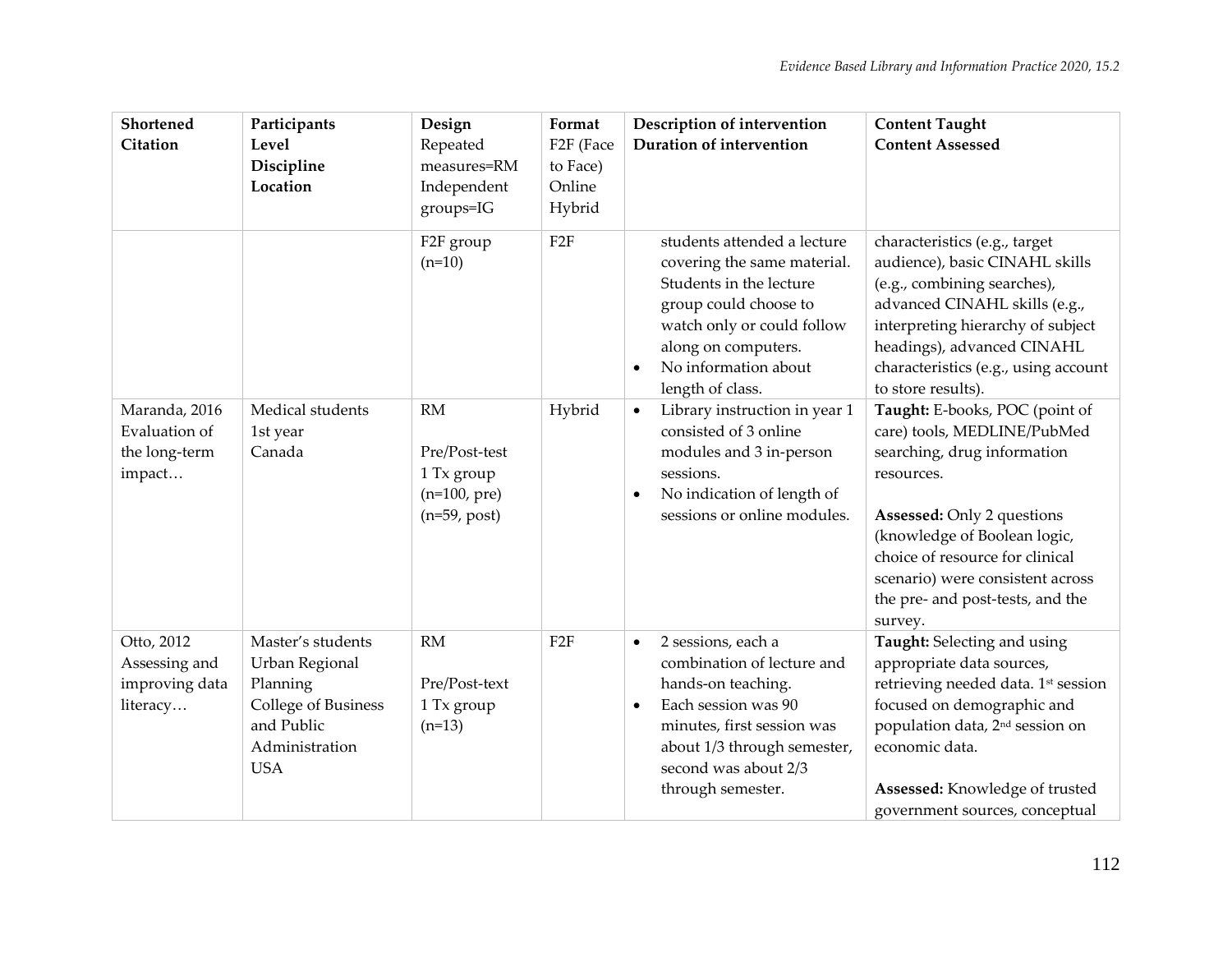| Shortened<br>Citation                                        | Participants<br>Level<br>Discipline<br>Location | Design<br>Repeated<br>measures=RM<br>Independent<br>$groups = IG$                     | Format<br>F <sub>2F</sub> (Face<br>to Face)<br>Online<br>Hybrid | Description of intervention<br>Duration of intervention                                                                                                                                                                                       | <b>Content Taught</b><br><b>Content Assessed</b>                                                                                                                                                                                                                       |
|--------------------------------------------------------------|-------------------------------------------------|---------------------------------------------------------------------------------------|-----------------------------------------------------------------|-----------------------------------------------------------------------------------------------------------------------------------------------------------------------------------------------------------------------------------------------|------------------------------------------------------------------------------------------------------------------------------------------------------------------------------------------------------------------------------------------------------------------------|
|                                                              |                                                 |                                                                                       |                                                                 |                                                                                                                                                                                                                                               | understanding of how to search<br>for data, what kinds of web-based<br>sources are considered<br>trustworthy.                                                                                                                                                          |
| Schilling, 2006<br>An interactive<br>web-based<br>curriculum | Medical students<br>3rd year<br><b>USA</b>      | IG<br>1 Tx group<br>$(n=74)$<br>1 control group<br>$(n=58)$<br>block<br>randomization | Online                                                          | During weeks 1 & 2 of a 6-<br>$\bullet$<br>week clerkship, students<br>used 2 course-integrated,<br>web-based learning<br>modules designed by health<br>science librarians.<br>Modules required 40 to 60<br>$\bullet$<br>minutes to complete. | Taught: Basic MEDLINE<br>searching; using MeSH, Boolean<br>operators; finding randomized<br>controlled trials, meta-analyses, &<br>gold standard literature;<br>searching the Cochrane database;<br>information found in different<br>types of research.               |
|                                                              |                                                 |                                                                                       |                                                                 |                                                                                                                                                                                                                                               | Assessed: Ability to formulate a<br>clinical question, develop an<br>effective search strategy, ID and<br>use correct MeSH terms, use<br>Boolean operators, use<br>appropriate limits, restrict search<br>results to randomized controlled<br>trials or meta-analyses. |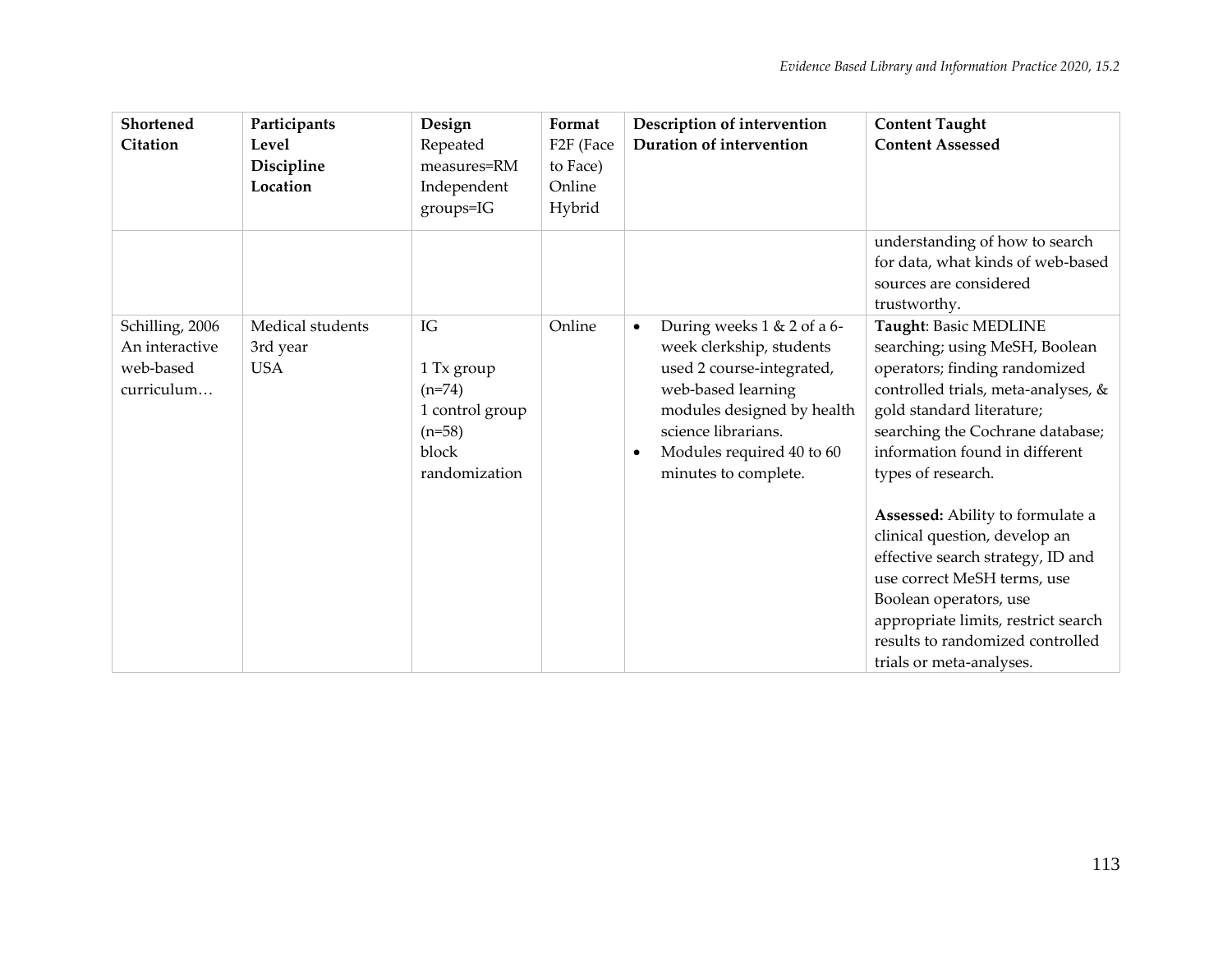| Shortened<br><b>Citation</b>                                  | Participants<br>Level<br>Discipline<br>Location                                                | Design<br>Repeated<br>measures=RM<br>Independent<br>groups=IG                                                             | Format<br>F <sub>2F</sub> (Face<br>to Face)<br>Online<br>Hybrid | Description of intervention<br>Duration of intervention                                                                                                                                                                                                                                                                                                         | <b>Content Taught</b><br><b>Content Assessed</b>                                                                                                                                                                                                                                                                                                                                                                                                            |
|---------------------------------------------------------------|------------------------------------------------------------------------------------------------|---------------------------------------------------------------------------------------------------------------------------|-----------------------------------------------------------------|-----------------------------------------------------------------------------------------------------------------------------------------------------------------------------------------------------------------------------------------------------------------------------------------------------------------------------------------------------------------|-------------------------------------------------------------------------------------------------------------------------------------------------------------------------------------------------------------------------------------------------------------------------------------------------------------------------------------------------------------------------------------------------------------------------------------------------------------|
| Schweikhard,<br>2018<br>The impact of<br>library<br>tutorials | Master of<br>Occupational<br>Therapy & Doctor of<br>Physical Therapy<br>students<br><b>USA</b> | IG<br>1 Tx group<br>$(n=90)$<br>1 control group<br>$(n=90)$<br>participants<br>randomly<br>selected from a<br>larger pool | Online                                                          | 9 online library instructional<br>$\bullet$<br>tutorials created with Guide<br>on the Side and embedded<br>in the online course<br>platform.<br>Tutorials were not required<br>$\bullet$<br>but "strongly<br>recommended" by<br>instructor.<br>1 tutorial was created for<br>$\bullet$<br>each of 9 class sessions, no<br>indication of length of<br>tutorials. | Taught: Overview of library;<br>using appropriate databases;<br>using MeSH; searching for<br>different types of evidence<br>(randomized controlled trials,<br>systematic reviews and meta-<br>analyses, cohort & case-control<br>studies, diagnostic tests,<br>qualitative research, practice<br>guidelines).<br>Assessed: Use of databases; use of<br>search terms and MeSH/subject<br>headings; use of limits; level of<br>evidence for each cited study. |
| Shaffer, 2011<br>Graduate<br>student library<br>research      | Curriculum and<br>Instruction Dept.,<br>College of Education<br><b>USA</b>                     | <b>RM</b><br>Pre/Post-test<br>2 Tx groups<br>Online group<br>$(n=29)$                                                     | Online                                                          | Online tutorial consisted of<br>$\bullet$<br>8 mini-tutorials.<br>Both face-to-face and online<br>tutorial sessions took place<br>on-campus.<br>The 4 LIT 530 sections were<br>$\bullet$<br>randomized to 2 online and<br>2 F2F, the EDU 504 section<br>was randomized with half                                                                                | Taught: Sources for quality<br>education research; scholarly and<br>primary research; choosing search<br>terms; searching effectively and<br>efficiently; finding full-text, APA<br>citation; other database features.<br>Assessed: Sources for quality<br>education research; scholarly and                                                                                                                                                                |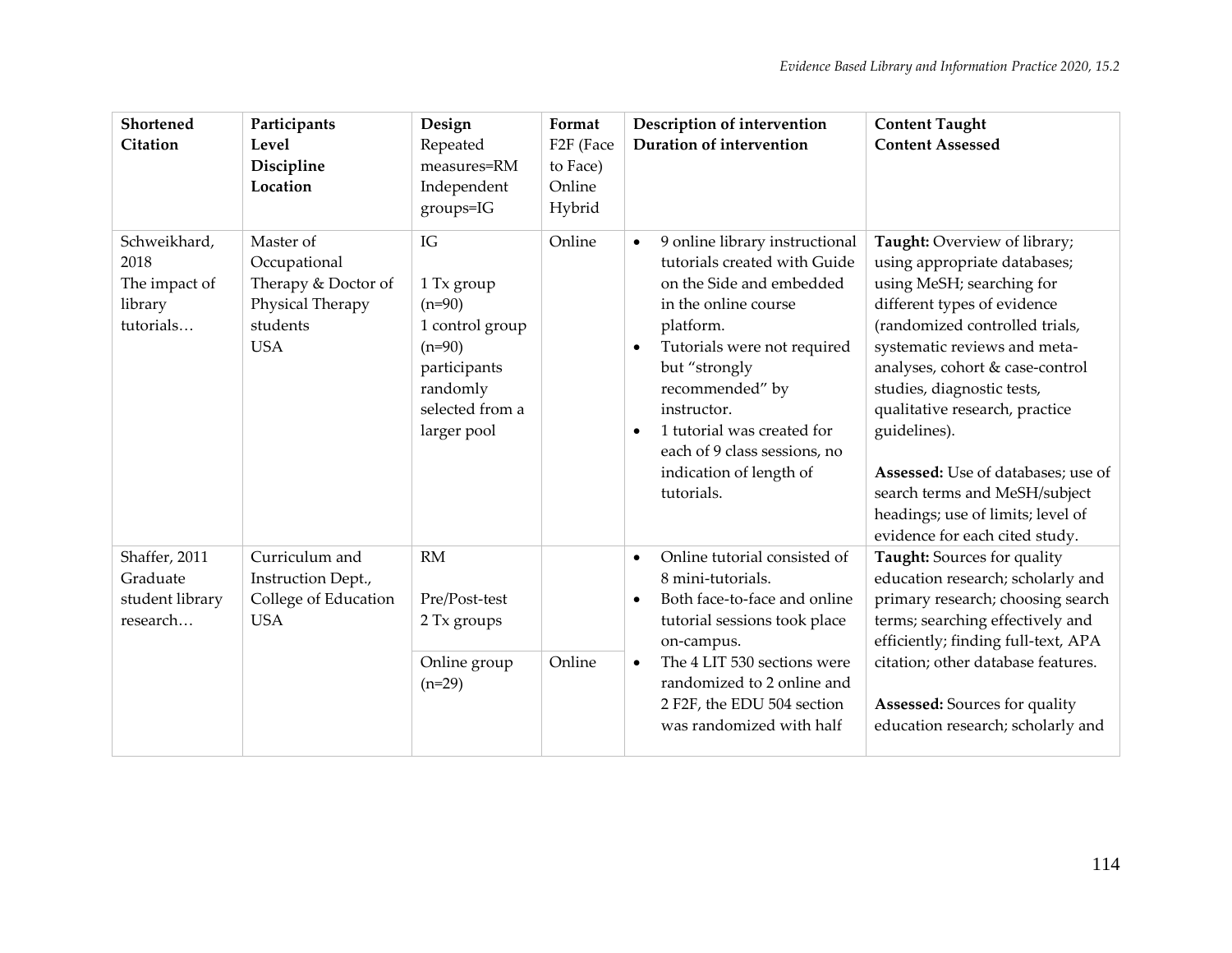| Shortened<br>Citation                                             | Participants<br>Level<br>Discipline<br>Location | Design<br>Repeated<br>measures=RM<br>Independent<br>groups=IG | Format<br>F <sub>2F</sub> (Face<br>to Face)<br>Online<br>Hybrid | Description of intervention<br>Duration of intervention                                                                                                                                                                                                                                                                                                                                          | <b>Content Taught</b><br><b>Content Assessed</b>                                                                                                                                                                                                                                                                                                                                                                 |
|-------------------------------------------------------------------|-------------------------------------------------|---------------------------------------------------------------|-----------------------------------------------------------------|--------------------------------------------------------------------------------------------------------------------------------------------------------------------------------------------------------------------------------------------------------------------------------------------------------------------------------------------------------------------------------------------------|------------------------------------------------------------------------------------------------------------------------------------------------------------------------------------------------------------------------------------------------------------------------------------------------------------------------------------------------------------------------------------------------------------------|
|                                                                   |                                                 | F2F group<br>$(n=30)$                                         | F2F                                                             | of students in F2F and the<br>other half in a different<br>room for the online tutorial.<br>Both F2F and online tutorial<br>$\bullet$<br>took place during a 3-hour<br>class; students had<br>instruction either F2F or<br>online then used remaining<br>time for independent<br>research.<br>Online session averaged less<br>$\bullet$<br>than 2 hours, F2F<br>instruction averaged 2<br>hours. | primary research; choosing search<br>terms; searching effectively and<br>efficiently; finding full-text, APA<br>citation; other database features.                                                                                                                                                                                                                                                               |
| Wema, 2006<br>Developing<br>information<br>literacy<br>programmes | Master of Education<br>students<br>Tanzania     | <b>RM</b><br>Pre/Post-test<br>1 Tx group<br>$(n=12)$          | F <sub>2F</sub>                                                 | A combination of lectures<br>$\bullet$<br>and hands-on activities.<br>7-day course, each day<br>$\bullet$<br>began at 8 am and lasted to<br>approximately 5 pm.                                                                                                                                                                                                                                  | Taught: Formulating a question;<br>defining information needs;<br>organizing ideas for information<br>need; categories and structure of<br>information sources; developing<br>search strategies, how to modify<br>search; capturing and<br>synthesizing information from<br>sources; evaluating sources;<br>presenting information;<br>referencing and citing; ethical and<br>legal issues in using information. |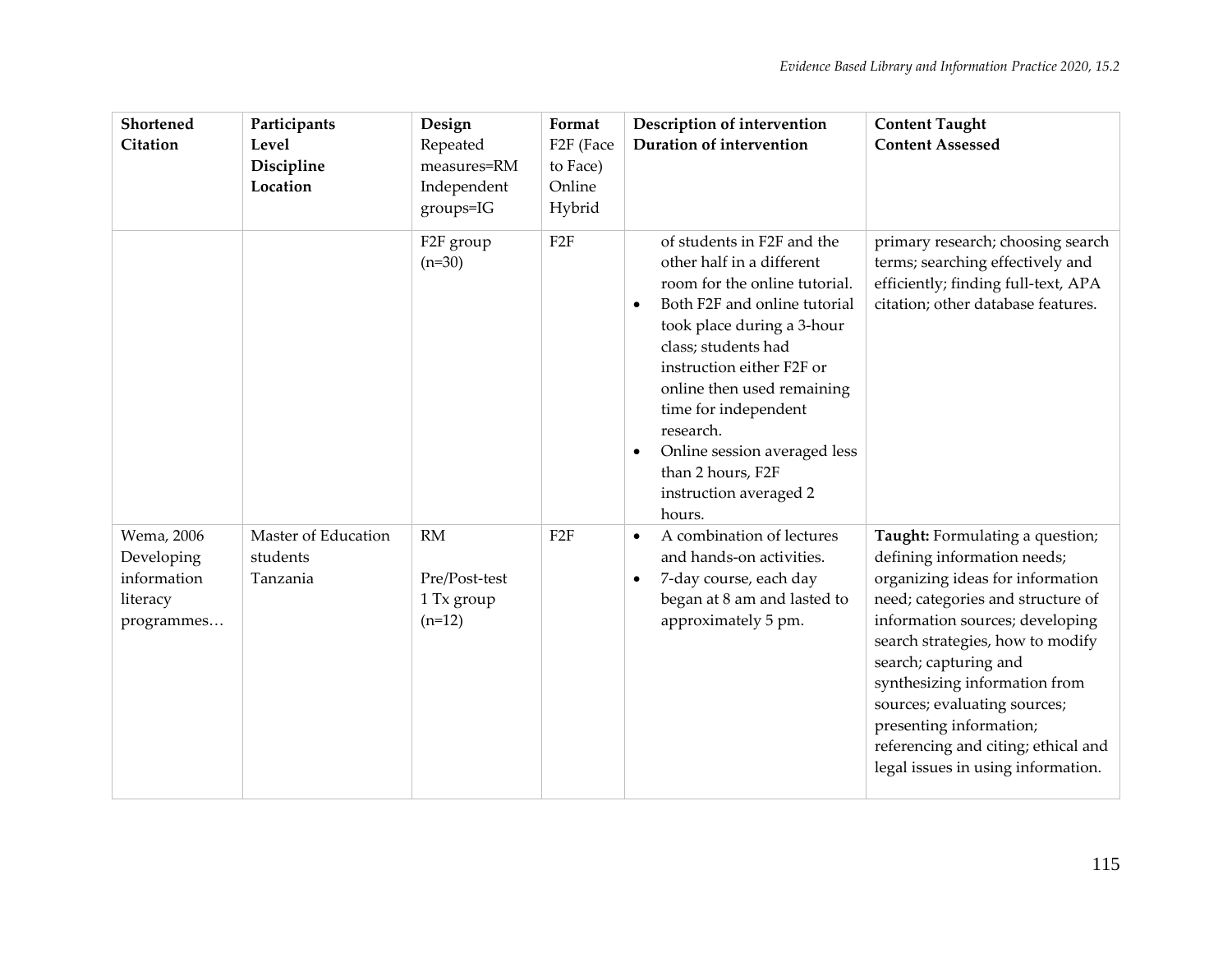| Shortened<br>Citation | Participants<br>Level<br>Discipline<br>Location | Design<br>Repeated<br>measures=RM<br>Independent<br>$groups = IG$ | Format<br>F2F (Face<br>to Face)<br>Online<br>Hybrid | Description of intervention<br>Duration of intervention | <b>Content Taught</b><br><b>Content Assessed</b>                                                                                                                                                                                                                |
|-----------------------|-------------------------------------------------|-------------------------------------------------------------------|-----------------------------------------------------|---------------------------------------------------------|-----------------------------------------------------------------------------------------------------------------------------------------------------------------------------------------------------------------------------------------------------------------|
|                       |                                                 |                                                                   |                                                     |                                                         | Assessed: Defining a problem or<br>research topic; information<br>sources; internet sources; internet<br>search; library and database<br>searching; evaluating information<br>and sources; referencing;<br>synthesizing information;<br>presenting information. |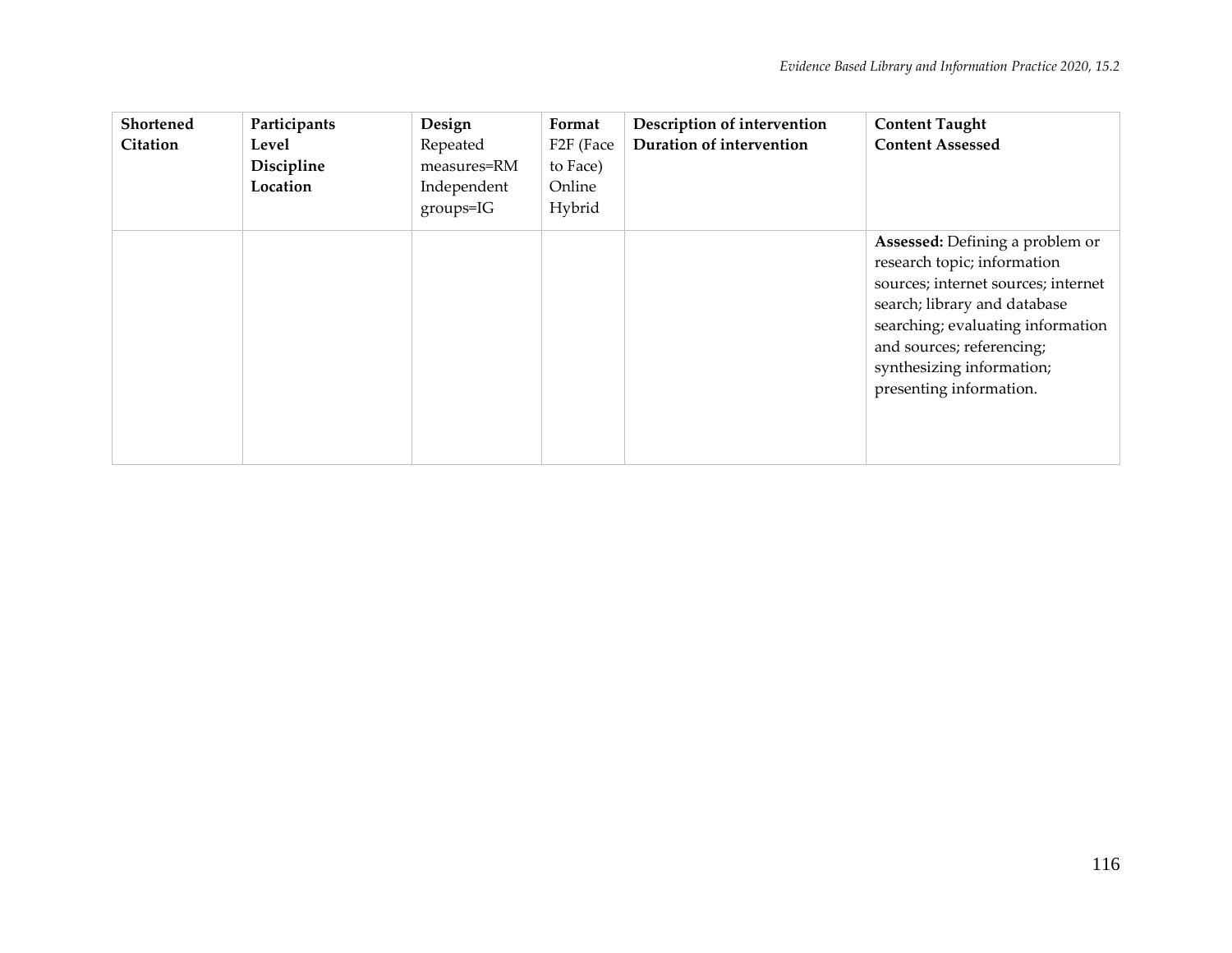

## Figure 2

Number of studies by discipline.

#### Table 2 Duration of Instruction

| Not mentioned<br>$(n=4)$ | Online tutorials<br>$(n=3)$ | Stand-alone classes<br>$(n=2)$         | <b>Sessions within</b><br>subject classes<br>$(n=7)$ |
|--------------------------|-----------------------------|----------------------------------------|------------------------------------------------------|
| No mention of duration   | 2 modules, 50 minutes       | 75 min/week for one                    | 1 session $\omega$ 70 min                            |
| $(n=2)$                  | total                       | semester $(n=1)$<br>[for credit class] | $(n=1)$                                              |
| Mentioned # of sessions  | 2 modules, 120              | Each day for 1 week $(n=1)$            | 1 session @ 120                                      |
| but not length of        | minutes total               | [seminar]                              | minutes $(n=2)$                                      |
| sessions $(n=2)$         |                             |                                        |                                                      |
|                          | 4 modules, 80 minutes       |                                        | 1 session $@180$                                     |
|                          | total                       |                                        | minutes $(n=2)$                                      |
|                          |                             |                                        | 2 sessions $@90$                                     |
|                          |                             |                                        | minutes each $(n=1)$                                 |
|                          |                             |                                        | 2 sessions $@180$                                    |
|                          |                             |                                        | minutes each $(n=1)$                                 |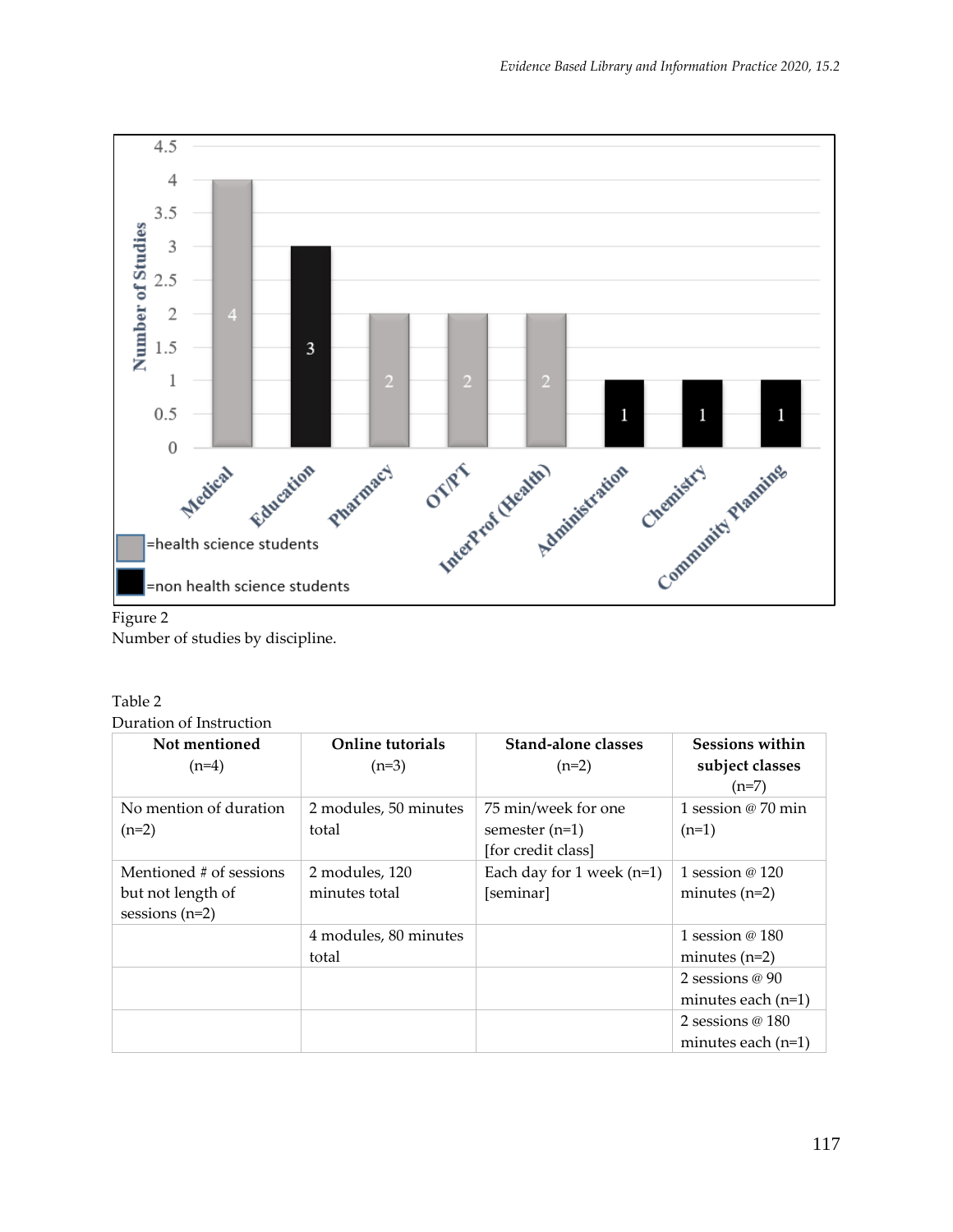provided the full questionnaire or assessment in the article.

Seven of the 16 studies referenced the *Information Literacy Competency Standards for Higher Education* (Association of College and Research Libraries, 2000) with one of the seven also referencing the *Framework for Information Literacy for Higher Education* (Association of College and Research Libraries, 2016). Of the nine remaining studies that did not reference ACRL standards, three referenced other standards; for example, the proposed Core Competencies for Data Information Literacy (Carlson, Fosmire, Miller, & Nelson, 2011).

Most studies (n=9) used objective tests such as multiple choice and true/false questions to measure recall of knowledge, while five studies measured the application of knowledge by evaluating search strategies or scenario responses. Two studies measured the application of knowledge through short answer and multiple-choice questions that required hands-on use of databases.

#### *Meta-Analysis*

Meta-analysis often involves examination of experimental studies involving independent groups (IG), for example treatment and control groups; however, meta-analysis is also possible with repeated measures designs (RM). RM studies involve one or more groups; individuals within the groups are assessed both before and after an intervention. These two types of studies differ in the type of research question involved, with IGs interested in group differences while RMs explore change at the individual level (Morris & DeShon, 2002). Morris and DeShon (2002) point out that combining IG and RM studies may be done, but only if effect sizes are transformed to account for differences in how standard deviations are calculated. The IG studies found in this systematic review did not include the information required to transform the effect sizes to equivalent RM effect sizes as

recommended (Morris and DeShon, 2002). In addition, the small number of IG studies was considered insufficient to complete a separate meta-analysis, therefore only the RM studies (pre- and post-assessment of one or more groups) were included in the meta-analyses. When an RM study included multiple groups, for example, a comparison of online versus faceto-face instruction, each group was considered separately in the meta-analysis. Therefore, for the 12 RM studies there were 16 associated effect sizes. Nine of the RM effect sizes involved faceto-face instruction (F2F) by a librarian, three were online modules only, and four were hybrid sessions, involving F2F instruction supplemented with online modules.

## *Effectiveness of library instruction for graduate students*

A meta-analysis run on all RM groups (16 effect sizes from 12 studies) produced an overall standardized mean difference (SMD) of 1.03 [SE=0.19, *z*=5.49, *P*<.0001, 95% CI=0.66-1.40], (see Figure 3), which is considered a large effect size (Cohen, 1988). Another way to state the result is that graduate students scored slightly more than one standard deviation higher on a measure of IL skills after receiving library instruction. The *I* 2 statistic for the meta-analysis was 81.47%, indicating a large amount of heterogeneity (Higgins, Thompson, Deeks, & Altman, 2003) and a need for subgroup analysis. One possibility is that results could have been influenced by the estimation of standard deviation (SD) for two studies (3 associated effect sizes) (Appendix B); however, a test of estimation as a moderator revealed no significant difference between studies with estimated variables and those without (QM  $(df=1) = 0.24$ ,  $P=.63$ ).

#### *Effectiveness by format, duration, or discipline*

Sub-group analysis was completed in an attempt to explain the large amount of heterogeneity in the overall meta-analysis. Format of instruction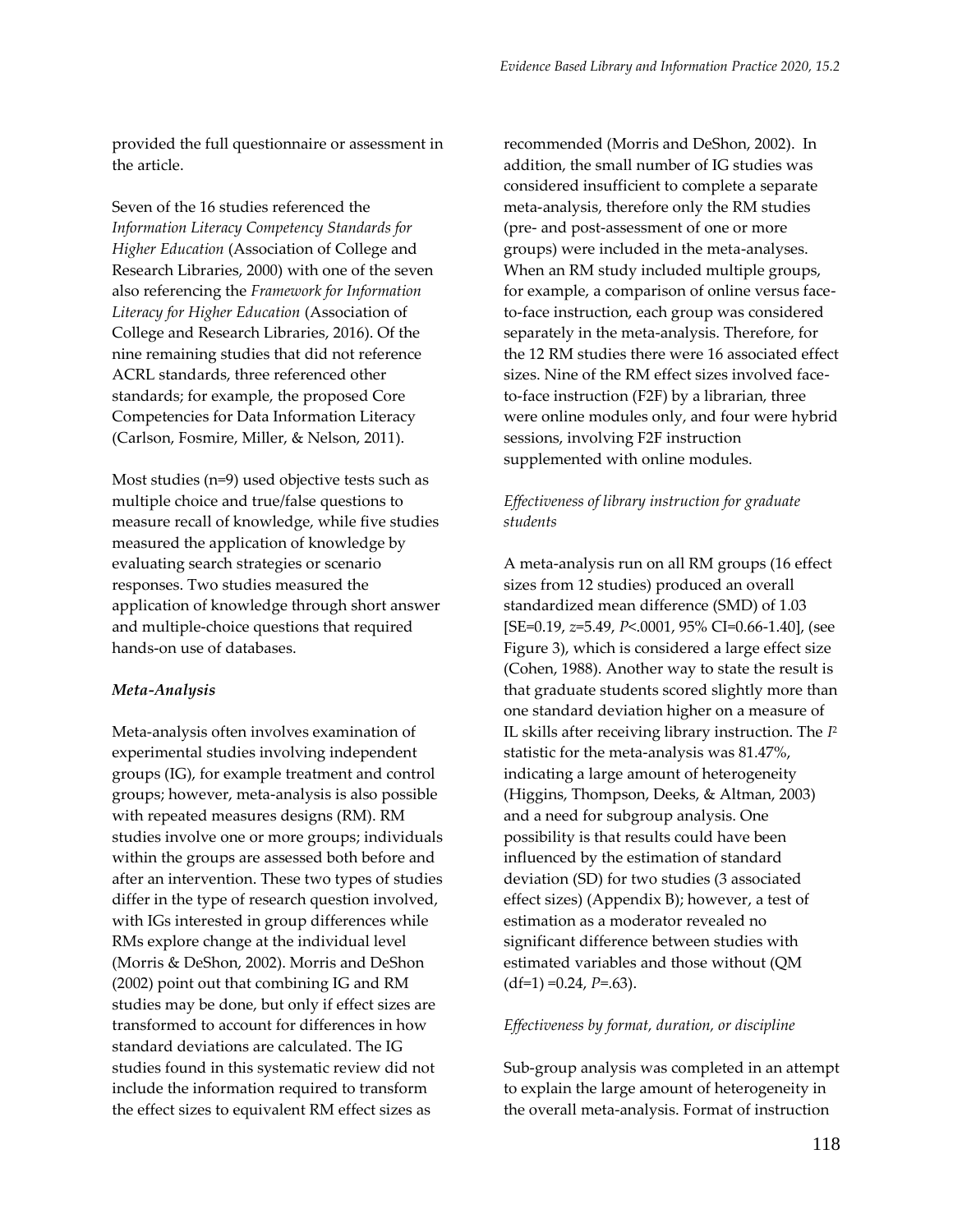# Table 3 Characteristics of Assessment

| Shortened<br><b>Citation</b> | a) Questionnaire/assessment<br>notes<br>b) Timing<br>c) Tested recall of knowledge or<br>application of knowledge? | <b>Ouestionnaire/assessment</b><br>a) Validity/reliability addressed?<br>b) Used existing or created for this<br>study?<br>c) Author(s) referenced the ACRL<br><b>Standards or Framework?</b><br>d) Full questionnaire/assessment<br>available? | Findings                 | <b>Additional assessments?</b> |
|------------------------------|--------------------------------------------------------------------------------------------------------------------|-------------------------------------------------------------------------------------------------------------------------------------------------------------------------------------------------------------------------------------------------|--------------------------|--------------------------------|
| Aronoff, 2017                | a) AFT (Adapted Fresno Test).                                                                                      | a) Yes.                                                                                                                                                                                                                                         | Scores on the AFT        | Students took a quiz after     |
| Teaching                     | b) Given before students had                                                                                       | b) Used existing Adapted Fresno                                                                                                                                                                                                                 | increased significantly  | each of the 2 modules.         |
| evidence-                    | access to the online modules then                                                                                  | Test.                                                                                                                                                                                                                                           | post-modules, but        | Students completed an          |
| based                        | again after they completed the                                                                                     | $c)$ No.                                                                                                                                                                                                                                        | decreased post-small     | anonymous evaluation of        |
| practice                     | online modules, then a 3rd time                                                                                    | d) No.                                                                                                                                                                                                                                          | group experience.        | the modules.                   |
|                              | after they participated in the small                                                                               |                                                                                                                                                                                                                                                 |                          |                                |
|                              | group learning experience.                                                                                         |                                                                                                                                                                                                                                                 |                          |                                |
|                              | c) Application.                                                                                                    |                                                                                                                                                                                                                                                 |                          |                                |
| Beile, 2004                  | a) 20 multiple choice questions.                                                                                   | a) No.                                                                                                                                                                                                                                          | Significant increase in  | Self-reported perceptions      |
| Does the                     | b) Pre-test given immediately                                                                                      | b) Created for this study, written by                                                                                                                                                                                                           | post-instruction scores; | of efficacy.                   |
| medium                       | before the instruction session                                                                                     | faculty who teach library                                                                                                                                                                                                                       | no significant           |                                |
| matter?                      | began.                                                                                                             | instruction sessions.                                                                                                                                                                                                                           | difference in scores by  |                                |
|                              | Post-test given $\sim$ 6 weeks after the                                                                           | c) Yes, assessment based on ACRL                                                                                                                                                                                                                | format of instruction.   |                                |
|                              | instruction session.                                                                                               | IL Standards.                                                                                                                                                                                                                                   |                          |                                |
|                              | c) Recall.                                                                                                         | d) No                                                                                                                                                                                                                                           |                          |                                |
| Chiarella,                   | a) 7-item multiple choice quiz.                                                                                    | a) No.                                                                                                                                                                                                                                          | No significant           | N <sub>o</sub>                 |
| 2014                         | b) Pre-test administered before the                                                                                | b) Created for this study.                                                                                                                                                                                                                      | difference between pre-  |                                |
| Information                  | 1st library instruction of P1 fall                                                                                 | $c)$ No.                                                                                                                                                                                                                                        | and post-scores.         |                                |
| literacy skills              | semester,                                                                                                          | d) Yes.                                                                                                                                                                                                                                         |                          |                                |
| retention                    | post-test administered at end of P1                                                                                |                                                                                                                                                                                                                                                 |                          |                                |
|                              | spring semester.                                                                                                   |                                                                                                                                                                                                                                                 |                          |                                |
|                              | c) Recall.                                                                                                         |                                                                                                                                                                                                                                                 |                          |                                |
|                              |                                                                                                                    |                                                                                                                                                                                                                                                 |                          |                                |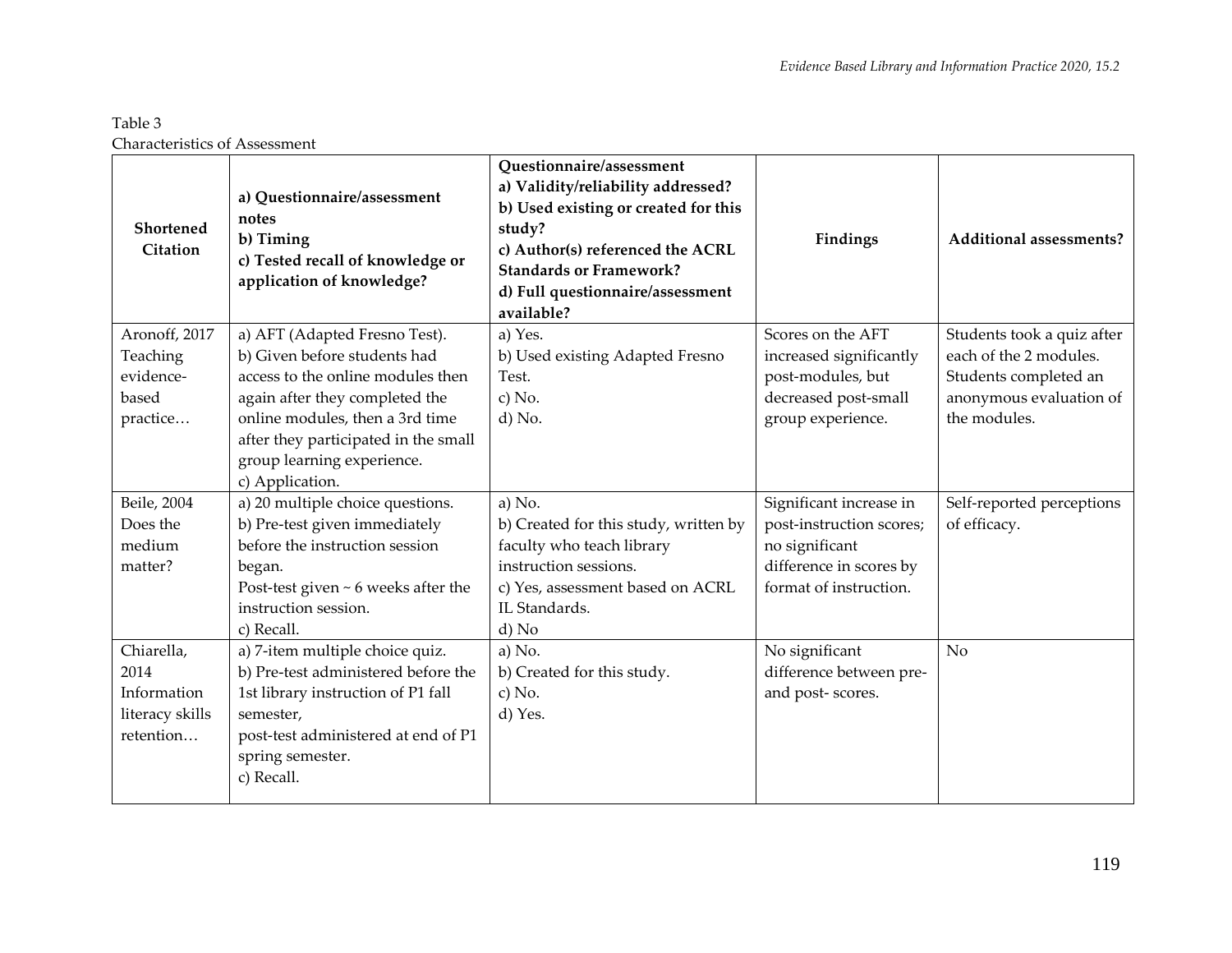| Shortened<br>Citation | a) Questionnaire/assessment<br>notes<br>b) Timing<br>c) Tested recall of knowledge or<br>application of knowledge? | Questionnaire/assessment<br>a) Validity/reliability addressed?<br>b) Used existing or created for this<br>study?<br>c) Author(s) referenced the ACRL<br><b>Standards or Framework?</b><br>d) Full questionnaire/assessment<br>available? | Findings                    | Additional assessments?     |
|-----------------------|--------------------------------------------------------------------------------------------------------------------|------------------------------------------------------------------------------------------------------------------------------------------------------------------------------------------------------------------------------------------|-----------------------------|-----------------------------|
| Dorsch, 2004          | a) Students given simulated case                                                                                   | a) No.                                                                                                                                                                                                                                   | Statistically significant   | Pre- and post-survey to     |
| Impact of an          | scenarios, which were different for                                                                                | b) Created for this study.                                                                                                                                                                                                               | improvement occurred        | assess students' self-      |
| evidence-             | pre- and post-tests. Scenarios                                                                                     | c) No (referenced Medical School                                                                                                                                                                                                         | in creating a PICO          | perception of change in     |
| based                 | evaluated by both a librarian and a                                                                                | Objectives).                                                                                                                                                                                                                             | question; using MeSH,       | EBM skills.                 |
|                       | faculty member using a                                                                                             | d) Yes.                                                                                                                                                                                                                                  | Boolean, and limits;        |                             |
|                       | competency-based instrument<br>with 15 items, each scored from 1                                                   |                                                                                                                                                                                                                                          | assessing articles.         |                             |
|                       | to 7.                                                                                                              |                                                                                                                                                                                                                                          |                             |                             |
|                       | b) Assessment given at beginning                                                                                   |                                                                                                                                                                                                                                          |                             |                             |
|                       | and end of seminar series.                                                                                         |                                                                                                                                                                                                                                          |                             |                             |
|                       | c) Application.                                                                                                    |                                                                                                                                                                                                                                          |                             |                             |
| Emmett, 2007          | a) 29 multiple choice/short answer                                                                                 | a) Yes.                                                                                                                                                                                                                                  | 57% increase in post-       | Assessment related to       |
| Assessing             | questions.                                                                                                         | b) Created for this study.                                                                                                                                                                                                               | test scores, no statistical | class itself, including in- |
| information           | b) Pre-test given at beginning of                                                                                  | c) Yes, assessment created using                                                                                                                                                                                                         | analysis provided.          | class exercises, final      |
| literacy              | semester, post-test given at end of                                                                                | ACRL IL standards and backward                                                                                                                                                                                                           |                             | project, and final exam.    |
| skills                | semester.                                                                                                          | design.                                                                                                                                                                                                                                  |                             |                             |
|                       | c) Recall and application.                                                                                         | d) Yes.                                                                                                                                                                                                                                  |                             |                             |
| <b>Grant</b> , 2006   | a) Assessment of searches.                                                                                         | a) No.                                                                                                                                                                                                                                   | Statistically significant   | Subjective evaluation of    |
| Developing            | b) Assessed search done at the                                                                                     | b) Used existing assessment tool                                                                                                                                                                                                         | difference between pre-     | students' perceptions of    |
| and                   | beginning of the first session (pre),                                                                              | modified from Rosenberg et al.                                                                                                                                                                                                           | and post-scores; and        | learning.                   |
| evaluating an         | search done at the end of the                                                                                      | (1998).                                                                                                                                                                                                                                  | between post- and           |                             |
| interactive           | second session (post), and search                                                                                  | c) No.                                                                                                                                                                                                                                   | extended scores.            |                             |
|                       | done at the end of the 12 week                                                                                     | d) Yes.                                                                                                                                                                                                                                  |                             |                             |
|                       | class (extended).                                                                                                  |                                                                                                                                                                                                                                          |                             |                             |
|                       | c) Application.                                                                                                    |                                                                                                                                                                                                                                          |                             |                             |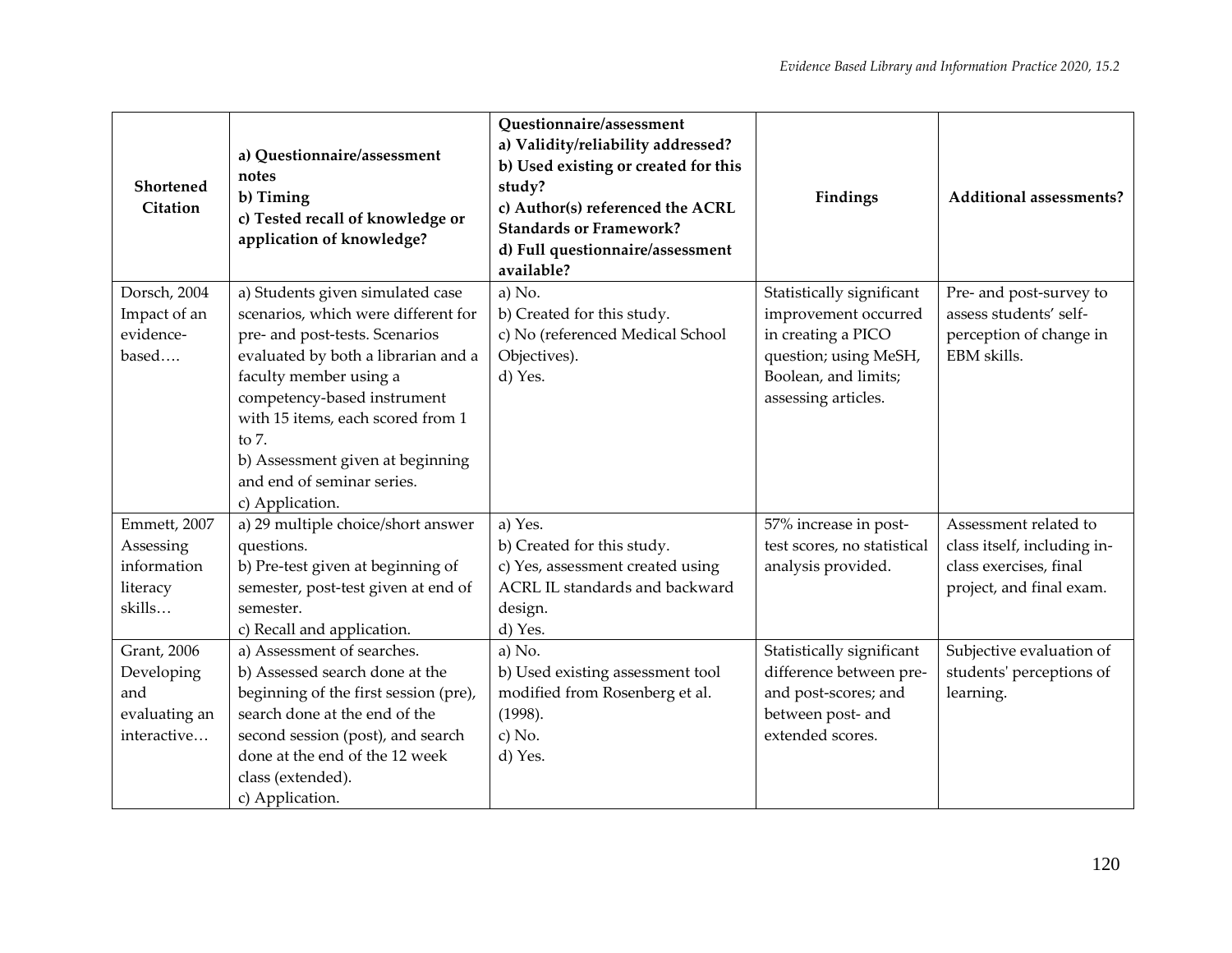| Shortened<br>Citation | a) Questionnaire/assessment<br>notes<br>b) Timing<br>c) Tested recall of knowledge or<br>application of knowledge? | Questionnaire/assessment<br>a) Validity/reliability addressed?<br>b) Used existing or created for this<br>study?<br>c) Author(s) referenced the ACRL<br><b>Standards or Framework?</b><br>d) Full questionnaire/assessment<br>available? | Findings                  | <b>Additional assessments?</b> |  |
|-----------------------|--------------------------------------------------------------------------------------------------------------------|------------------------------------------------------------------------------------------------------------------------------------------------------------------------------------------------------------------------------------------|---------------------------|--------------------------------|--|
| Ilic, 2012            | a) Fresno test.                                                                                                    | a) Yes.                                                                                                                                                                                                                                  | No statistically          | Clinical Effectiveness and     |  |
| Teaching              | b) Post-test assessment done at 1                                                                                  | b) Used existing Fresno test.                                                                                                                                                                                                            | significant difference in | <b>Evidence-based Practice</b> |  |
| evidence-             | week post-implementation of                                                                                        | c) No.                                                                                                                                                                                                                                   | scores between the        | Questionnaire (EBPQ)           |  |
| based                 | intervention.                                                                                                      | d) No.                                                                                                                                                                                                                                   | treatment and control     | used to assess students'       |  |
| medicine              | c) Application.                                                                                                    |                                                                                                                                                                                                                                          | group.                    | self-perceived                 |  |
|                       |                                                                                                                    |                                                                                                                                                                                                                                          |                           | competency in EBM              |  |
|                       |                                                                                                                    |                                                                                                                                                                                                                                          |                           | literature searching.          |  |
| Ivanitskaya,          | a) Research Readiness Self-                                                                                        | a) Yes.                                                                                                                                                                                                                                  | Statistically significant | RRSA also includes             |  |
| 2008                  | Assessment (RRSA).                                                                                                 | b) Used existing Research                                                                                                                                                                                                                | difference in pre- and    | subjective measures that       |  |
| How does a            | b) Pre-test completed before                                                                                       | Readiness Self-Assessment (RRSA).                                                                                                                                                                                                        | post-test scores.         | ask for students'              |  |
| pre-                  | library instruction, post-test                                                                                     | c) Yes, RRSA is based on ACRL IL                                                                                                                                                                                                         |                           | perceptions of research        |  |
| assessment of         | completed after instruction.                                                                                       | Standards.                                                                                                                                                                                                                               |                           | skills and previous            |  |
| off-campus            | c) Recall and application.                                                                                         | d) No.                                                                                                                                                                                                                                   |                           | library/research               |  |
|                       |                                                                                                                    |                                                                                                                                                                                                                                          |                           | experience.                    |  |
| Lapidus, 2012         | a) Grades earned on a homework                                                                                     | a) No.                                                                                                                                                                                                                                   | No difference in          | Additional homework            |  |
| Combined use          | assignment related to secondary                                                                                    | b) Created rubric for this class to                                                                                                                                                                                                      | students' scores when     | assignment covering            |  |
| of online             | databases (MEDLINE &                                                                                               | grade assignments.                                                                                                                                                                                                                       | comparing hybrid          | tertiary resources;            |  |
| tutorials             | <b>International Pharmaceutical</b>                                                                                | c) No (referenced American                                                                                                                                                                                                               | instruction to            | course evaluations with        |  |
|                       | Abstracts).                                                                                                        | Association of Colleges of                                                                                                                                                                                                               | traditional lecture-      | students' perceptions of       |  |
|                       | b) Timing not specified.                                                                                           | Pharmacy Standards).                                                                                                                                                                                                                     | based instruction.        | course design and              |  |
|                       | c) Application.                                                                                                    | d) No.                                                                                                                                                                                                                                   |                           | teaching methods.              |  |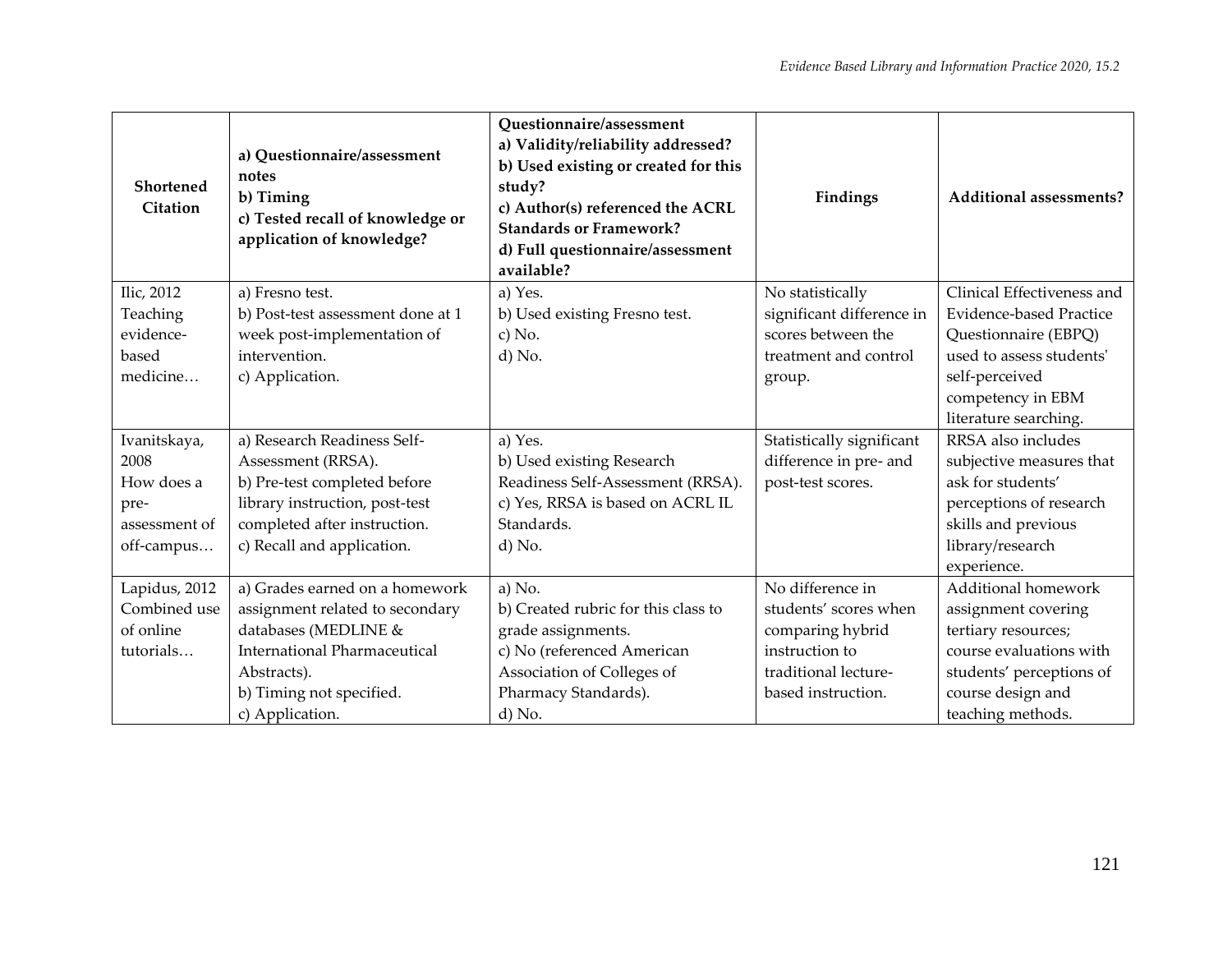| <b>Shortened</b><br>Citation | a) Questionnaire/assessment<br>notes<br>b) Timing<br>c) Tested recall of knowledge or<br>application of knowledge? | Questionnaire/assessment<br>a) Validity/reliability addressed?<br>b) Used existing or created for this<br>study?<br>c) Author(s) referenced the ACRL<br><b>Standards or Framework?</b><br>d) Full questionnaire/assessment<br>available? | Findings                                        | <b>Additional assessments?</b>                     |
|------------------------------|--------------------------------------------------------------------------------------------------------------------|------------------------------------------------------------------------------------------------------------------------------------------------------------------------------------------------------------------------------------------|-------------------------------------------------|----------------------------------------------------|
| Lechner, 2005<br>Graduate    | a) 20 multiple choice questions<br>delivered using WebCT.                                                          | a) No.<br>b) No indication of origin of                                                                                                                                                                                                  | Average scores<br>increased after               | 2 additional questions<br>asked about students'    |
| student                      | b) Pre-test given immediately                                                                                      | questionnaire.                                                                                                                                                                                                                           | instruction, no                                 | prior use of CINAHL.                               |
| research                     | before instruction began. Post-test                                                                                | c) No.                                                                                                                                                                                                                                   | statistical analysis                            |                                                    |
| instruction                  | given at a later unspecified date.<br>c) Recall.                                                                   | d) No.                                                                                                                                                                                                                                   | provided.                                       |                                                    |
|                              |                                                                                                                    |                                                                                                                                                                                                                                          |                                                 |                                                    |
| Maranda,<br>2016             | a) 5-item multiple choice test.<br>b) Pre-test completed online in the                                             | a) Mentioned validity/reliability of<br>assessments considered but not                                                                                                                                                                   | Statistically significant<br>increase in scores | Post-program survey of<br>attitudes and behaviors, |
| Evaluation of                | first few days of medical school.                                                                                  | used, however validity/reliability of                                                                                                                                                                                                    | between pre-test and                            | and confidence in EBM                              |
| the long-term                | Post-test administered at end of                                                                                   | their questionnaire was not                                                                                                                                                                                                              | post-test; increase in                          | tasks.                                             |
| impact                       | first year. Questions asked again at                                                                               | addressed.                                                                                                                                                                                                                               | scores at end of 4 <sup>th</sup> year           | Results of pre- and post-                          |
|                              | the end of fourth year.                                                                                            | b) Created for this study, piloted                                                                                                                                                                                                       | but no statistical                              | tests compared to post-                            |
|                              | c) Recall.                                                                                                         | with 4 medical students and 5                                                                                                                                                                                                            | analysis provided.                              | program survey.                                    |
|                              |                                                                                                                    | librarians and changes made based                                                                                                                                                                                                        |                                                 |                                                    |
|                              |                                                                                                                    | on feedback.                                                                                                                                                                                                                             |                                                 |                                                    |
|                              |                                                                                                                    | c) No.                                                                                                                                                                                                                                   |                                                 |                                                    |
|                              |                                                                                                                    | d) Yes, in supplementary material.                                                                                                                                                                                                       |                                                 |                                                    |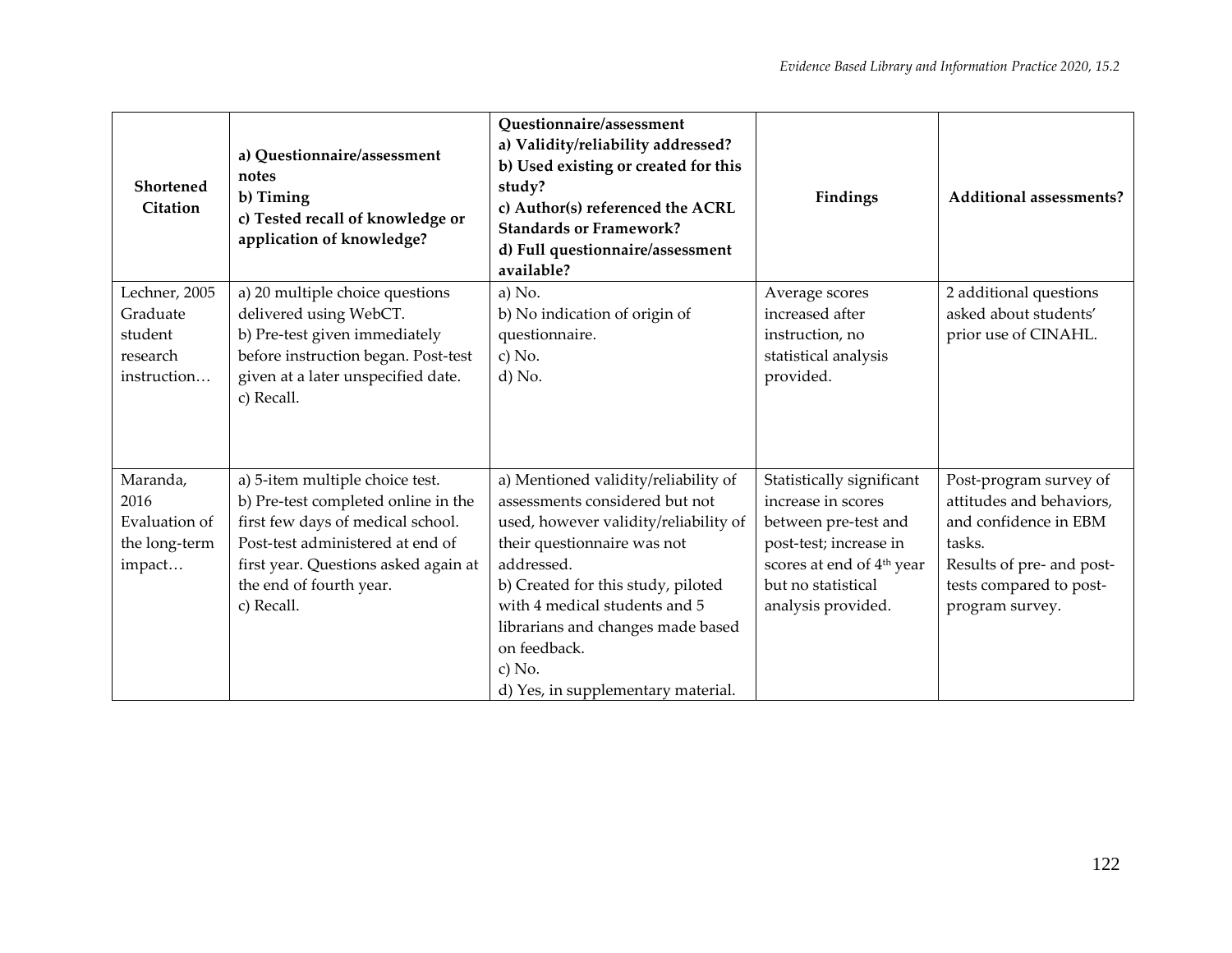| Shortened<br>Citation                                         | a) Questionnaire/assessment<br>notes<br>b) Timing<br>c) Tested recall of knowledge or<br>application of knowledge?                                                  | Questionnaire/assessment<br>a) Validity/reliability addressed?<br>b) Used existing or created for this<br>study?<br>c) Author(s) referenced the ACRL<br><b>Standards or Framework?</b><br>d) Full questionnaire/assessment<br>available?                                                                               | Findings                                                                                                                                                                                                      | Additional assessments?                                                                                                                                                            |
|---------------------------------------------------------------|---------------------------------------------------------------------------------------------------------------------------------------------------------------------|------------------------------------------------------------------------------------------------------------------------------------------------------------------------------------------------------------------------------------------------------------------------------------------------------------------------|---------------------------------------------------------------------------------------------------------------------------------------------------------------------------------------------------------------|------------------------------------------------------------------------------------------------------------------------------------------------------------------------------------|
| Otto, 2012<br>Assessing and<br>improving<br>data literacy     | a) 12 multiple choice/matching<br>questions; identical pre/post-tests.<br>b) Pre-test given before 1st session.<br>Post-test given at end of quarter.<br>c) Recall. | a) No. Feedback on the<br>questionnaire was solicited from<br>library colleagues; the course<br>instructor vetted the final<br>questionnaire. There was no trial<br>run before use.<br>b) Created for this study.<br>c) No (referenced Core<br>Competencies for Data Information<br>Literacy).<br>d) Yes, in Appendix. | Average scores<br>increased from pre-test<br>to post-test, no<br>statistical analysis<br>provided.                                                                                                            | Examination of student<br>assignments.                                                                                                                                             |
| Schilling, 2006<br>An interactive<br>web-based<br>curriculum  | a) Analysis of students' MEDLINE<br>search strategies.<br>b) Final (6 <sup>th</sup> ) week of rotation.<br>c) Application.                                          | a) Yes.<br>b) Evaluation criteria developed in<br>previous research. Interrater<br>reliability assessed on evaluations<br>of search strategy.<br>c) Yes (ACRL IL standards).<br>d) No.                                                                                                                                 | Scores for treatment<br>group were<br>significantly greater<br>than the control group.                                                                                                                        | Pre- and post-clerkship<br>survey (self-report); post-<br>clerkship NNT (Number<br>Needed to Treat) test<br>(self-report); analysis of<br>articles identified as best<br>evidence. |
| Schweikhard,<br>2018<br>The impact of<br>library<br>tutorials | a) Final course papers scored by 2<br>independent reviewers using a<br>rubric.<br>b) End of course.<br>c) Application.                                              | a) Yes, two reviewers for each<br>paper. Reviewers practiced scoring<br>papers not selected for the<br>assessment sample to support<br>interrater reliability.<br>b) Scoring rubric created for this<br>study.                                                                                                         | Statistically significant<br>increase in post-tutorial<br>students' use of search<br>terms, MeSH headings,<br>limits, and level of<br>evidence of cited<br>studies. There was no<br>increase in post-tutorial | No.                                                                                                                                                                                |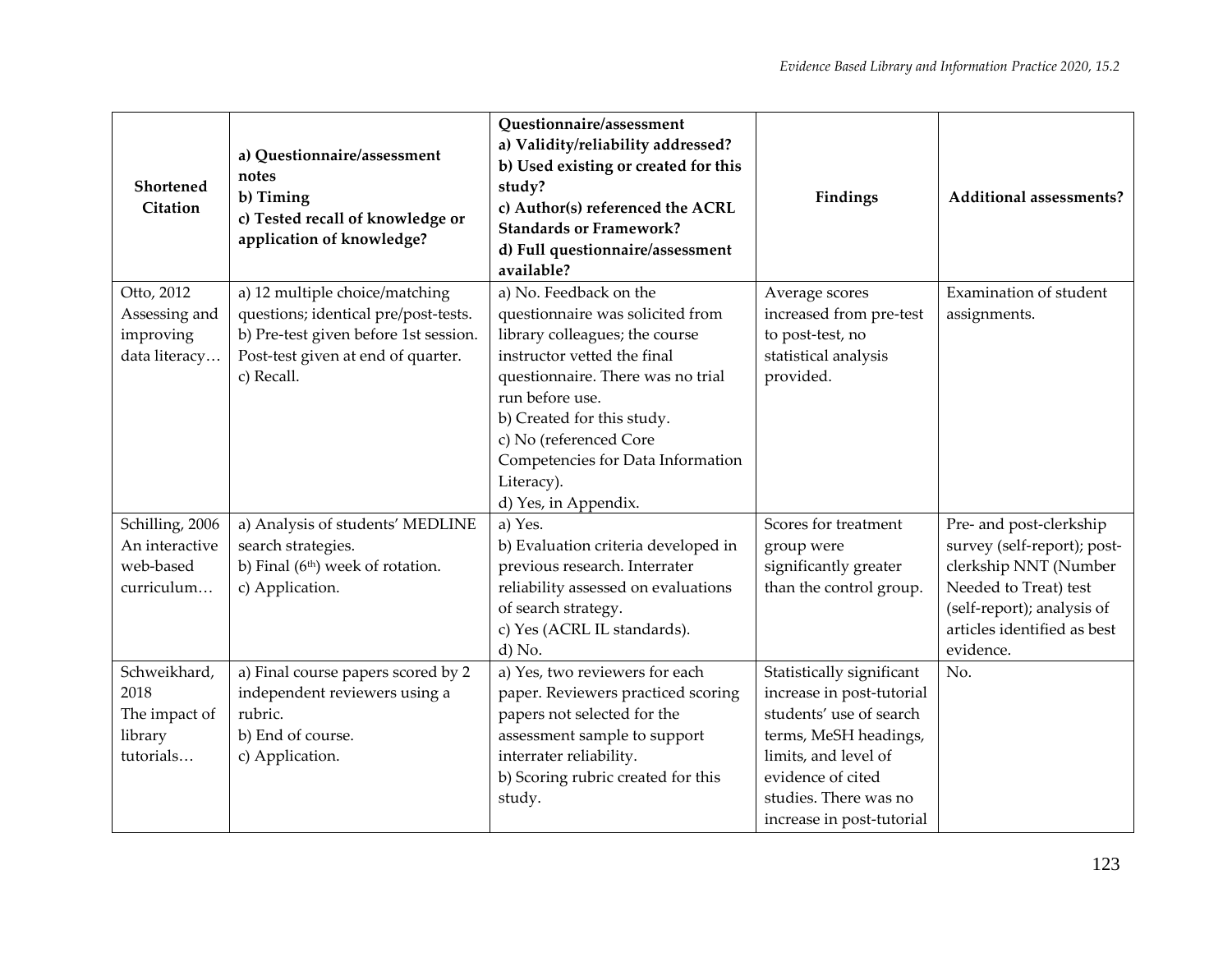| Shortened<br>Citation                                       | a) Questionnaire/assessment<br>notes<br>b) Timing<br>c) Tested recall of knowledge or<br>application of knowledge?                                                                                                                                   | <b>Questionnaire/assessment</b><br>a) Validity/reliability addressed?<br>b) Used existing or created for this<br>study?<br>c) Author(s) referenced the ACRL<br><b>Standards or Framework?</b><br>d) Full questionnaire/assessment<br>available? | Findings                                                                                                                                                                                        | <b>Additional assessments?</b>                                                                                                                                                                                                                                                                            |
|-------------------------------------------------------------|------------------------------------------------------------------------------------------------------------------------------------------------------------------------------------------------------------------------------------------------------|-------------------------------------------------------------------------------------------------------------------------------------------------------------------------------------------------------------------------------------------------|-------------------------------------------------------------------------------------------------------------------------------------------------------------------------------------------------|-----------------------------------------------------------------------------------------------------------------------------------------------------------------------------------------------------------------------------------------------------------------------------------------------------------|
|                                                             |                                                                                                                                                                                                                                                      | c) Yes (referenced both ACRL IL<br>Standards and the ACRL<br>Framework)<br>d) Yes.                                                                                                                                                              | students' use of<br>databases.                                                                                                                                                                  |                                                                                                                                                                                                                                                                                                           |
| Shaffer, 2011<br>Graduate<br>student<br>library<br>research | a) 20 multiple choice questions<br>b) Pre-test given immediately<br>before instruction. Post-test varied<br>according to instructors'<br>assignment schedule, given after<br>the first iteration of the "works<br>cited list" was due.<br>c) Recall. | a) No.<br>b) Some questions adapted from a<br>validated test (Beile Test of<br>Information Literacy in Education);<br>questions addressed learning<br>outcomes.<br>c) Yes (ACRL IL Standards).<br>d) Yes.                                       | Statistically significant<br>improvement in scores<br>after instruction for<br>both groups (F2F &<br>online); no significant<br>difference in scores<br>between the F2F and<br>online students. | Citation analysis; five<br>questions to determine<br>students' general level of<br>confidence in key library<br>research skills;<br>students using online<br>tutorial also completed<br>quizzes after each<br>module and a survey<br>asking about tutorial<br>design and comfort with<br>technology used. |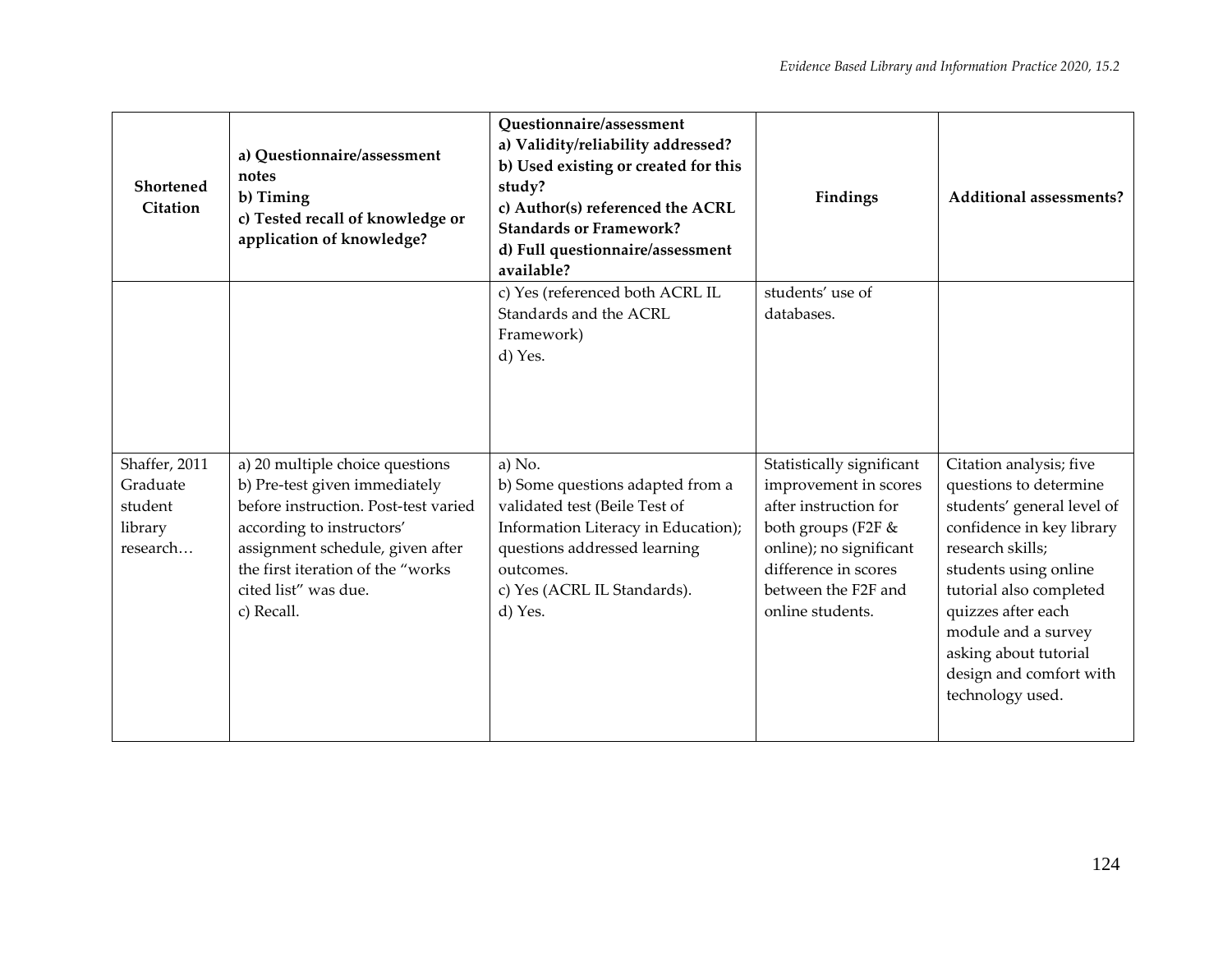| <b>Shortened</b><br>Citation                                           | a) Questionnaire/assessment<br>notes<br>b) Timing<br>c) Tested recall of knowledge or<br>application of knowledge?                                                                                                                                                                                                                                                                                                                                                                                                                                           | Questionnaire/assessment<br>a) Validity/reliability addressed?<br>b) Used existing or created for this<br>study?<br>c) Author(s) referenced the ACRL<br><b>Standards or Framework?</b><br>d) Full questionnaire/assessment<br>available?                                                                                                                                                                                                     | Findings                                                                                                 | <b>Additional assessments?</b>                                                                                                                                                                                                                     |
|------------------------------------------------------------------------|--------------------------------------------------------------------------------------------------------------------------------------------------------------------------------------------------------------------------------------------------------------------------------------------------------------------------------------------------------------------------------------------------------------------------------------------------------------------------------------------------------------------------------------------------------------|----------------------------------------------------------------------------------------------------------------------------------------------------------------------------------------------------------------------------------------------------------------------------------------------------------------------------------------------------------------------------------------------------------------------------------------------|----------------------------------------------------------------------------------------------------------|----------------------------------------------------------------------------------------------------------------------------------------------------------------------------------------------------------------------------------------------------|
| Wema, 2006<br>Developing<br>information<br>literacy<br>programmes<br>. | a) 9 sets of questions, all questions<br>were True/False/No Comment.<br>Sections with number of questions:<br>Defining information problem or<br>research question $-5$<br>Information sources - 10<br>Internet sources $-8$<br>Internet searching - 12<br>Library and database searching $-8$<br>Evaluating information and<br>sources $-13$<br>Referencing $-10$<br>Synthesizing information $-6$<br>Presenting information $-8$<br>b) Pre- and post-test were given<br>during the 7-day training session<br>but no mention of exact timing.<br>c) Recall. | a) Yes, instruments were tested<br>prior to use. Program and<br>assessments were piloted with a<br>group of librarians from the same<br>institution before use in the study.<br>b) Instrument was based on a<br>questionnaire by Andretta (2005)<br>plus others not specified, with<br>adjustments made to reflect needs<br>of setting and participants.<br>c) Yes (ACRL IL standards plus IL<br>standards from other countries).<br>d) Yes. | Students' scores<br>increased on average<br>about 30 points, but no<br>statistical analysis<br>provided. | Quizzes to encourage<br>reflection & test<br>understanding;<br>assessment of<br>presentations (at the end<br>of each module and on<br>the last day of the<br>program) to determine<br>strengths and weaknesses<br>in applying what was<br>learned. |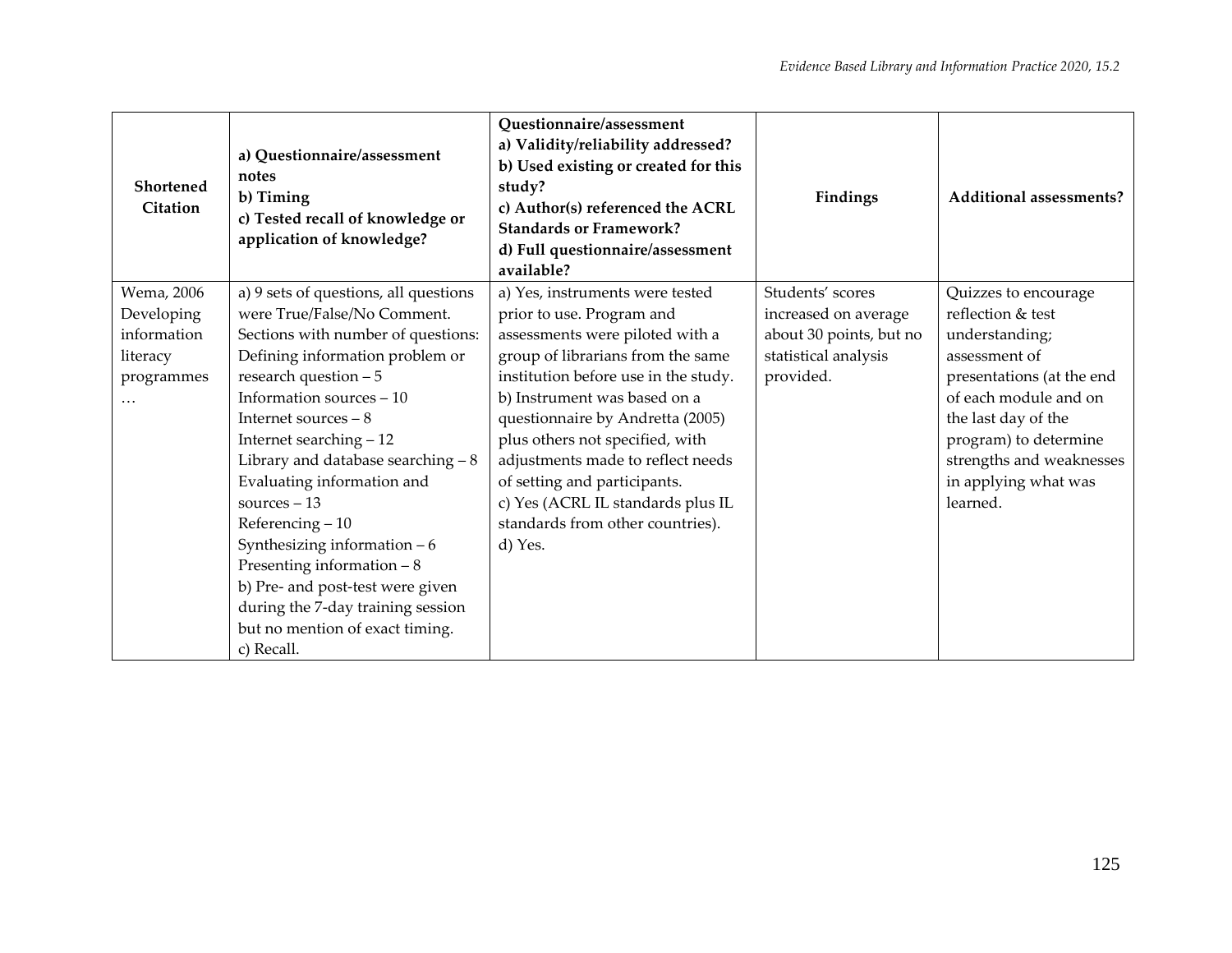

#### Figure 3

Forest plot of meta-analysis of repeated measures studies.

as a moderator was considered first by comparing the three types of format: face-to-face (nine effect sizes), online (three effect sizes), and hybrid (four effect sizes). Results of the analysis were not significant (QM (df=2) =0.77, *P*=.68) indicating there was only random variation in effect sizes between format types.

Discipline of students was also considered as a potential moderator. Other than medicine and education, no discipline had more than two associated studies, and many had only one (see Figure 2). However, studies were almost equally divided between those involving health science students (seven effect sizes from six studies) and non-health science students (nine effect sizes from six studies), so those two groups were compared. There was a significant difference in effect size based on discipline as a moderator

(QM (df=1) =6.54, *P*=.01), therefore, two additional meta-analyses were run. For studies involving only health science students there was a lower SMD of 0.60 [SE=0.17, *z*=3.32, *P*=.009, 95% CI=0.23-0.88] while for non-health science students the SMD increased to 1.43 [SE=0.30, *z*=4.83, *P*<.001, 95% CI=0.85-2.00].

In a model including both moderators (format plus discipline), the test for residual heterogeneity was significant (QE (df=12) = 40.23, *P*<.0001) indicating that other moderators, not included in the analysis, are potentially influencing the effectiveness of instruction (Viechtbauer, 2010). Duration of instruction could be expected to influence effectiveness; however, several studies failed to include duration of instruction. When information about duration was provided, length varied widely.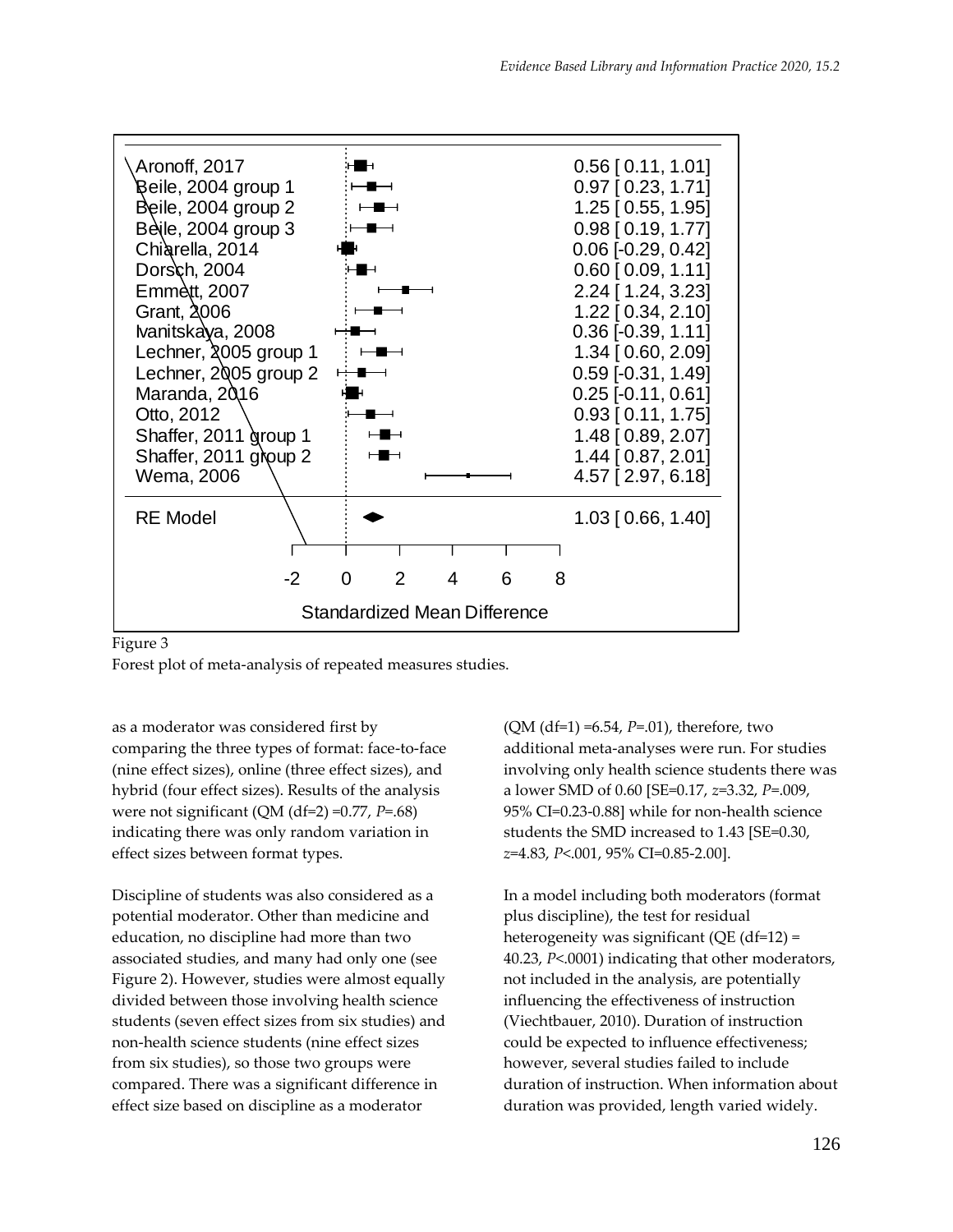



For example, for sessions provided within a subject class, duration ranged from one 70 minute session to two 3-hour sessions. The small number of studies in each duration length precluded completing a subgroup analysis of duration.

#### *Publication bias*

The funnel plot for the meta-analysis of all RM studies is shown in Figure 4. Studies seem to be evenly distributed at the top of the funnel but lacking toward the bottom. However, the failsafe number was calculated to be 750, considerably larger than the minimum of 90 suggested by Rosenthal (5*n* + 10 =5(16) +10). Since 750 non-significant studies would be required to reduce the overall effect size to zero, publication bias was not considered an issue.

#### **Discussion**

There was a positive overall SMD, which suggests that library instruction does increase information literacy knowledge and/or skills in graduate students, and that the average increase in score is about one standard deviation. Although this appears to be the first systematic review and meta-analysis involving library instruction for graduate students, there is a previous meta-analysis of library instruction for undergraduates, which found similar results (Koufogiannakis & Wiebe, 2006). Like this study, Koufogiannakis and Wiebe (2006) found a positive effect when comparing library instruction to no instruction, but the effect was much smaller, about one-third of a standard deviation (SMD=0.36, 95% CI=0.14-0.50). The smaller effect may be explained by the fact that Koufogiannakis and Wiebe (2006) were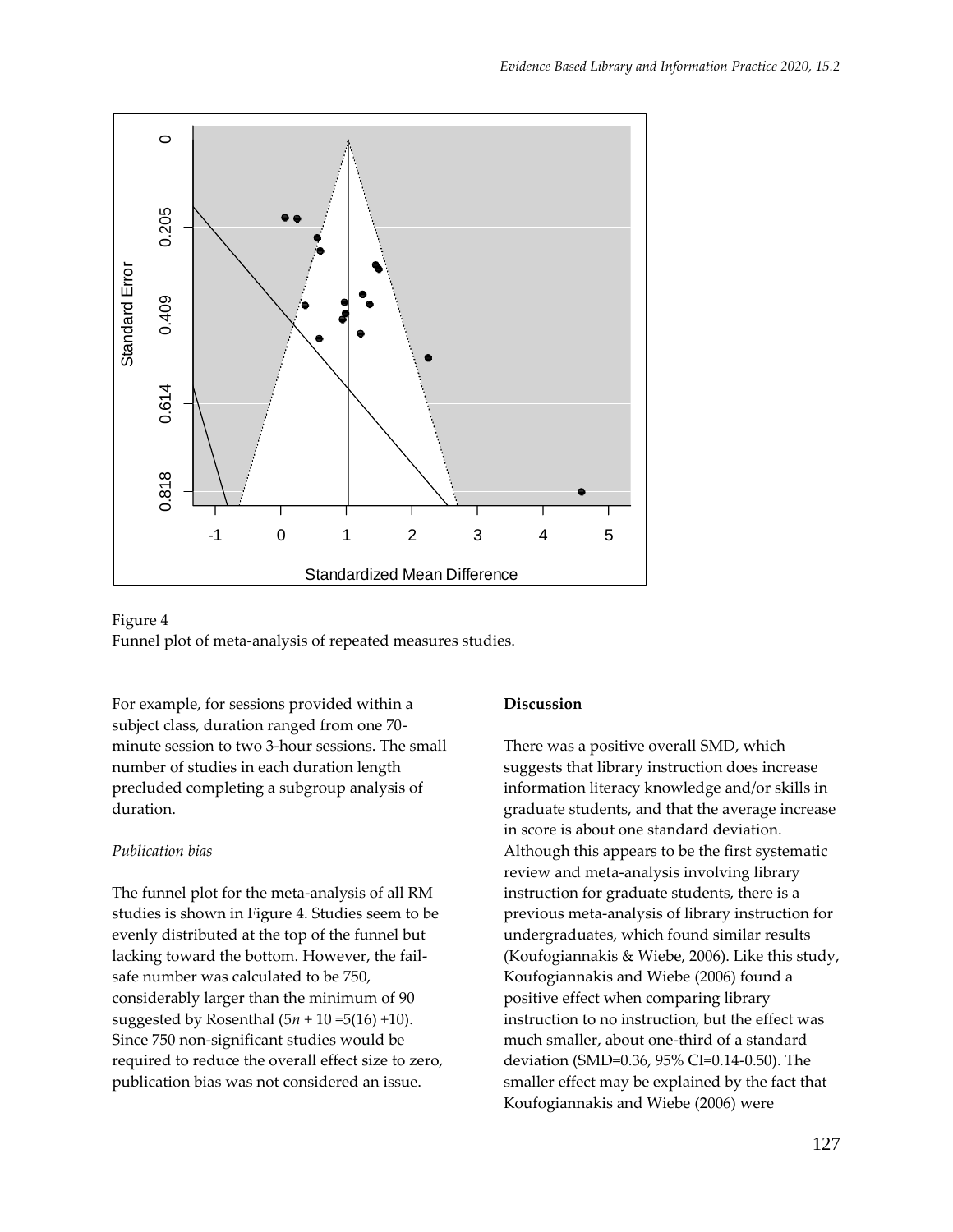comparing only traditional (passive) instruction to no instruction, while this study compared all types of instruction to no instruction. Koufogiannakis and Wiebe (2006) also compared traditional instruction to computeraided (online) instruction, and like this study, found no difference in the effectiveness of the two formats. However, findings about hybrid instruction from this study differ from those of another meta-analysis of blended (hybrid) learning in health professions (Liu et al., 2016). While Liu et al. (2016) concluded that blended (hybrid) instruction was more effective than non-blended instruction (SMD=0.81, 95% CI= 0.57-1.05), this study found that there was no statistically significant difference between effect sizes for different formats of instruction, including hybrid, face-to-face, and online. One difference between the two studies is sample size; the small number of studies involving hybrid instruction in this meta-analysis limits the robustness of those results.

Small numbers of studies also impacted the ability to look at effect of instruction by discipline of students. Two broad categories (health science students and non-health science students) were examined rather than individual disciplines. Findings indicated a significant difference in effect size between instruction for health science and non-health science students, with library instruction for health science students slightly less effective (average increase of about two-thirds of a standard deviation) than library instruction for non-health science students (average increase of almost 1.5 standard deviations). This result may be explained in part by the likelihood that assessing the ability to apply knowledge results in smaller changes than simply testing students' recall of information. More than 40% of the studies that included health science students assessed application of knowledge. In contrast, the studies involving non-health students all assessed recall of knowledge, although two of them did also include a few questions that

required students to apply knowledge in order to answer multiple-choice questions.

#### *Limitations*

One limitation for the overall meta-analysis was the lack of required information from studies, resulting in the need to contact authors and if that failed, to estimate standard deviation for some studies. As pointed out by Gerstner et al. (2017), effective meta-analyses rely on complete data reporting in primary studies. To ensure more complete and accurate meta-analysis of results, studies reporting educational interventions with pre- and post- assessments should either include pre- and post- means and standard deviations or provide raw data so that those statistics can be calculated. A second limitation in the subgroup analyses was the small number of studies in some categories. Duration of intervention, which might be expected to affect effectiveness, was not considered for subgroup analysis because of the lack of information in some studies and lack of uniformity of duration in the remaining studies. In addition, when examining format of instruction, there were only three studies involving online instruction and four with hybrid instruction. Borenstein et al. (2009) point out that in a random effects model, small numbers of studies make it more difficult to estimate error and increase the possibility of not only an inaccurate effect, but also an inaccurate range of effect. Therefore, results of any subgroup analysis with a small number of studies must be regarded with caution. Small numbers of studies may have also affected subgroup analysis of instruction by discipline since no discipline had more than four studies, and studies had to be combined into much broader categories of health science and nonhealth science students.

#### *Implications for Practice*

Library instruction for graduate students seems to be effective in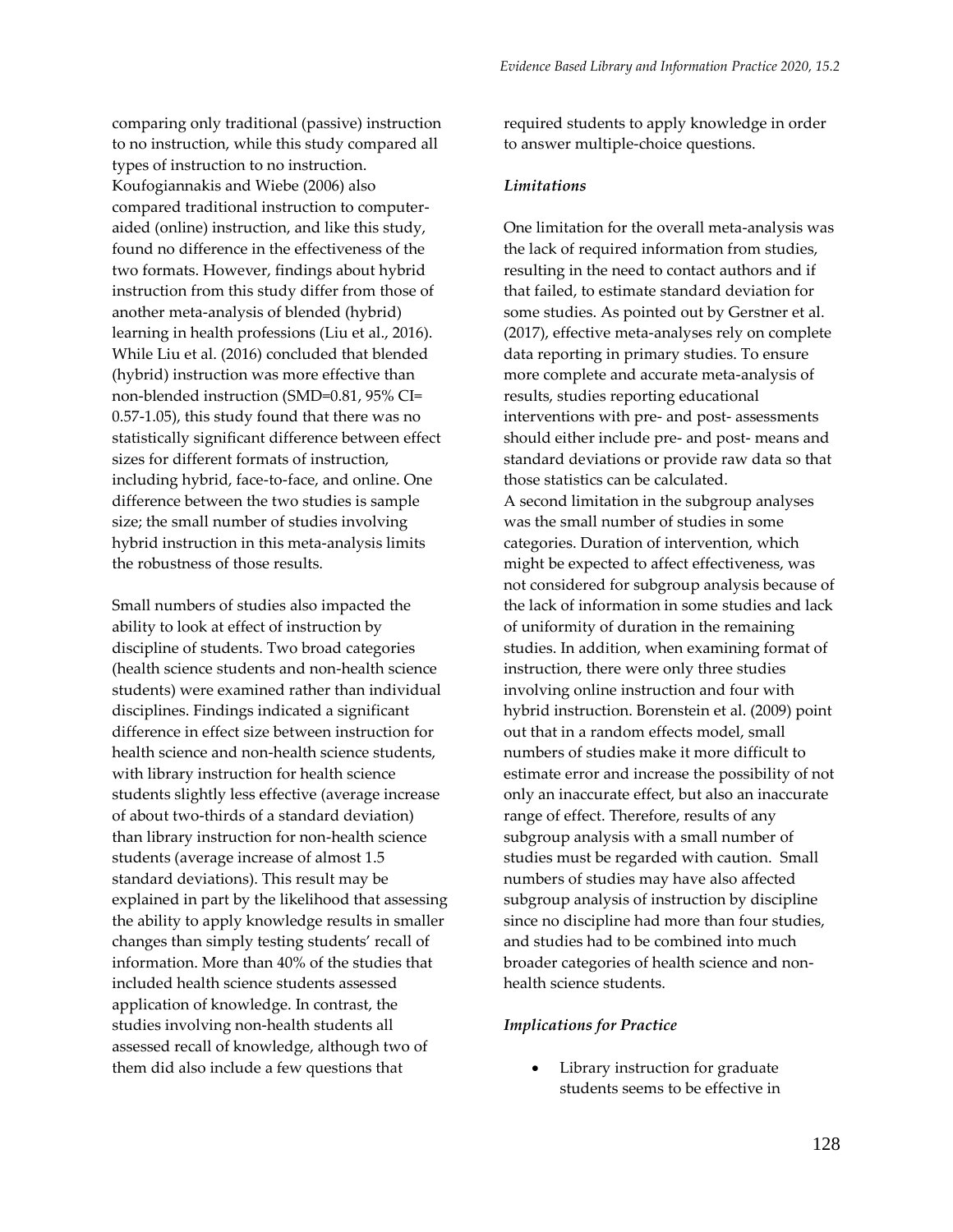increasing students' knowledge and skills.

- There was no significant difference in effectiveness of face-to-face, online, or hybrid formats of instruction.
- Content varied but information about searching effectively was present in all studies.
- Evaluating students' ability to apply what they learned rather than testing recall of facts may be a more accurate evaluation of instructional impact.
- Most researchers created their own evaluation instrument. Using existing validated instruments would allow more robust comparisons.
- There is a need for more published studies (particularly for non-health science disciplines) and for more complete reporting of study design including information about timing, duration, and content.

#### **Conclusion**

In the current climate of accountability in higher education, it is important to know whether the time and effort spent on providing library instruction for graduate students is effective in producing an increase in information literacy knowledge and skills. However, studies involving library instruction often lack power due to small sample sizes; combining studies in a meta-analysis to determine an overall effect size can overcome that problem. This review found 12 repeated measures studies and four independent group studies that tested the impact of library instruction. Meta-analysis of the 12 repeated measures studies indicate that library instruction for graduate students was effective in increasing information literacy knowledge and/or skills on average by about one standard deviation. Subgroup analysis found a significant moderation of effect between two broad categories of health science and nonhealth science students. Studies involving health science students resulted in a smaller increase of almost two-thirds of a standard deviation, while

studies of non-health science students had an increase of almost 1.5 standard deviations. The difference in the two groups may be the result of a difference in assessment, with health science studies more likely to assess application of knowledge rather than recall of information. Results of subgroup analyses must be viewed with caution due to small numbers of studies in most subgroups. To strengthen the accuracy of future meta-analyses, there is a need for larger numbers of studies that measure the impact of library instruction, particularly instruction provided in an online or hybrid format. There is also a need for precise description of instructional sessions and more robust data reporting by authors of primary studies.

#### **Acknowledgements**

The authors acknowledge with grateful appreciation the assistance of Dr. Alan Wilson of the School of Fisheries, Aquaculture and Aquatic Sciences at Auburn University in completing this meta-analysis and manuscript.

#### **References**

- Andretta, S. (2005). *Information literacy: A practitioner's guide*. Oxford: Chandos.
- Association of College and Research Libraries. (2016). *Framework for information literacy for higher education*. Retrieved from [http://www.ala.org/acrl/sites/ala.org.acrl](http://www.ala.org/acrl/sites/ala.org.acrl/files/content/issues/infolit/Framework_ILHE.pdf) [/files/content/issues/infolit/Framework\\_I](http://www.ala.org/acrl/sites/ala.org.acrl/files/content/issues/infolit/Framework_ILHE.pdf) [LHE.pdf](http://www.ala.org/acrl/sites/ala.org.acrl/files/content/issues/infolit/Framework_ILHE.pdf)

Association of College and Research Libraries. (2000). *Information literacy competency standards for higher education*. Retrieved from [https://alair.ala.org/bitstream/handle/11](https://alair.ala.org/bitstream/handle/11213/7668/ACRL%20Information%20Literacy%20Competency%20Standards%20for%20Higher%20Education.pdf?sequence=1&isAllowed=y) [213/7668/ACRL%20Information%20Liter](https://alair.ala.org/bitstream/handle/11213/7668/ACRL%20Information%20Literacy%20Competency%20Standards%20for%20Higher%20Education.pdf?sequence=1&isAllowed=y) [acy%20Competency%20Standards%20fo](https://alair.ala.org/bitstream/handle/11213/7668/ACRL%20Information%20Literacy%20Competency%20Standards%20for%20Higher%20Education.pdf?sequence=1&isAllowed=y) [r%20Higher%20Education.pdf?sequence](https://alair.ala.org/bitstream/handle/11213/7668/ACRL%20Information%20Literacy%20Competency%20Standards%20for%20Higher%20Education.pdf?sequence=1&isAllowed=y)  $=1$ &isAllowed=y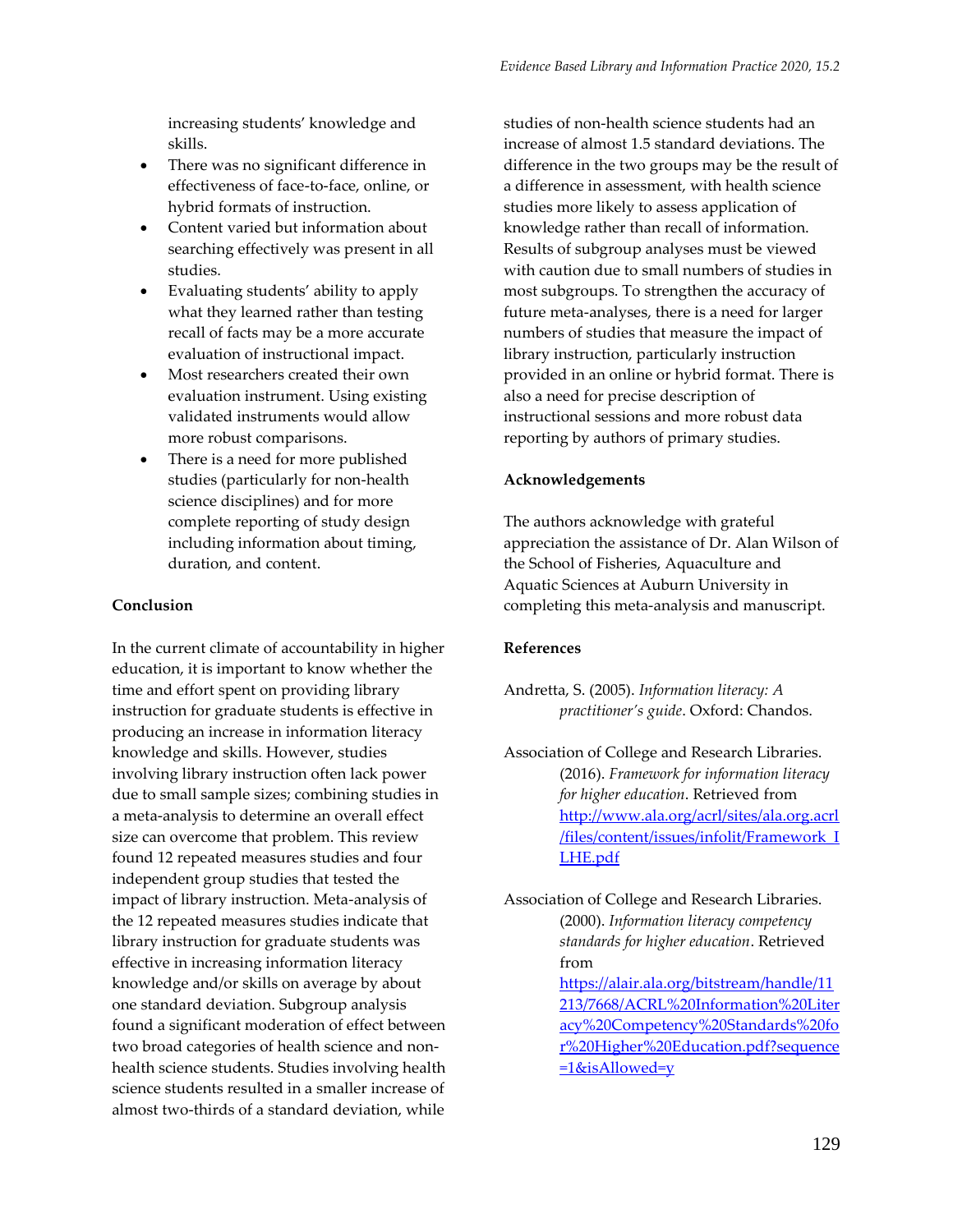- Baker, R. L. (2002). Evaluating quality and effectiveness: Regional accreditation principles and practices. *The Journal of Academic Librarianship, 28*(1-2), 3-7. [https://doi.org/10.1016/s0099-](https://doi.org/10.1016/s0099-1333(01)00279-8) [1333\(01\)00279-8](https://doi.org/10.1016/s0099-1333(01)00279-8)
- Blummer, B. (2009). Providing library instruction to graduate students: A review of the literature. *Public Services Quarterly*, *5*(1), 15–39. [https://doi.org/10.1080/152289508025075](https://doi.org/10.1080/15228950802507525) [25](https://doi.org/10.1080/15228950802507525)
- Borenstein, M., Hedges, L. V., Higgins, J. P. T., & Rothstein, H. R. (2009). *Introduction to meta-analysis*. West Sussex, UK: Wiley.
- Bown, M. J., & Sutton, A. J. (2010). Quality control in systematic reviews and metaanalyses. *European Journal of Vascular and Endovascular Surgery, 40*(5), 669-677. <https://doi.org/10.1016/j.ejvs.2010.07.011>
- Carlson, J., Fosmire, M., Miller, C. C., & Nelson, M. S. (2011). Determining data information literacy needs: A study of students and research faculty. *portal: Libraries and the Academy, 11*(2), 629-657. <https://doi.org/10.1353/pla.2011.0022>
- Coe, R. (2002). It's the effect size, stupid: What effect size is and why it is important. Paper presented at the meeting of the British Educational Research Association, University of Exeter, England. [https://www.leeds.ac.uk/educol/docume](https://www.leeds.ac.uk/educol/documents/00002182.htm) [nts/00002182.htm](https://www.leeds.ac.uk/educol/documents/00002182.htm)
- Cohen, J. (1988). *Statistical power analysis for the behavioral sciences* (2nd ed.). Mahwah, NJ: Lawrence Erlbaum Associates.
- Conway, K. (2011). How prepared are students for postgraduate study? A comparison of the information literacy skills of commencing undergraduate and

postgraduate information studies students at Curtin University. *Australian Academic & Research Libraries, 42*(2), 121- 135.

[https://doi.org/10.1080/00048623.2011.10](https://doi.org/10.1080/00048623.2011.10722218) [722218](https://doi.org/10.1080/00048623.2011.10722218)

Furukawa, T. A., Barbui, C., Cipriani, A., Brambilla, P., & Watanabe, N. (2006). Imputing missing standard deviations in meta-analyses can provide accurate results*. Journal of Clinical Epidemiology, 59*(1), 7-10. [https://doi.org/10.1016/j.jclinepi.2005.06.](https://doi.org/10.1016/j.jclinepi.2005.06.006) [006](https://doi.org/10.1016/j.jclinepi.2005.06.006)

- Gerstner, K., Moreno-Mateos, D., Gurevitch, J., Beckmann, M., Kambach, S., Jones, H. P. & Seppelt, R. (2017). Will your paper be used in a meta-analysis? Make the reach of your research broader and longer lasting. *Methods in Ecology and Evolution, 8*(6), 777-784. <https://doi.org/10.1111/2041-210x.12758>
- Higgins, J. P. T., Thompson, S. G., Deeks, J. J., & Altman, D. G. (2003). Measuring inconsistency in meta-analyses. *BMJ: British Medical Journal*, *327*(7414), 557- 560. <https://doi.org/10.1136/bmj.327.7414.557>
- Higgins, S. (2019). *Improving learning: Metaanalysis of intervention research in education.* Cambridge, UK: Cambridge University Press.

Ivanitskaya, L., Laus, R., & Casey, A. M. (2004). Research Readiness Self-Assessment: Assessing students' research skills and attitudes. *Journal of Library Administration*, 41(1-2), 167-183. [https://doi.org/10.1300/J111v41n01\\_13](https://doi.org/10.1300/J111v41n01_13)

Koufogiannakis, D. & Wiebe, N. (2006). Effective methods for teaching information literacy skills to undergraduate students: A systematic review and meta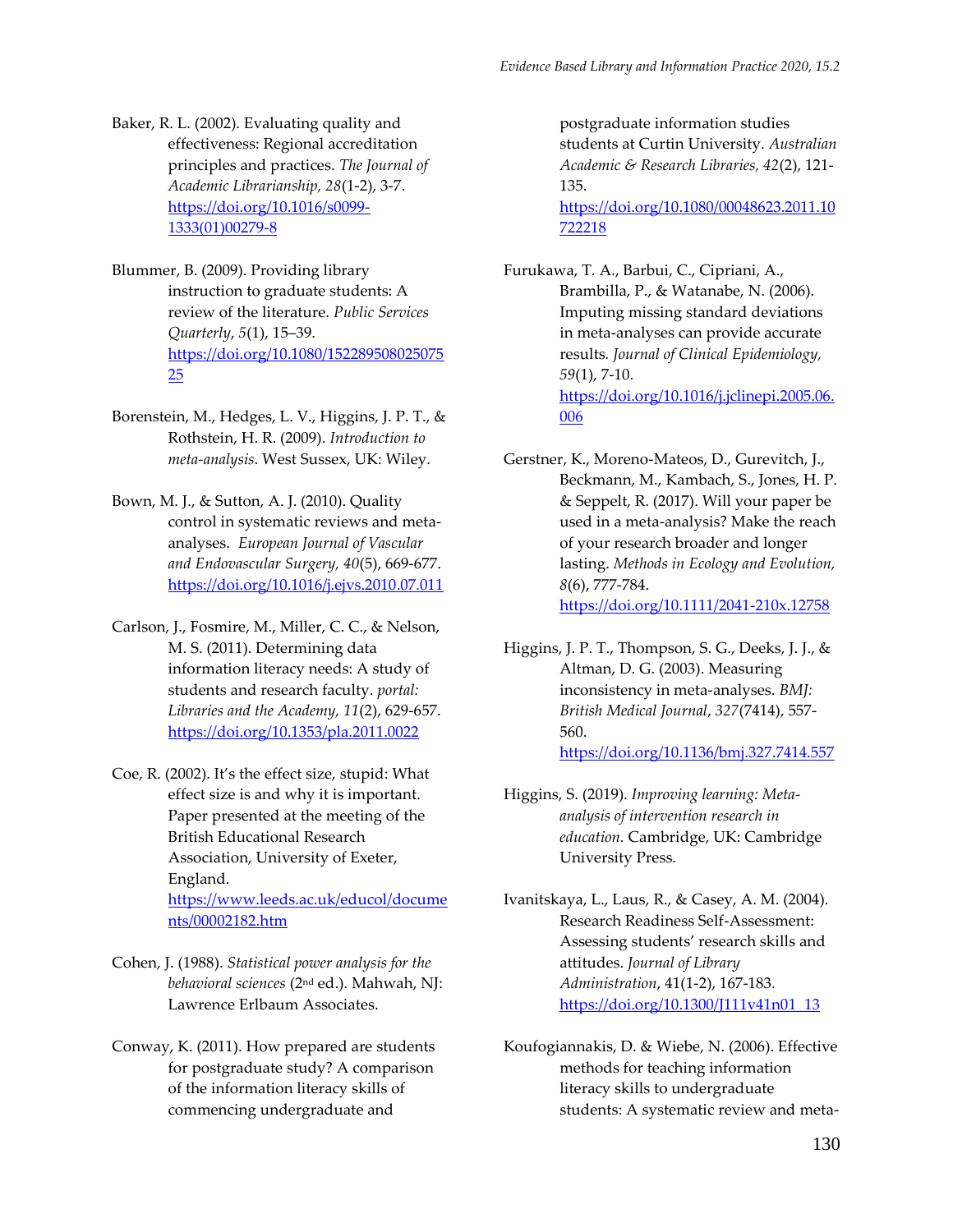analysis. *Evidence Based Library and Information Practice, 1*(3), 3-43. <https://doi.org/10.18438/b8ms3d>

Liu, Q., Peng, W., Zhang, F., Hu, R., Li, Y., & Yan, W. (2016). The effectiveness of blended learning in health professions: Systematic review and meta-analysis. *Journal of Medical Internet Research, 18*(1), e2.<https://doi.org/10.2196/jmir.4807>

Markle, R., Brenneman, M., Jackson, T., Burrus, J., & Robbins, S. (2013). *Synthesizing frameworks of higher education student learning outcomes*. (Research Report ETS RR-13-22). Retrieved from [https://files.eric.ed.gov/fulltext/EJ110993](https://files.eric.ed.gov/fulltext/EJ1109931.pdf) [1.pdf](https://files.eric.ed.gov/fulltext/EJ1109931.pdf)

McGowan, B., Gonzalez, M., & Stanny, C. J. (2016). What do undergraduate course syllabi say about information literacy? *portal: Libraries and the Academy, 16*(3), 599-617. <https://doi.org/10.1353/pla.2016.0040>

Moher, D., Liberati, A., Tetzlaff, J., Altman, D. G., & The PRISMA Group. (2009). Preferred reporting items for systematic reviews and meta-analyses: The PRISMA statement. *PLoS Medicine, 6*(7), e1000097. [https://doi.org/10.1371/journal.pmed.100](https://doi.org/10.1371/journal.pmed.1000097) [0097](https://doi.org/10.1371/journal.pmed.1000097)

Morris, S. B, & DeShon, R. P. (2002). Combining effect size estimates in meta-analysis with repeated measures and independent-group designs. *Psychological Methods, 7*(1), 105-125. [https://doi.org/10.1037//1082-](https://doi.org/10.1037/1082-989x.7.1.105) [989x.7.1.105](https://doi.org/10.1037/1082-989x.7.1.105)

Morrison, J. M., Sullivan, F., Murray, E., & Jolly, B. (1999). Evidence-based education: Development of an instrument to critically appraise reports of educational interventions. *Medical Education, 33*(12),

890-893. [https://doi.org/10.1046/j.1365-](https://doi.org/10.1046/j.1365-2923.1999.00479.x) [2923.1999.00479.x](https://doi.org/10.1046/j.1365-2923.1999.00479.x)

- O'Clair, K. (2013). Preparing graduate students for graduate-level study and research. *Reference Services Review, 41*(2), 336-350. [https://doi.org/10.1108/009073213113262](https://doi.org/10.1108/00907321311326255) [55](https://doi.org/10.1108/00907321311326255)
- R Core Team (2018). R: A language and environment for statistical computing. R Foundation for Statistical Computing, Vienna, Austria. Retrieved from [https://www.R-project.org/](https://www.r-project.org/)
- Ramos, K. D., Schafer, S., & Tracz, S. M. (2003). Validation of the Fresno test of competence in evidence based medicine. *BMJ: British Medical Journal*, *326*(7384), 319–321. <https://doi.org/10.1136/bmj.326.7384.319>
- Rosenberg, W. M., Deeks, J., Lusher, A., Snowball, R., Dooley, G. & Sackett, D. (1998). Improving searching skills and evidence retrieval. *Journal of the Royal College of Physicians of London, 32*(6), 557- 563.
- Rosenthal, R. (1979). The "file drawer problem" and tolerance for null results. *Psychological Bulletin, 86*(3), 638-641. [https://doi.org/10.1037//0033-](https://doi.org/10.1037/0033-2909.86.3.638) [2909.86.3.638](https://doi.org/10.1037/0033-2909.86.3.638)
- Shinogle, J. (2012). *Methodological challenges associated with meta-analyses in health care and behavioral health research*. Retrieved from [https://www.bio.org/sites/default/files/](https://www.bio.org/sites/default/files/Meta%20Analyses.pdf) [Meta%20Analyses.pdf](https://www.bio.org/sites/default/files/Meta%20Analyses.pdf)
- Song, F., Hooper, L., & Loke, Y. K. (2013). Publication bias: What is it? How do we measure it? How do we avoid it? *Open Access Journal of Clinical Trials, 2013*(5), 71-81. <https://doi.org/10.2147/oajct.s34419>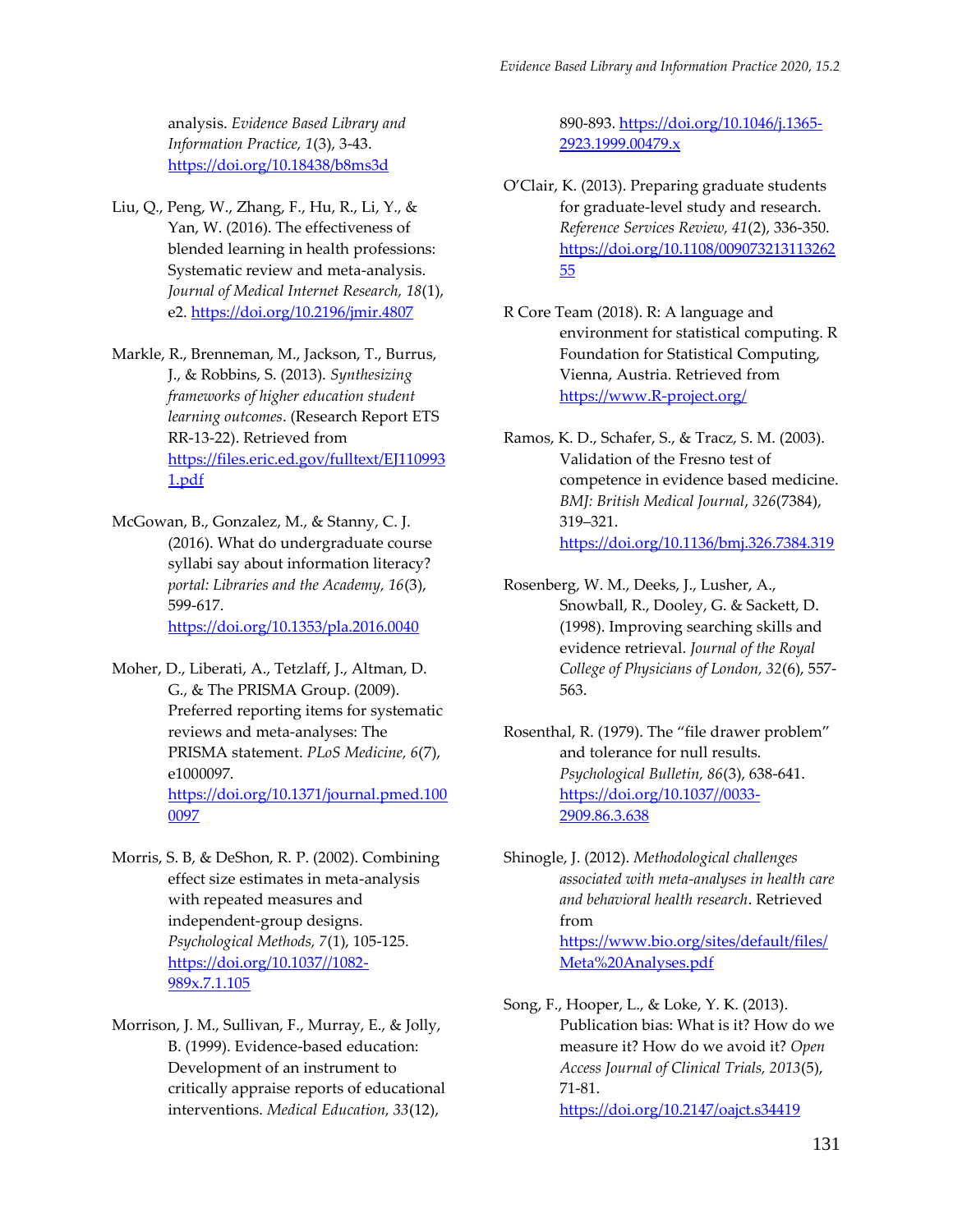Thornton, A. & Lee, P. (2000). Publication bias in meta-analysis: Its causes and consequences. *Journal of Clinical Epidemiology, 53*(2), 207-216. [https://doi.org/10.1016/s0895-](https://doi.org/10.1016/s0895-4356(99)00161-4) [4356\(99\)00161-4](https://doi.org/10.1016/s0895-4356(99)00161-4)

Viechtbauer, W. (2010). Conducting metaanalyses in R with the metafor package. *Journal of Statistical Software, 36*(3), 1-48. Retrieved from <http://www.jstatsoft.org/v36/i03/>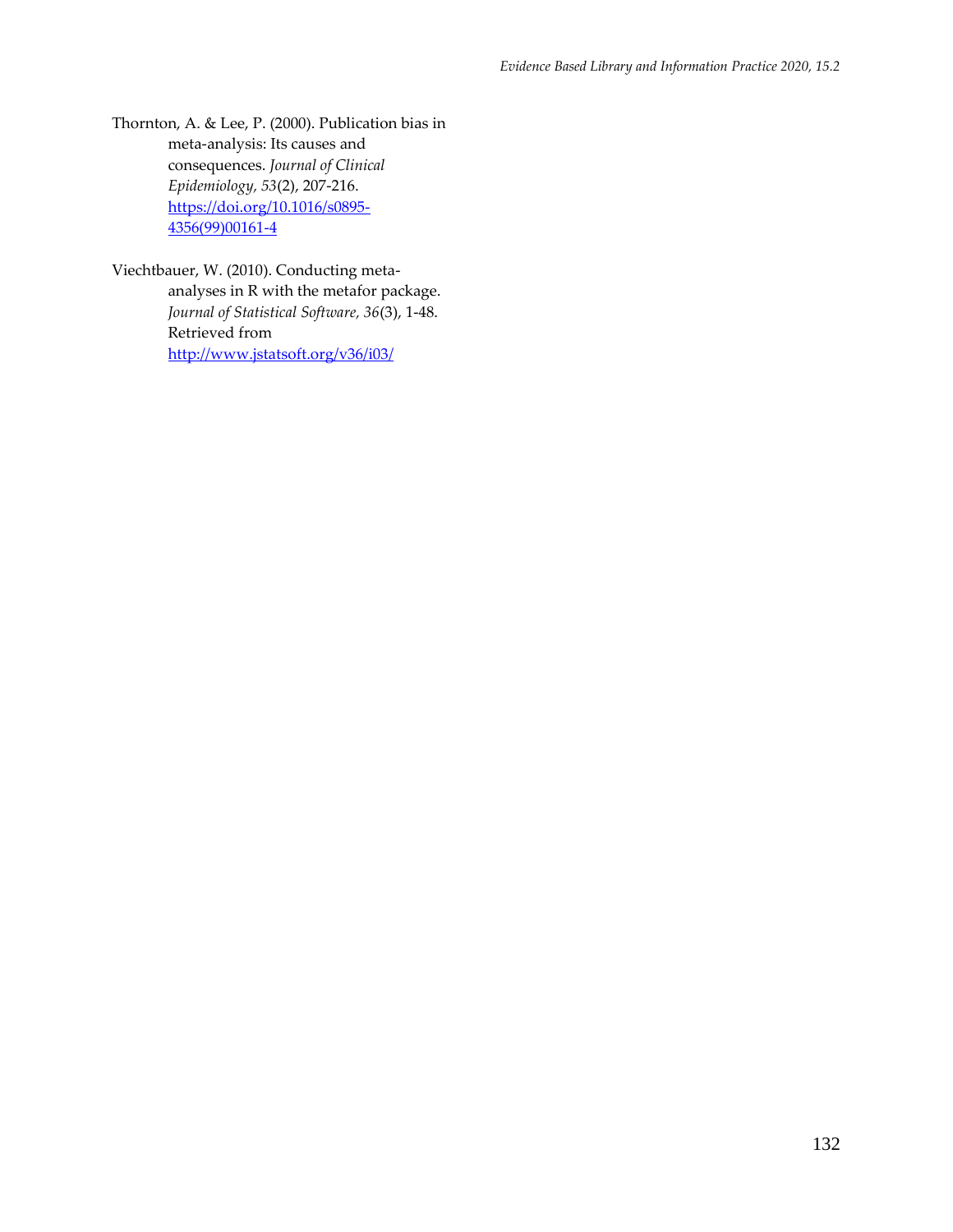## **Appendix A Search Strategies**

All searches were run on 11 March 2019 and were limited to English language and a date range of 2000- 2019.

1. The following five databases were searched concurrently through the EBSCO interface with the "Select a Field" option<sup>1</sup>:

- Library Literature and Information Science Index (H. W. Wilson)
- Library, Information Science & Technology Abstracts
- Medline
- CINAHL
- ERIC

Using this search:

 $\overline{a}$ 

• Librar\* AND (Information literacy OR instruct\* OR train\* OR orient\* OR educat\* OR library user education OR library instruction OR library orientation) AND (Random\* OR RCT OR (pre AND post) OR (before AND after)) AND ((( Graduate OR masters OR doctoral OR PhD) AND (student\* OR study OR studies OR program\* OR degree OR education)) OR medical student\* OR dental student\* OR professional student\*)

2. Library and Information Science Abstracts (LISA) was searched through the ProQuest interface using this search:

• Librar? AND (Information literacy OR instruct? OR train? OR orient? OR educat? OR library user education OR library instruction OR library orientation) AND (Random? OR RCT OR ("pre" AND post) OR (before AND after)) AND ((Graduate OR masters OR doctoral OR PhD) AND (student? OR study OR studies OR program? OR degree OR education) OR medical student? OR professional student? OR dental student?)

3. ProQuest Dissertations and Theses Global was searched using this search:

• AB((Librar?) AND (Information literacy OR instruct? OR train? OR orient? OR educat? OR library user education OR library instruction OR library orientation) AND (Random? OR RCT OR ("pre" AND post) OR (before AND after)) AND ((Graduate OR masters OR doctoral OR PhD) AND (student? OR study OR studies OR program? OR degree OR education))) OR TI((Librar?) AND (Information literacy OR instruct? OR train? OR orient? OR educat? OR library user education OR library instruction OR library orientation) AND (Random? OR RCT OR ("pre" AND post) OR (before AND after)) AND ((Graduate OR masters OR doctoral OR PhD) AND (student? OR study OR studies OR program? OR degree OR education) OR medical student? OR dental student? OR professional student?))

<sup>&</sup>lt;sup>1</sup> "Select a field" searches the author, subject, keyword, title, and abstract fields. (More information here: [https://help.ebsco.com/interfaces/EBSCO\\_Guides/General\\_Product\\_FAQs/fields\\_searched\\_using\\_Select\\_a\\_Field\\_d](https://help.ebsco.com/interfaces/EBSCO_Guides/General_Product_FAQs/fields_searched_using_Select_a_Field_drop_down_list) [rop\\_down\\_list\)](https://help.ebsco.com/interfaces/EBSCO_Guides/General_Product_FAQs/fields_searched_using_Select_a_Field_drop_down_list)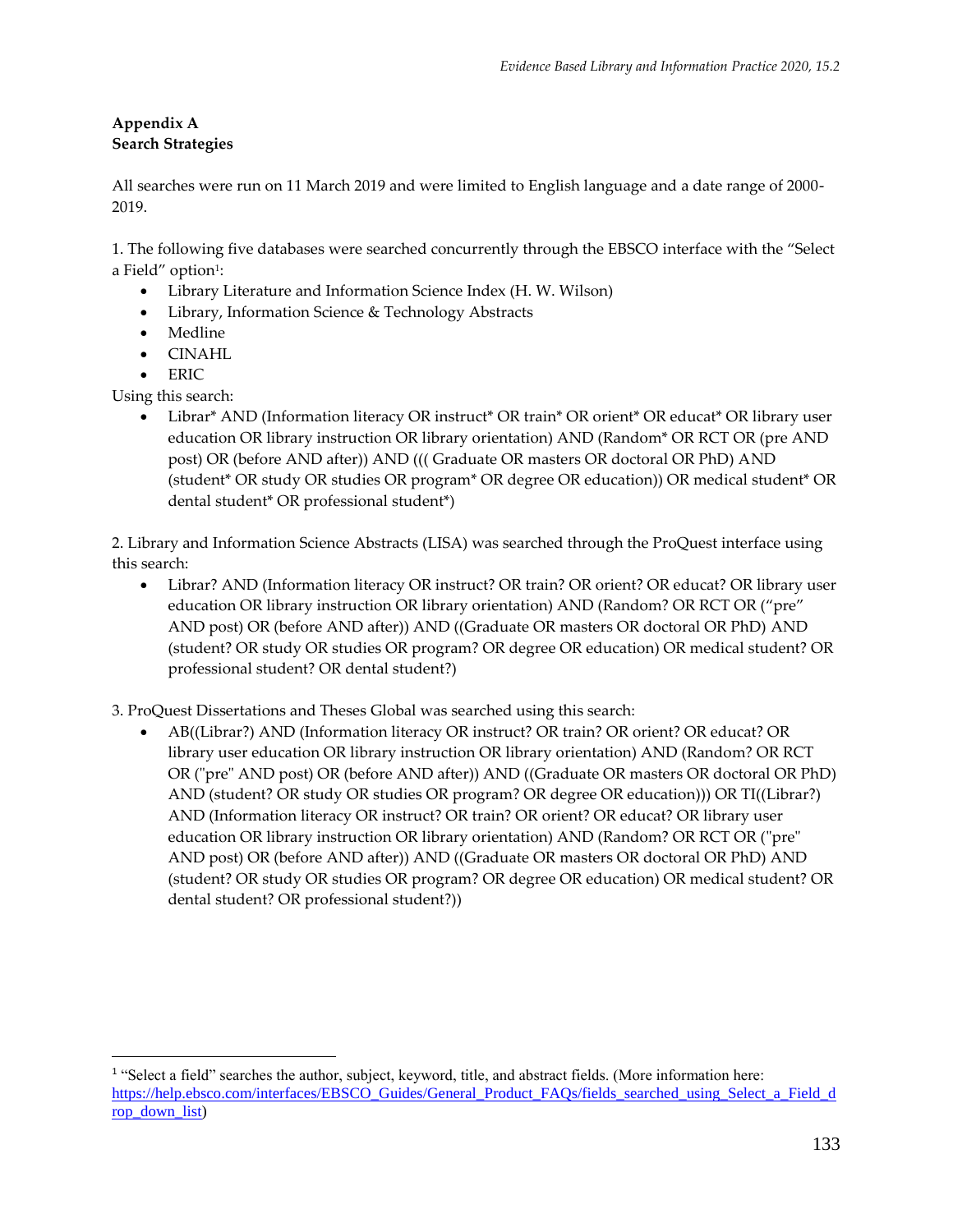# **Appendix B**

| Data used in Meta-Analyses                        |       |              |                    |        |               |                    |
|---------------------------------------------------|-------|--------------|--------------------|--------|---------------|--------------------|
|                                                   | N PRE | <b>M_PRE</b> | <b>SD_PRE</b>      | N_POST | <b>M_POST</b> | <b>SD_POST</b>     |
| <b>ARONOFF ET AL., 2017</b>                       | 40    | 64           | 16 <sup>1</sup>    | 40     | 73            | 16 <sup>1</sup>    |
| <b>BEILE ET AL., 2004 GROUP</b><br>1              | 16    | 60           | 9.83               | 16     | 70.63         | 11.53              |
| <b>BEILE ET AL., 2004 GROUP</b><br>$\overline{2}$ | 19    | 54.21        | 14.65              | 19     | 71.32         | 12                 |
| <b>BEILE ET AL., 2004 GROUP</b><br>3              | 14    | 63.57        | 15.62              | 14     | 78.57         | 13.93              |
| <b>CHIARELLA ET AL., 2014</b>                     | 61    | 78.9         | 15.7               | 61     | 79.9          | 15.8               |
| DORSCH ET AL., 2004                               | 33    | 56.11        | 13.14 <sup>2</sup> | 30     | 64.08         | 13.14 <sup>2</sup> |
| <b>EMMETT ET AL., 2007</b>                        | 16    | 47.5         | 15.61              | 16     | 74.1          | 5.031              |
| <b>GRANT ET AL., 2006</b>                         | 13    | 4.58         | 1.5                | 11     | 6.45          | 1.46               |
| <b>IVANITSKAYA ET AL.,</b><br>2008                | 14    | 39           | 6.31               | 14     | 41.36         | 6.33               |
| LECHNER, 2005 GROUP 1                             | 17    | 48.9         | 13.14 <sup>2</sup> | 17     | 67            | 13.14 <sup>2</sup> |
| LECHNER, 2005 GROUP 2                             | 10    | 54.5         | 13.142             | 10     | 62.6          | 13.142             |
| <b>MARANDA ET AL., 2016</b>                       | 60    | 43.33        | 35.01              | 60     | 52.5          | 38.43              |
| OTTO, 2012                                        | 13    | 5.77         | 1.743              | 13     | 7.62          | 2.1 <sup>3</sup>   |
| SHAFFER, 2011 GROUP 1                             | 29    | 39.14        | 17.631             | 29     | 62.76         | 13.535             |
| SHAFFER, 2011 GROUP 2                             | 30    | 40.83        | 14.568             | 30     | 63.33         | 16.312             |
| <b>WEMA, 2006</b>                                 | 12    | 31.8         | 9.093              | 12     | 68.7          | 6.23 <sup>3</sup>  |

n = number of participants, m = mean, sd = standard deviation, \_pre refers to pre-assessment, \_post refers to post-assessment

#### **Notes:**

<sup>1</sup> Information not provided in article; author provided data by email

<sup>2</sup> SD not available, used average of other included studies to estimate SD (see Furukawa et al., 2006 for justification)

3 Information not provided in article, calculated from available raw scores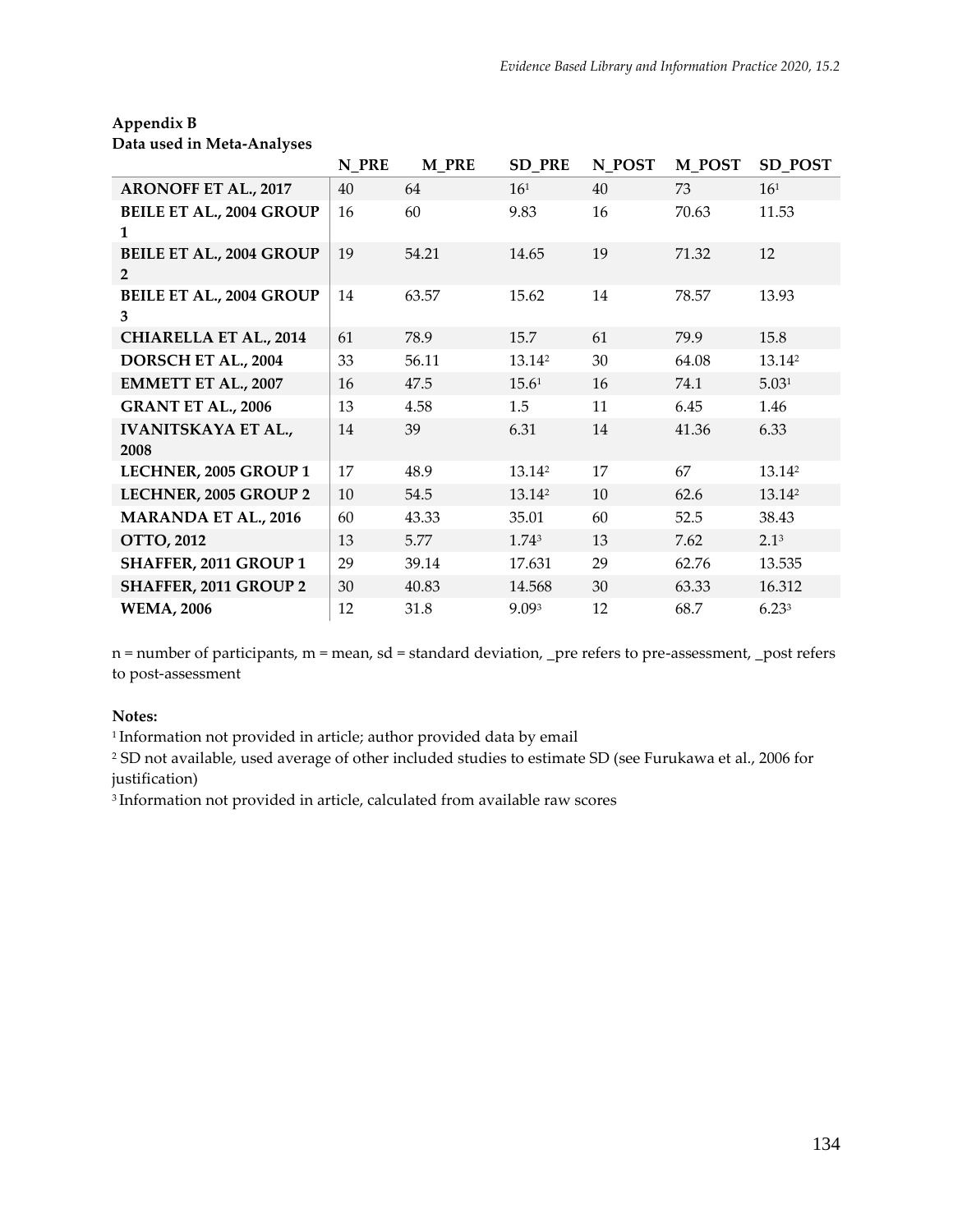## **Appendix C Sample R Code**

```
#meta-analysis using SMDH
> library(metafor)
> data=read.csv(file.choose())
> data
> mymeta<- escalc(measure="SMDH", n1i=n_post, m1i=m_post, sd1i=sd_post, n2i=n_pre, m2i=m_pre, 
sd2i=sd_pre, data=data)
> mymeta
> results=rma(yi, vi, data=mymeta, slab=paste (Study), method="REML")
> results
>forest(results)
>funnel(results)
#effects of moderators
> resm=rma(yi, vi, mods=~factor(allocest),data=mymeta, method="REML")
> resm
> resf<-rma(yi, vi, mods=~allocf, data=mymeta)
>resf
>resd<-rma(yi, vi, mods=~allocd, data=mymeta)
>resd
#combined effects of moderators to test residual heterogeneity
>res<-rma(yi, vi, mods=~allocd + allocf, data=mymeta)
> res
#Rosenthal's fail-safe number
>fsn (yi, vi, data=mymeta)
```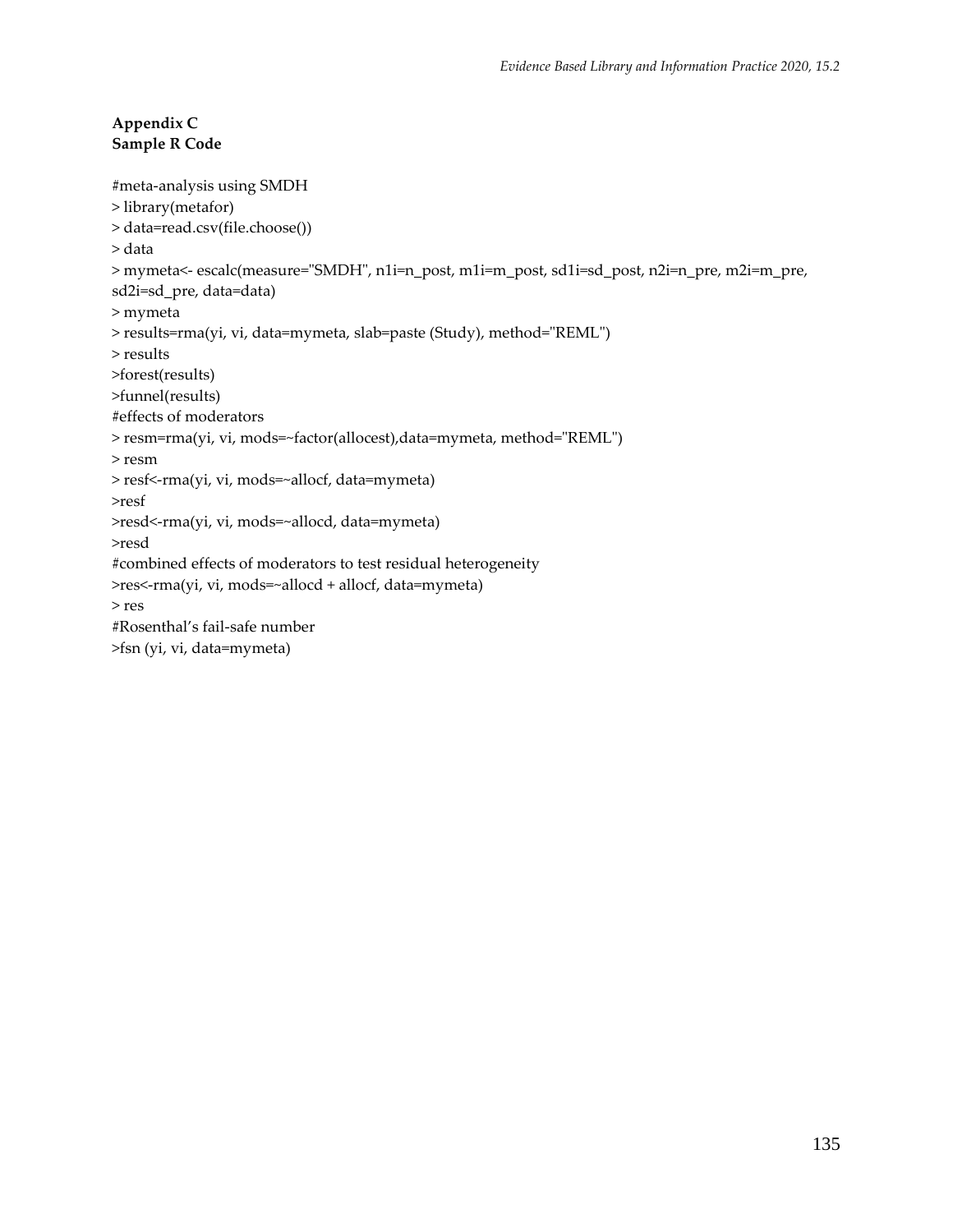#### **Appendix D Studies Included in the Systematic Review**

Note that studies with an \* were not included in the meta-analysis.

- Aronoff, N., Stellrecht, E., Lyons, A. G., Zafron, M. L., Glogowski, M., Grabowski, J., & Ohtake, P. J. (2017). Teaching evidence-based practice principles to prepare health professions students for an interprofessional learning experience. *Journal of the Medical Library Association, 105*(4), 376-384. <https://doi.org/10.5195/jmla.2017.179>
- Beile, P. M. & Boote, D. N. (2004). Does the medium matter?: A comparison of a Web-based tutorial with face-to-face library instruction on education students' self-efficacy levels and learning outcomes. *Research Strategies, 20*(1-2), 57-68[. https://doi.org/10.1016/j.resstr.2005.07.002](https://doi.org/10.1016/j.resstr.2005.07.002)
- Chiarella, D., Khadem, T. M., Brown, J. E., & Wrobel, M. J. (2014). Information literacy skills retention over the first professional year of pharmacy school. *Medical Reference Services Quarterly, 33*(3), 302- 312.<https://doi.org/10.1080/02763869.2014.925693>
- Dorsch, J. L., Aiyer, M. K., & Meyer, L. E. (2004). Impact of an evidence-based medicine curriculum on medical students' attitudes and skills. *Journal of the Medical Library Association, 92*(4), 397- 406. Retrieved from<https://www.ncbi.nlm.nih.gov/pmc/articles/PMC521510/>
- Emmett, A. & Emde, J. (2007). Assessing information literacy skills using the ACRL standards as a guide. *Reference Services Review, 35*(2), 210-229.<https://doi.org/10.1108/00907320710749146>
- Grant, M. J., & Brettle, A. J. (2006). Developing and evaluating an interactive information skills tutorial. *Health Information and Libraries Journal, 23*(2), 79-88. [https://doi.org/10.1111/j.1471-](https://doi.org/10.1111/j.1471-1842.2006.00655.x) [1842.2006.00655.x](https://doi.org/10.1111/j.1471-1842.2006.00655.x)
- \*Ilic, D., Tepper, K., & Misso, M. (2012). Teaching evidence-based medicine literature searching skills to medical students during the clinical years: A randomized controlled trial. *Journal of the Medical Library Association, 100*(3), 190-196[. https://doi.org/10.3163/1536-5050.100.3.009](https://doi.org/10.3163/1536-5050.100.3.009)
- Ivanitskaya, L., DuFord, S., Craig, M. & Casey, A. M. (2008). How does a pre-assessment of off-campus students' information literacy affect the effectiveness of library instruction? *Journal of Library Administration, 48*(3-4), 509-525.<https://doi.org/10.1080/01930820802289649>
- \*Lapidus, M., McCord, S. K., McCloskey, W. W., & Kostka-Rokosz, M. D. (2012). Combined use of online tutorials and hands-on group exercises in bibliographic instruction for pharmacy students. *Medical Reference Services Quarterly, 31*(4), 383-399.<https://doi.org/10.1080/02763869.2012.724277>
- Lechner, D. L. (2005). Graduate student research instruction: Testing an interactive Web-based library tutorial for a health sciences database. *Research Strategies, 20*(4), 469-481. <https://doi.org/10.1016/j.resstr.2006.12.017>
- Maranda, S., Harding, B., & Kinderman, L. (2016). Evaluation of the long-term impact of a curriculumintegrated medical information literacy program. *Journal of the Canadian Health Libraries*